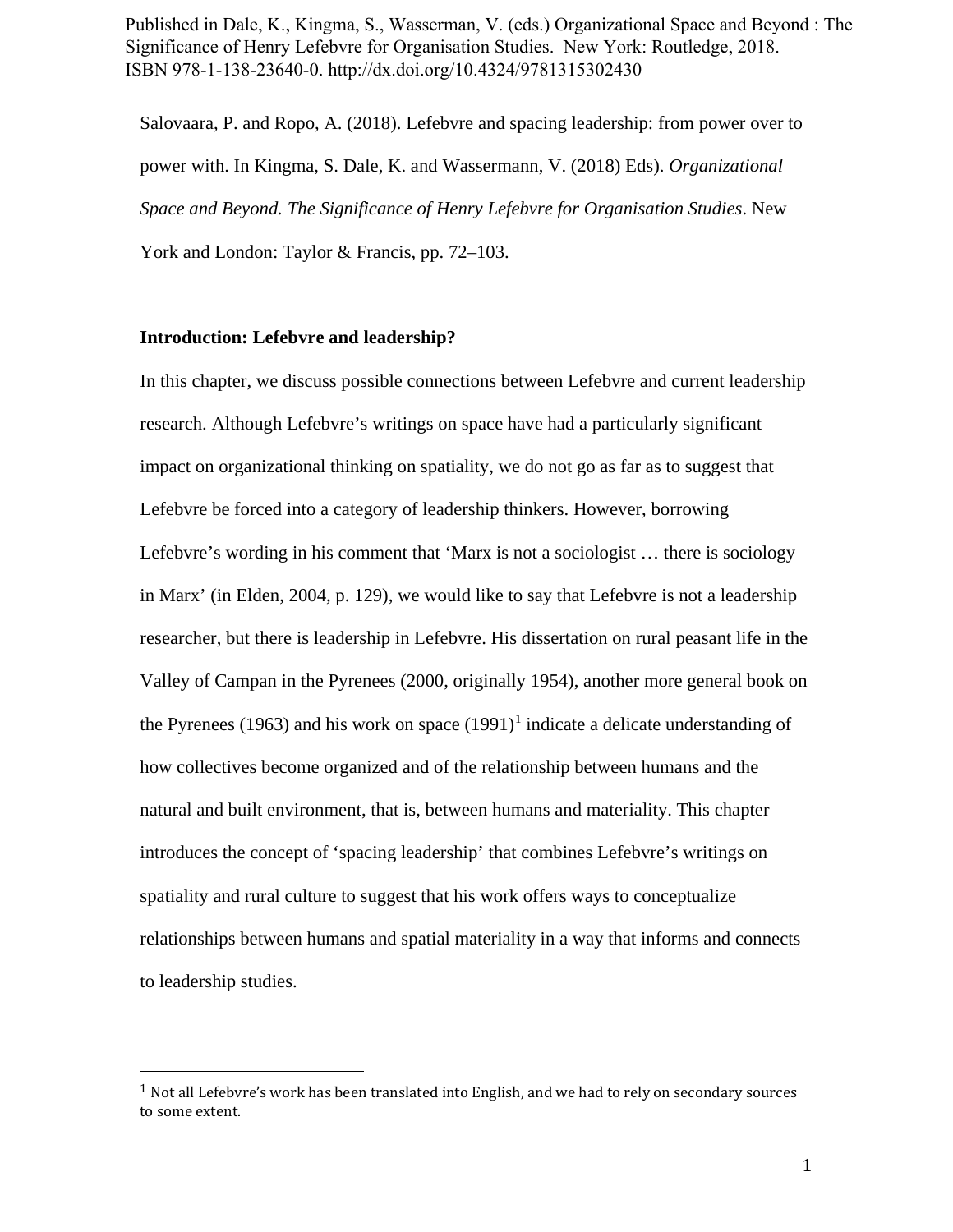The interest in materiality shaping human (inter)action coincides with the recent focus on materiality in leadership studies. Instead of limiting leadership to human–human interactions, a number of authors claim that leadership takes place in human–material encounters as well; the material environment shapes and guides human action, for example, through physical resemblance to seafaring at the British Royal Navy training centre (Hawkins, 2015); through technological equipment, reports and protocols in healthcare policymaking (Oborn, Barrett, & Dawson, 2013); and through physical places and spaces (Ropo, Sauer, & Salovaara, 2013; Ropo, Salovaara, Sauer, & De Paoli, 2015; Zhang & Spicer, 2014). The chapter joins post-heroic and plural leadership approaches that extend the leadership concept beyond leaders to collectives, groups and communities with leaderless leadership (Crevani, Lindgren, & Packendorff, 2007, 2010; Denis, Langley, & Sergi, 2012; Edwards, 2015; Eslen-Ziya & Erhart, 2015; Sutherland, 2015). It is this line of thinking about leadership—how collectives work and cooperation and communities are organized—where Lefebvre's texts have the potential to inform leadership studies.

We develop our argument in relation to a university space renovation project that links Lefebvre's triadic, interrelated concept of space with ways of redirecting and organizing activities. Importantly for our argument, the project involved the end users of the space in a particularly integral fashion in the planning and designing phase. The way the space becomes a lived experience for the end users, including spatial atmosphere and mood, is something that is not commonly 'observed, analysed or theorized in architecture or planning', Pallasmaa notes (2014, p. 233), an architect himself. This implies that although participation is rhetorically paid attention to, those running the spatial design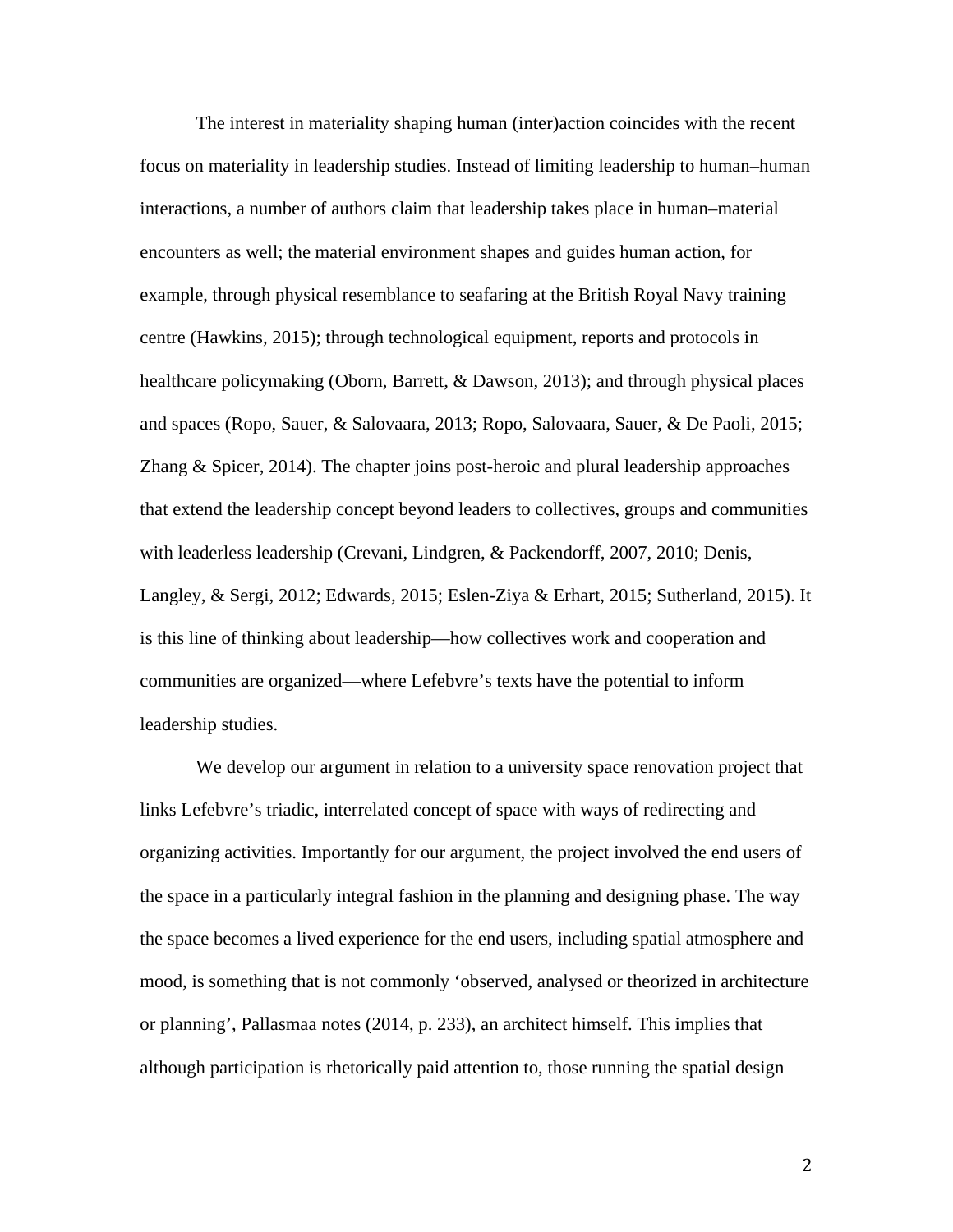process are often<sup>[2](#page-2-0)</sup> not in possession of tools with which to facilitate more substantial engagement. In Lefebvre's terms, lived experience is typically not included in the design process.

To create a more nuanced image of how humans relate to space, we introduce the term 'spacing leadership'. It describes the emergent and on-going nature of the relationship between a space and the end users and how both gradually adapt to each other. Lefebvre's triad of conceived, perceived and lived space will be used as a conceptual device in explaining the social nature of this spatial production.

While attempting to connect Lefebvre with current leadership thinking, one must keep in mind on the one hand that Lefebvre lived and wrote his major texts between the 1930s and the 1970s in the French context, whereas leadership research is a predominantly North American endeavour that has flourished and expanded, particularly since the 1970s. On the other hand, we caution that leadership is very prone to a categorical mistake: when uttering the word leadership, people quickly and unreflectively think of leaders as individual human agents. This is fair enough, as mainstream leadership research has for the past century focused on leaders as strong individuals. However, in this paper we do not focus on leaders, but on leadership as a phenomenon that can take place between human and materiality.

Another categorical assumption is that leadership is about power, namely someone exerting power over someone else. The leader is seen in a power role as a

<span id="page-2-0"></span> $2$  As architects' profession is not the key point of the paper, we will not delve further into this argument, but the reader is advised to, for instance, google 'what architects really' do. Lot of these descriptions are written by architects, and they seldom mention the client (except in terms of client presentations or communication) and almost never the term 'user experience' (or something similar). But as said, this is a different conversation from the one we aim to have here.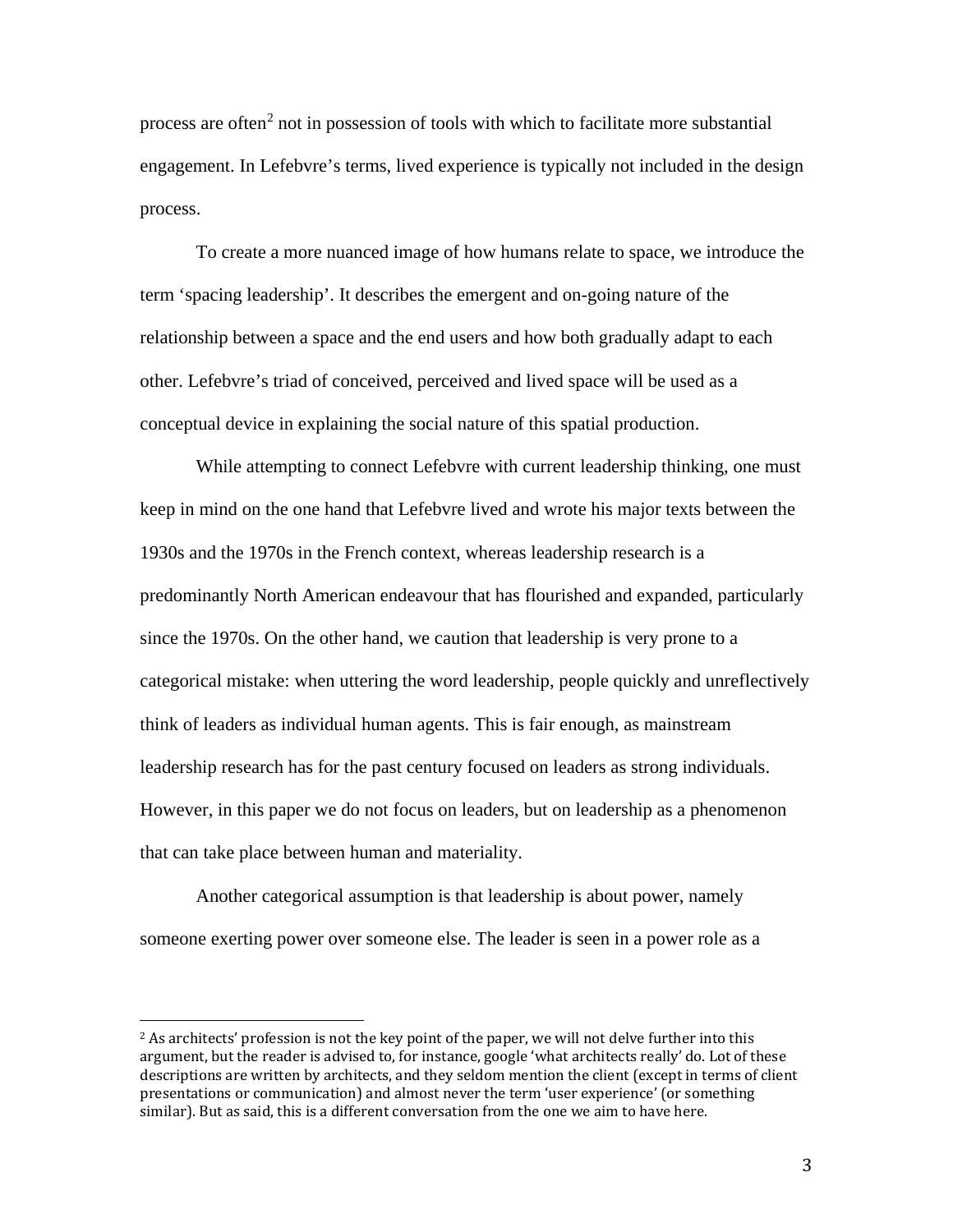subject, and the follower is seen as being in a subordinated object role. In contrast to this leader/power-centric tradition of leadership theorizing, an early  $20<sup>th</sup>$  century political theorist and philosopher of leadership, Mary Parker Follett (1868–1933), provides fitting terminology to describe the tension between vertical power structures and horizontal meaning-making processes. Instead of conceptualizing leadership only as a vertical *power over* others, it is also a horizontal *power with* phenomenon. The power over reading of leadership is represented in the mainstream, leader-centric leadership literature, for instance, as Crevani et al. (2007) note, and in critical leadership studies (Alvesson & Sveningsson, 2003; Collinson, 2005; Fairhurst, 2007; Ford & Harding, 2007; Grint, 2010; Harding, Lee, Ford, & Learmonth, 2011; Kelly, 2008). In critical leadership studies, leadership is literally described in terms of dominance and subservience, resistance, imbalance, hierarchy, omnipotence, inequality, gender or seduction. Leadership is seen to maintain and reinforce existing hierarchical and suppressive power structures that particularly disdain those in lower or poorer positions or who are otherwise disadvantaged. This (historically influenced) sociological reading of organizations, though meant to be liberating by making the repressive structures visible, still reproduces a power over divide between management and workers, capital and labour and leader and follower, thus reinstating 'old school' heroic, leader-centric and hierarchical constellations and enforcing ontologies based on dualisms.

But as power relations in Follett's terms can function and be divided horizontally between people, the 'new school' of leadership thinking does not associate leadership with power over structures in the first place but with leaderful and plural organizing (Denis et al., 2012; Raelin, 2005) where, potentially, we are all leaders (Ford & Harding,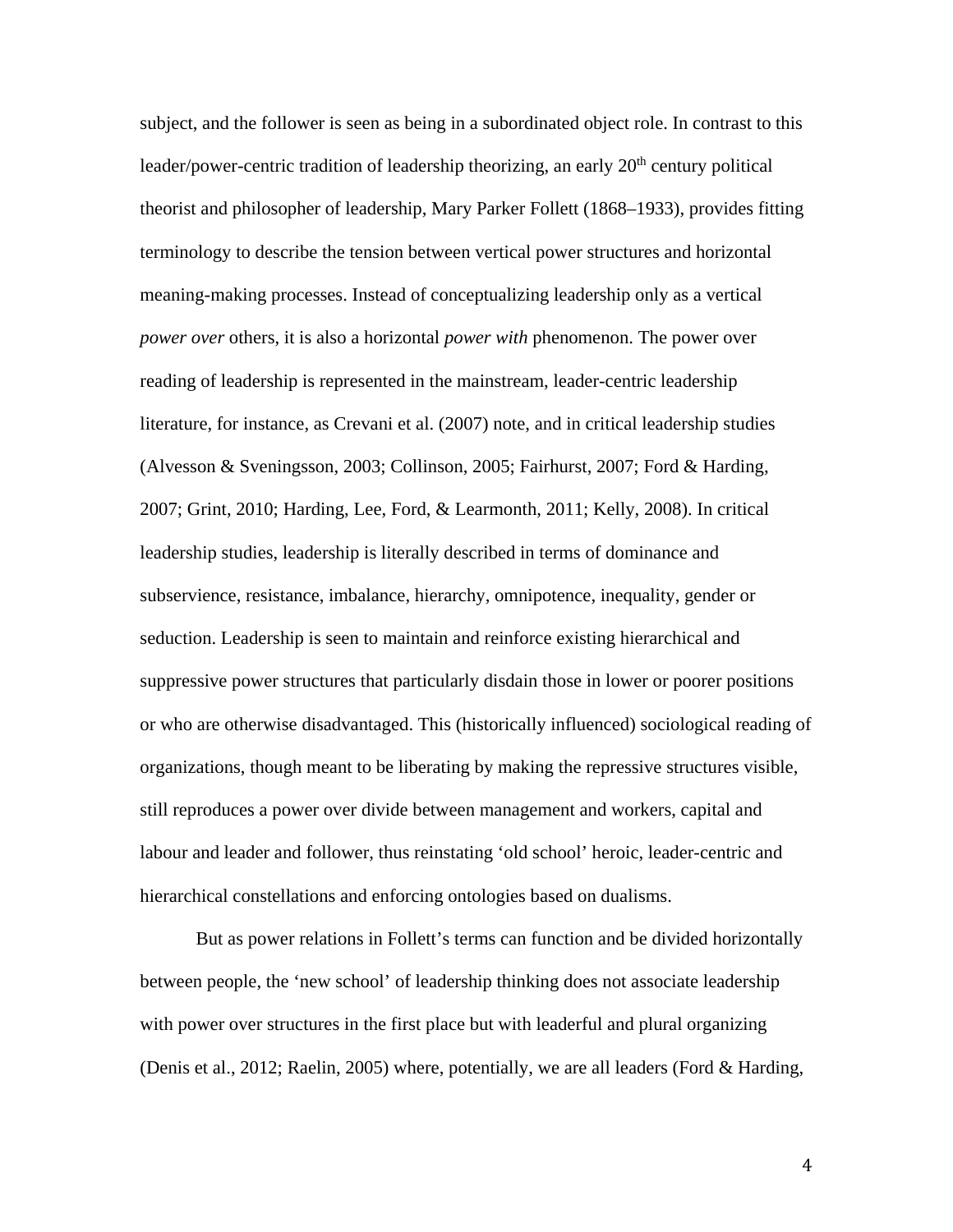2007). Recently, non-authoritarian and empowering relationships in societal and corporate structures have begun to emerge in various instances, ranging from mass political participation in social movements, social experiments in corporations and online production on the Internet to terrorist and anarchist organizations. (Aaltonen & Lanzara, 2015; Hatch & Cunliffe, 2006; Laloux, 2014; Margetts et al., 2013; Robertson, 2015; Salovaara & Bathurst, 2016; Sutherland, 2015; Sutherland, Land, & Böhm, 2014).

It is in this spirit that we encourage the reader to step into the 'new school' of leadership thinking and to join post-heroic and sociomaterial leadership approaches that define leadership in two relatively novel ways. First, leadership is a collective quality that anybody can potentially contribute to, and it can take place even without designated or individual leaders. Second, leadership does not take place only in human–human relations but also between people and material objects, such as within social space. Discussing Lefebvre's writings from the traditional 'old school' leader-centric angle is indeed not very fruitful, but analysing his texts on rural peasants and space from the plural leadership perspective does provide the reader with interesting cues on how nature, culture and the built environment influence human interaction. In this respect, Lefebvre can be helpful in explaining the 'new school' of leadership.

The chapter proceeds as follows. First, we discuss features in Lefebvre's writings that have the potential to inform current plural and materially oriented leadership studies. We do this by relating Lefebvre to Follett's power over and power with terms. Second, we consider in more detail how human–material relations have recently been conceptualized as leadership. To signify the processual and performative quality of space, we introduce the concept 'spacing leadership'. Using the example of a university office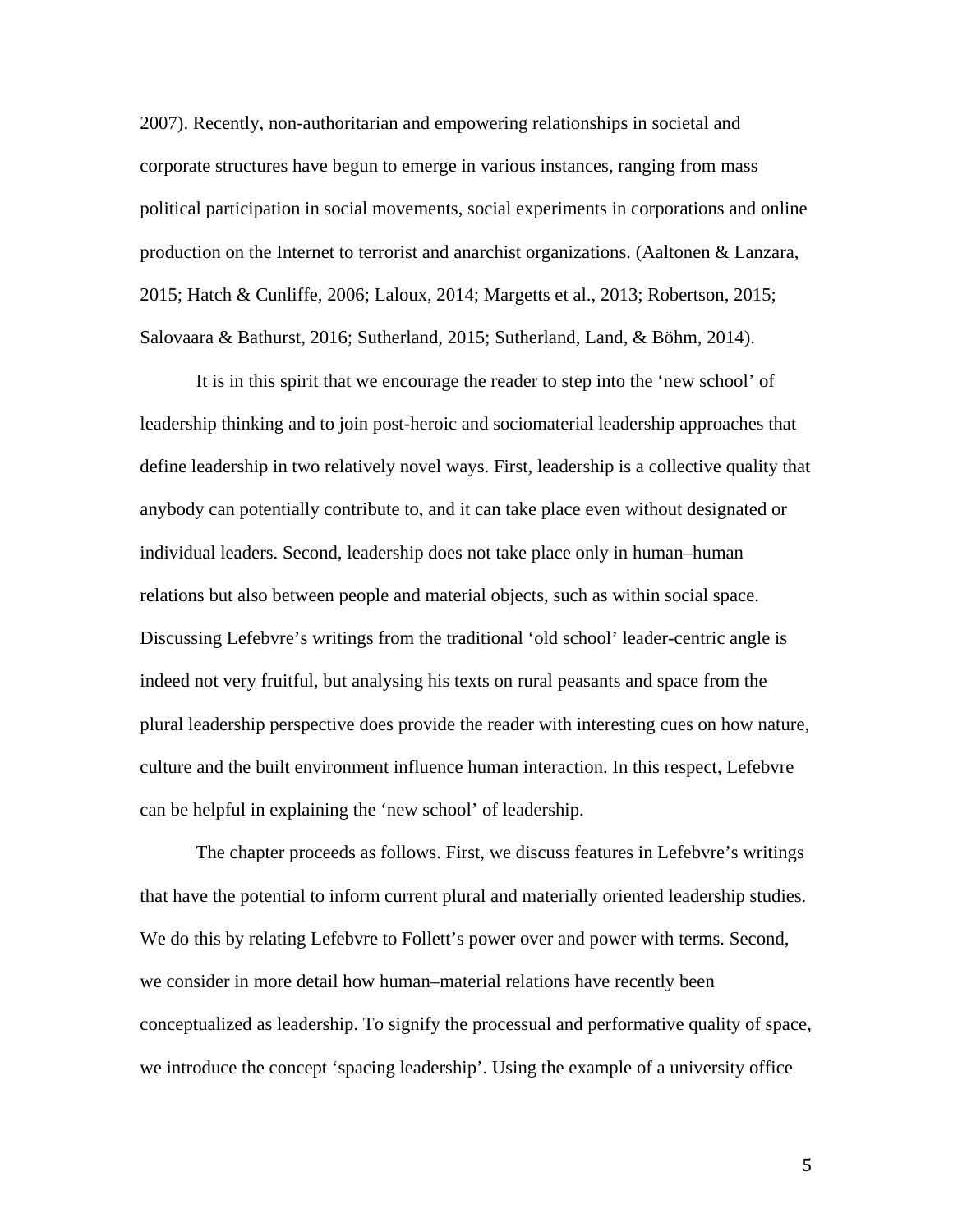space renovation, we show how Lefebvre's triadic concept of space—conceived, perceived and lived—and a sociomaterial approach to leadership constitute a dynamic phenomenon, spacing leadership.

### **Lefebvre and plural leadership**

In Marxist writings, 'leadership' typically has two meanings; it either refers to a hierarchical leader-centric concept (as in under the leadership of Lenin/Stalin/Mao) or to an oppressive capitalist's power over workers (as in the labour process or industrial relations literature). The oppressive notion of power can be traced back to Hegel's (1986) dialectics of master and servant, where the master owns the land and the equipment, and the servant produces added value through his or her work because the master can later sell the products for a price that results in a surplus. This relationship constructs the identities of the master and the slave, as they and the surrounding society recognize these roles. Lefebvre's writing, however, is based on the assumption of oppressive power structures and 'differentiation between classes' (Lefebvre, 2003, p. 117). He also appreciates and studies the everydayness of rural communities, servants and their traditional life and feasts (e.g., 1963, 1971, 2000). Through his rural sociology, Lefebvre shows how everyday life is based on the collaboration of workers and collectives. Interestingly, it is this work on horizontal rather than vertical power structures that has the potential to inform the research on plural leadership (Denis et al., 2012), leaderless leadership (Sutherland et al., 2014) and community as leadership (Edwards, 2015).

Based on stays in the French Pyrenees during and after World War II and on archival materials he collected, Lefebvre wrote about local peasant communities and the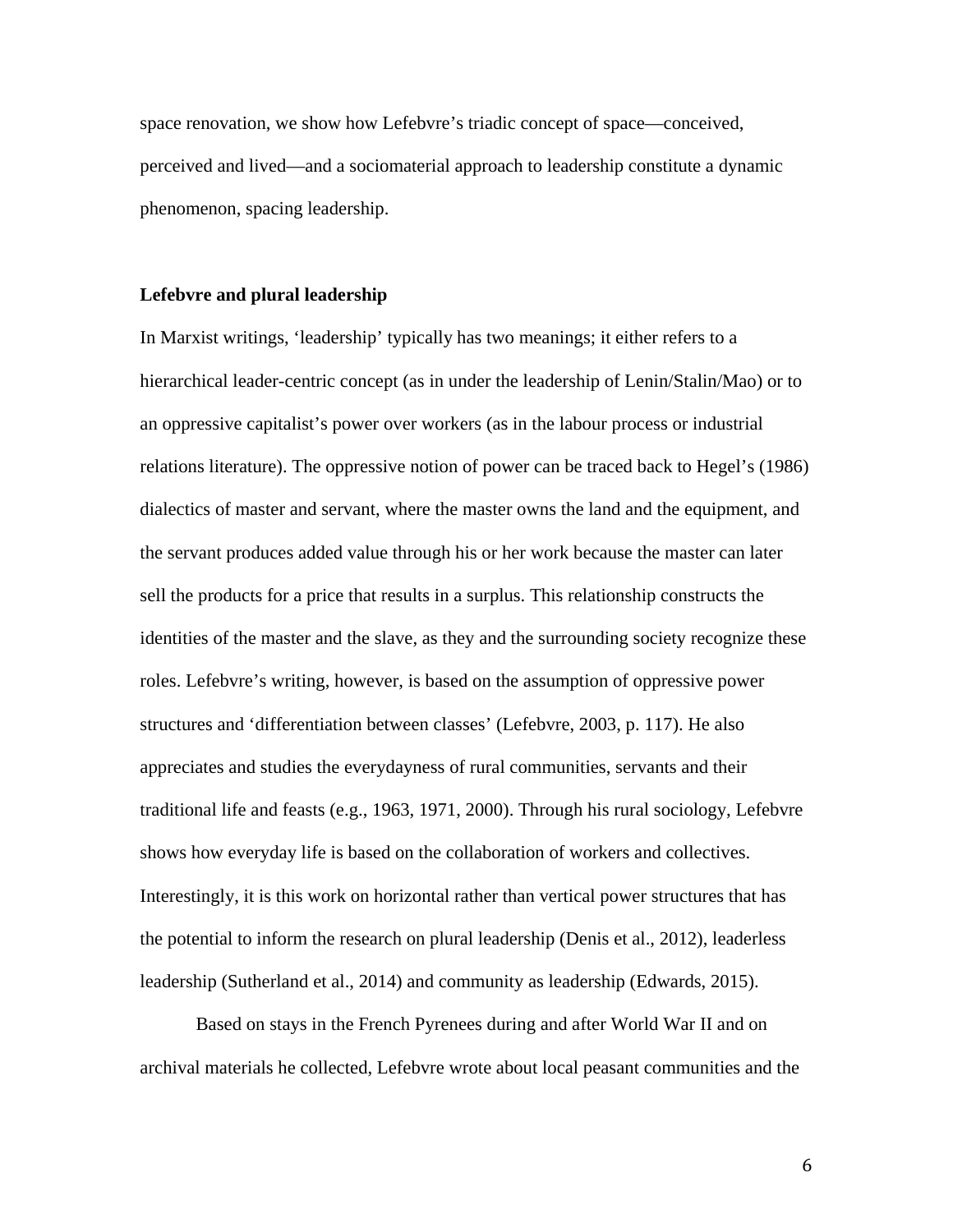Pyrenees landscape and cultural traditions. (cf. Brenner & Elden, 2009; Elden, 2004; Entrikin & Berdoulay, 2005; Merrifield, 2006) These writings (Lefebvre, 1963, 2000) and his texts on rural sociology (1971, 2004) reveal several cultural features about organizing, cooperation, communication and the relationship to nature and the built environment within traditional communities. Today, these texts, and secondary literature on Lefebvre, inform us how cooperation becomes directed toward common goals by the influence of material elements on human actions. As such, they offer guidance for analysing forms of current organizing, such as that in universities.

*Collectives*. Lefebvre considered village communities as natural gatherings. Historically, rural peasantry gathered together to support and defend each other, to share tools and land and to harvest together. Although informal, for this purpose the peasant community was 'highly organized, held together by collective disciplines; it had collective characteristics*,* of widely varying types' (Lefebvre, 2003, p. 117). The post-heroic leadership approach (Crevani et al., 2007) points out that leadership is not only one person's power over others (the great man theories) but also what collections of people do in practice. As this conceptualization defines leadership as collective actions across informal networks (Denis et al., 2012; Edwards, 2015; Kuronen & Huhtinen, 2016), Lefebvre's interest in peasant groups serves as a contradiction to the model of industrialized society, where workers become alienated in various ways and used by oppressive power over structures. Although universities, for instance, are inherently hierarchical, collaboration forms through informal networks.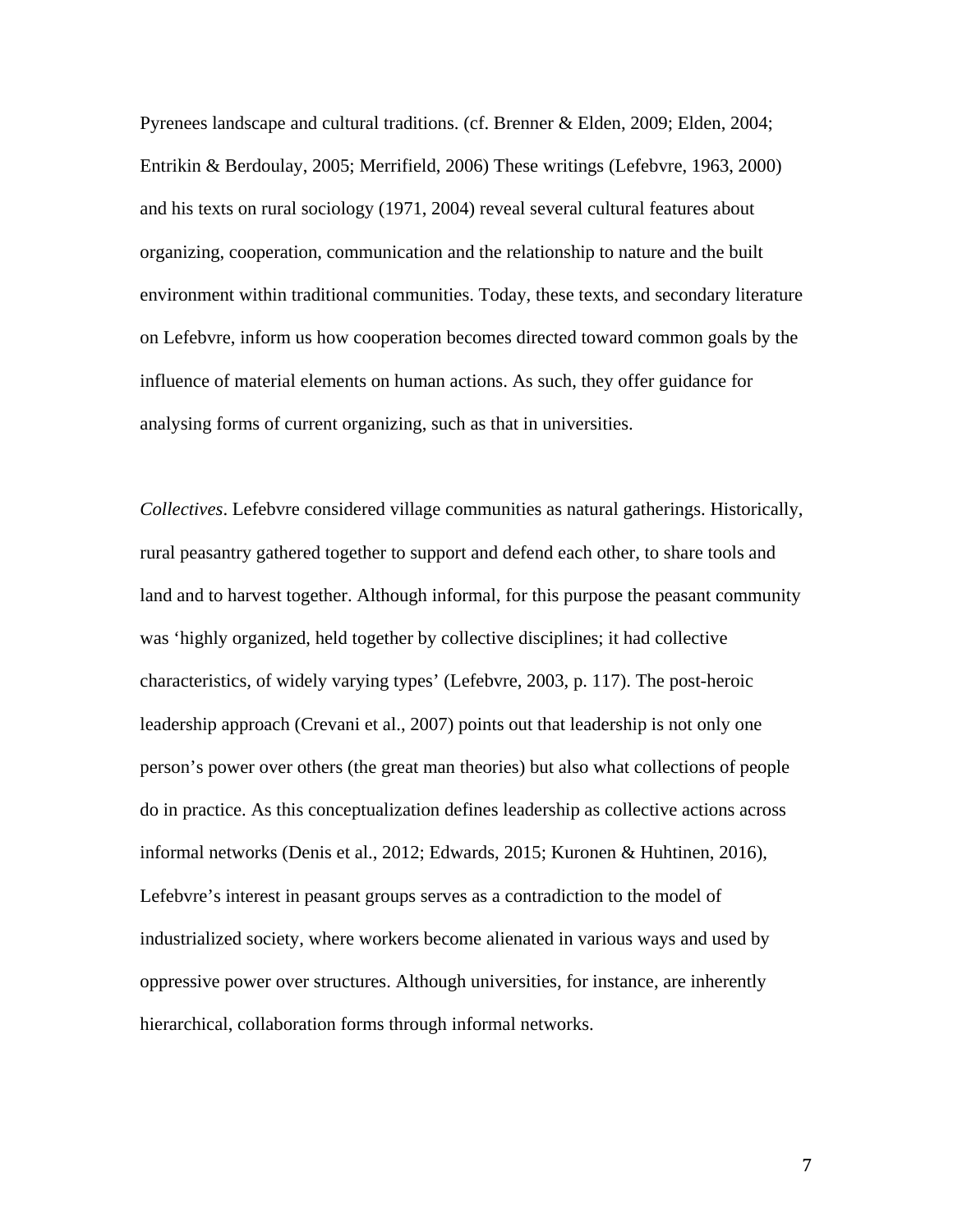*From rural to industrial*. The way production was organized in rural communities was based on the cooperation between local inhabitants. However, as cities and industrial workplaces began to attract people with the promise of a better livelihood, organizing in these new societies differed greatly from the rural setting. Workers' responsibilities in a rural setting were based on the understanding that things constantly change—such as the land, its fertility and the growth of crops; the weather and the seasons; what tools are available, such as animals or machinery—and on decision making that fluctuates according to these changes. In contrast, a factory organization is a more rigid, hierarchic, abstract constellation that follows pre-described hierarchies, processes and orders. Similarly, in today's offices the connection to work is an abstraction in two ways. First, workspace has become subordinated to economy, and office space is measured as a means to an end rather than as an end in itself. It is a non-space, except for capitalist purposes. Second, at work, there is little connection to nature-type elements of physical materiality; these are replaced by products, instruments and software. However, Lefebvre's critique of urbanization does not imply a retreat to nature but rather signifies a way of reading and understanding current social conditions. (Elden, 2004, 2008) Commodification of everyday experience is observed today on a structural level in terms of corporations' determination to manage the whole work–life experience. A trend to build 'creative workspaces' (De Paoli, Sauer, & Ropo, 2017; Ropo et al., 2015) shows how managerial implications also take over the domain of leadership. The same commodification and urge for creative design applies to present day universities.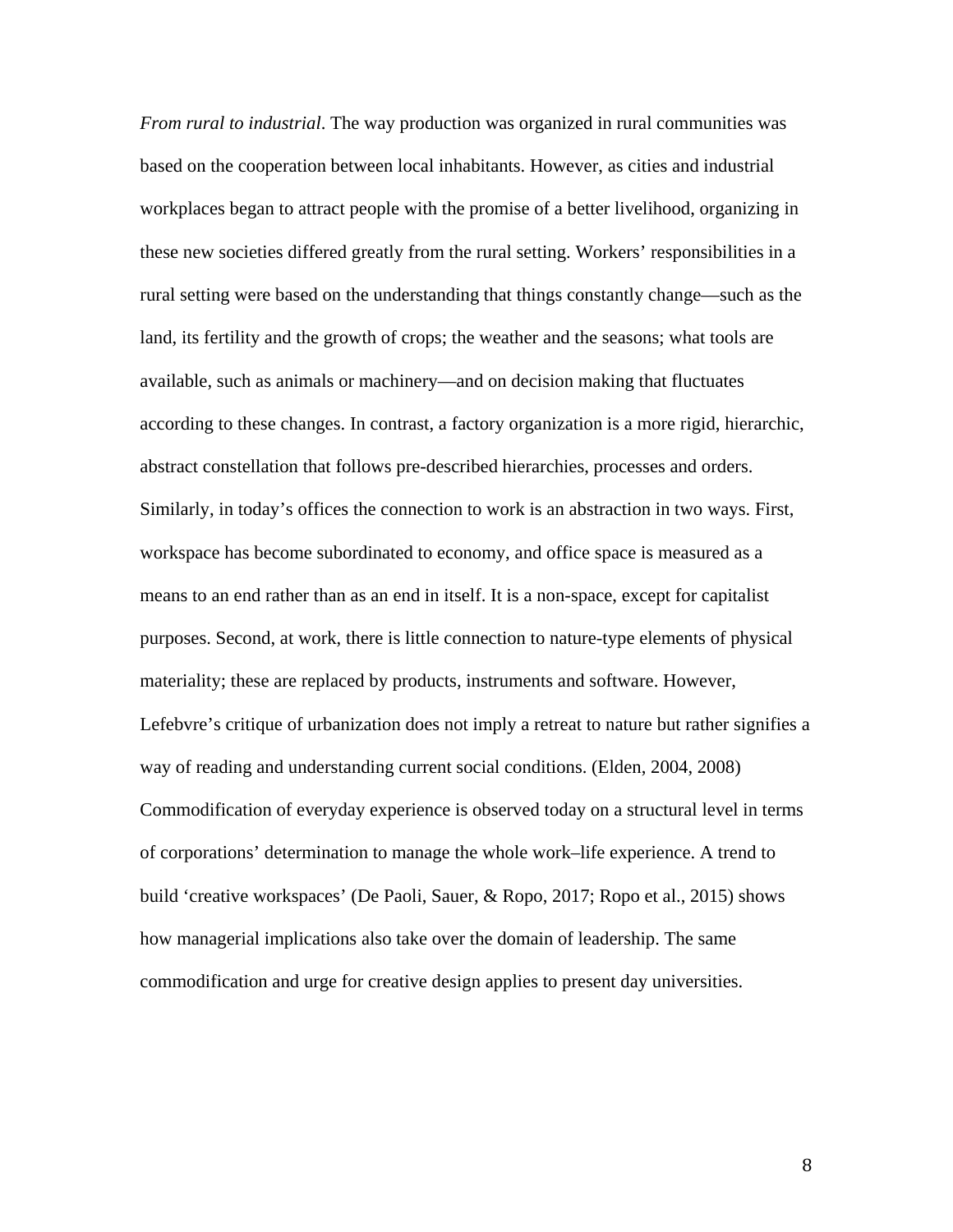*Atomization*. The shift from a rural to an urban environment also led to a 'transition to a new, individualistic morality, with the breakdown of the rural community and extended family, the transition to the city and the atomization of society' (Elden, 2004, p. 92). This social shift implicitly justified new forms of organizing. Whereas someone ploughing their field or selling products alone without any outside help would have been regarded as an anomaly in traditional peasantry, where organizing relied on the need for cooperation, industrial organizing depends on external management to bring separate individuals together. This shift can be observed in the leadership research; with the atomization of society from the 1950s onwards, modern leadership research concentrated on studying leaders as individuals and leadership as a rational intent (Grint, 2011). However, as Grint's (2011) overview of the history of leadership shows, leadership has occurred prior to overtly rational accounts. New interest in collectives as a form of leadership has emerged in the 2000s, yet it is not a return to pre-industrial times but a more sociological interest in forms of human organizing and in how leadership takes place in informal leaderless groups, such as in academic teams and knowledge-intensive project groups.

*Natural frontiers and space*. One of Lefebvre's major observations was that while the space defining a rural community used to be associated with its natural frontiers (rivers, forests, mountains), in emerging capitalism and Christianity nature, myths and first-hand experience became replaced by rational external reasoning (Elden, 2004, p. 92, 139). The limits and borders of rural landscape have been contested, as Lefebvre's historical studies show; but it is only recently that this historical struggle (to define who we as 'locals' are) has become overruled by a process of more reification, where cultural reasoning based on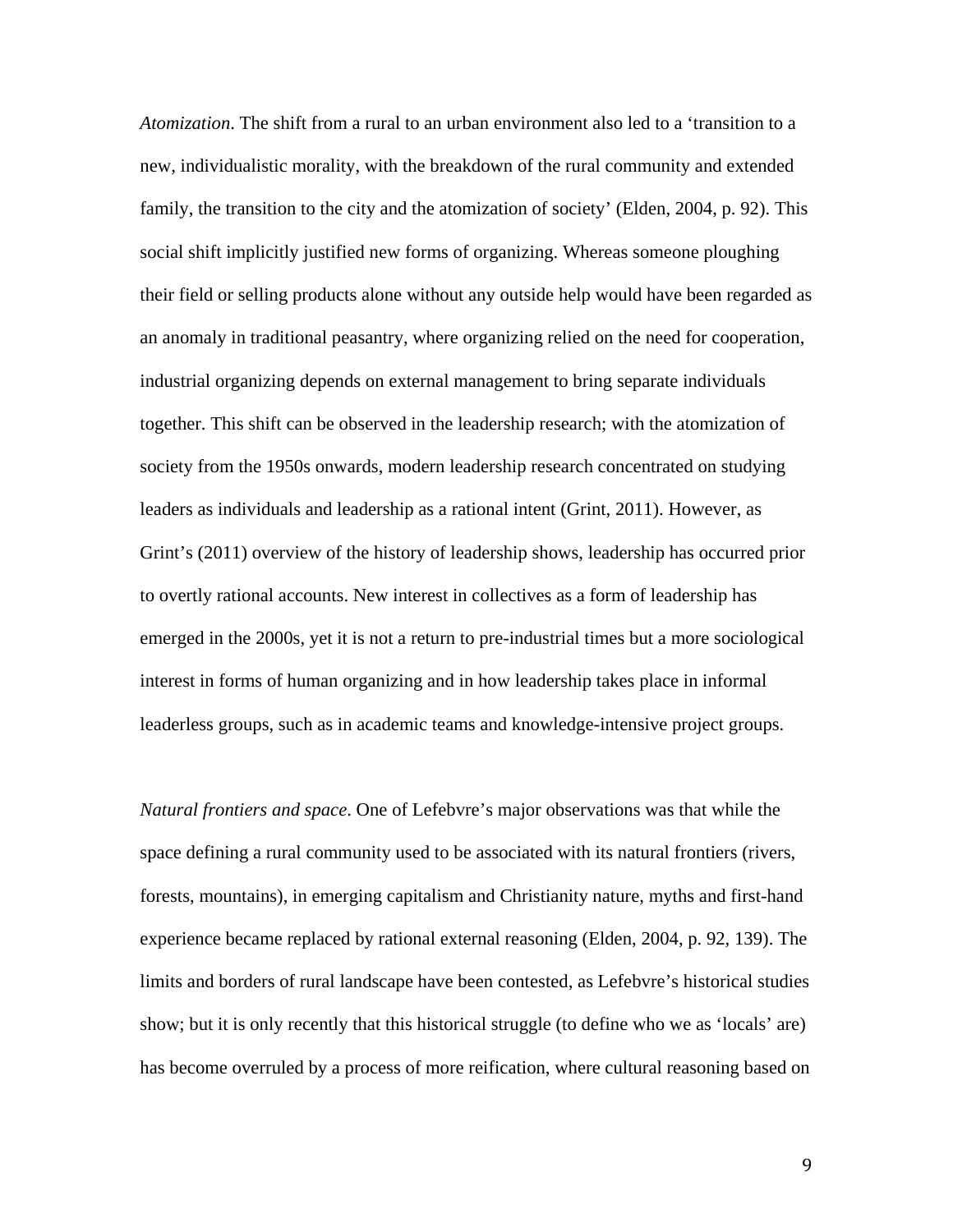communal history, nature and its rhythms has become replaced by the culture of rationalism and capitalist market logic (Lefebvre, 2004).

*Rhythmanalysis*. In observing the everydayness, *quotidien*, Lefebvre (2004) noted how rural communities were transformed during the process of modernization, industrialization and urbanization. The local feasts and everyday life followed the rhythms of nature, whether it was the sun rising and falling or time to seed or harvest. The social bonds within the community and the peasants who are affected by the rhythms of nature create an organic base for collective activities and inform everyday life (Butler, 2012, p. 35). As Christianity, capitalism and individualism began to replace the rural order and the rhythm of nature, this shift resulted in alienation from natural rhythms. This shift from natural rhythm to chronological, analytical time concepts also showed in the objectification of nature. Whereas nature used to be considered as an organic, unpredictable, performing and active force, in a capitalist context it becomes subsumed to calculation and rationalization of production forces. However, originally in Christianity the nature was to be cared and cultivated for, not exploited.

In line with Heidegger's critique of technology, Lefebvre also considers how technology comes to dominate over nature rather than being in harmony with it (Elden, 2004, p. 133). The performance of nature (space) for rural peasants was something that was in flux, and thus nature 'spoke' to the farmer (when to seed or harvest, when crops are ripe), whereas industrialized agriculture takes over from this natural order (for instance, by adding fertilizers) and expects it to produce ever more value. The same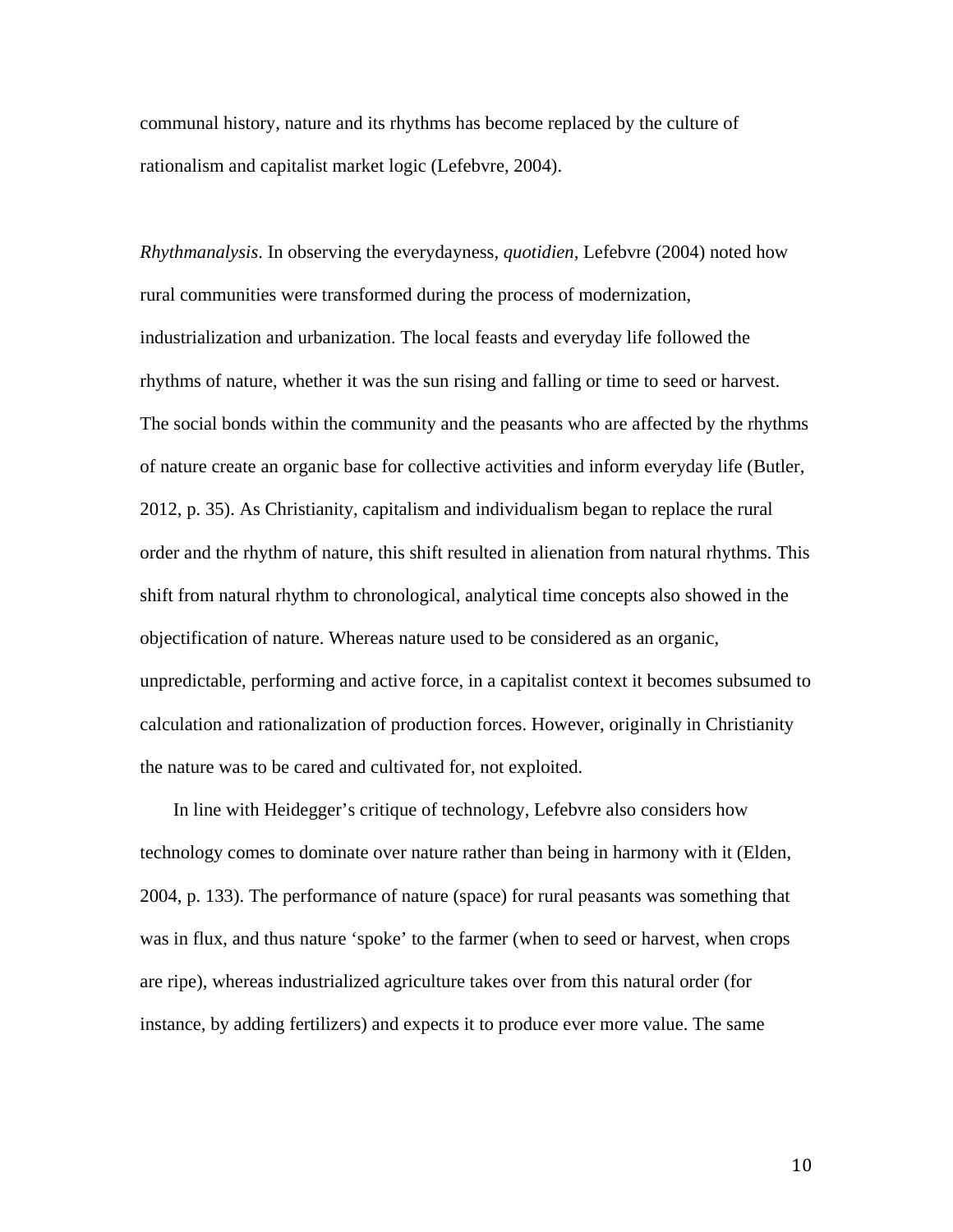rational logic happens in present day universities by decreasing or increasing financial resources and expecting this to mechanically influence output.

### **Mary Parker-Follett's views on power**

As Edwards (2015b) and Sveiby (2011) describe in their anthropologically oriented leadership studies, hierarchies have always existed in human systems, but the pendulum has been swinging between 'strong men' and orientation to collectives. Lefebvre's examples are analogous to the historical accounts of collective leadership cultures and to understanding plural leadership in the form of collectives, networks and community formations (Denis et al. 2012; Edwards, 2015a; Sutherland et al., 2014).

Mary Parker-Follett was particularly interested in organizing that took place through collaboration between various stakeholder groups searching for a meaningful existence. She insisted that in these kinds of organizations 'we find responsibility for management shot all through a business, that we find some degree of authority all along the line, that leadership can be exercised by many people besides top executives' (Follett, 1949/1987, p. 61). What is needed is a democratic horizontal approach for which 'the experience of all is necessary' (Follett, 1924, p. 38). From a knowledge economy perspective, this is a very contemporary observation, and from the perspective of leadership, this is what plural and leaderless leadership approaches also claim. In horizontally networked modes of organizing, the hierarchical top-down/bottom-up thinking is not the most adequate way of conceptualizing leadership. In criticizing extensive use of authoritative power (power-over) that characterizes modern capitalist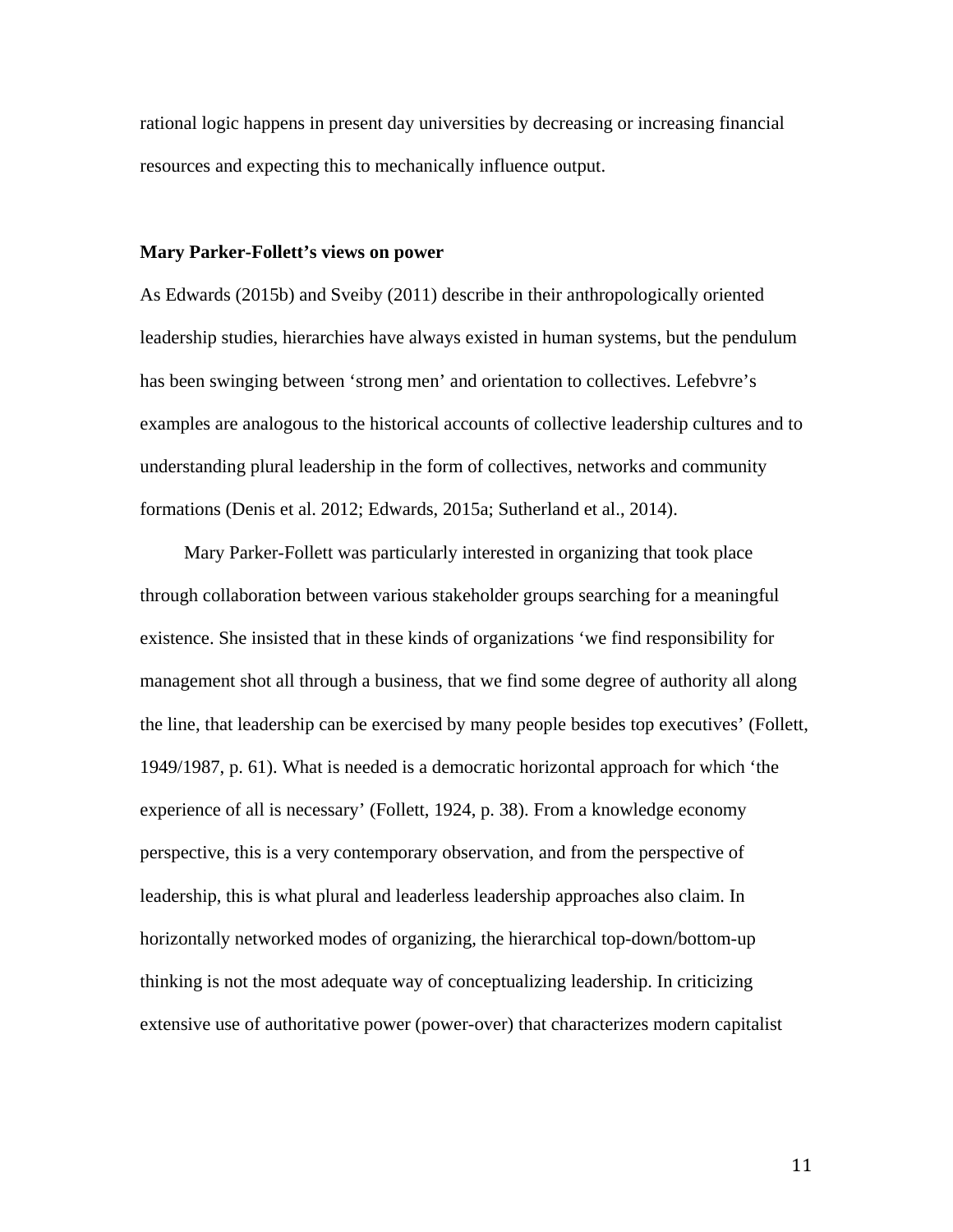societies, Lefebvre is clearly describing power with structures. This is one way to read his rural sociology from the plural leadership perspective.

As Elden (2004, p. 157) argues, Lefebvre's observations describe a shift from the rural agricultural communities to modern farming and urban industrialization. However, from the leadership perspective the crucial difference is between voluntary or involuntary, self-determined or managed organizing. In industrialized society, the workforce became organized in a mechanistic and hierarchical power over fashion; but in pre-modern rural communities there were fewer external forces forcing the community to gather together. Rather, people became organized through the principle of power with, through an understanding of their own context. The same self-relying organizing originally applied to universities as well.

Traditionally, the power discussions on leadership convey leadership as a phenomenon that occurs in hierarchical human–human relations. However, leadership has lately been considered as also taking place in human–material relations, which is a more radical proposition. This conceptualization, associated with the power with view and horizontal organizing, provides a fitting framework for discussing how Lefebvre's insights on natural frontiers, space, and rhythmanalysis can become part of leadership analysis.

#### **Conceptualization of spacing leadership: material, processual and embodied**

Lefebvre's major contribution to conceptualizing space is *The Production of Space* (1991), which argues space is socially constructed. Lefebvre argues that the dominant understanding of space refers to an empty area that in Euclidean geometrics became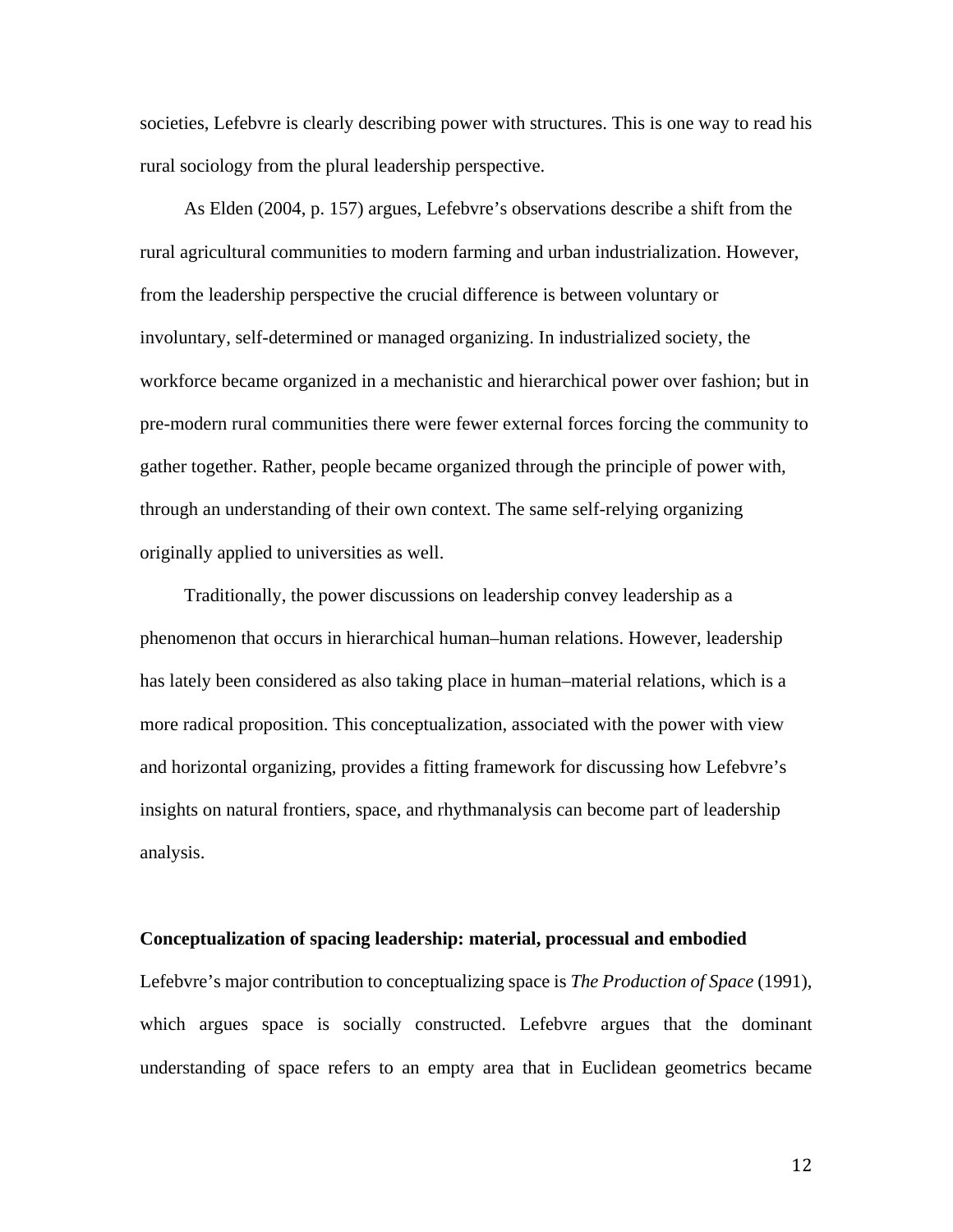defined through mathematical formulations, such as angles, length, and height. Lefebvre points to two problems; first, this concept has widened the gap between abstract thinkers of space and the experience and language of those within the space. The second problem is that the abstract mental space is taken as equal to the social space that people inhabit. For a thinker deeply rooted in (Marxist) materialism and socialist thinking, an uncritical identification of mental space with social space and a neglect of material reality is not legitimate (Lefebvre, 1991, p. 6). This critique explains how Lefebvre formed his triadic space concept; the terms *conceived* (idealistic, abstract) and *perceived* (material, physical) space are equivalent to Descartes' distinction between *res cogitans* (mental substance) and *res extensa* (corporeal substance) (Lefebvre, 1991, p. 14). To overcome this dualistic dilemma, Lefebvre—in a dialectical fashion—constitutes a third element, synthesis; *lived space* is an imperative integrating condition between conceived and perceived space.

The conceived space of architectural drawings consists of abstract representations of space—of architectural blueprints and technical illustrations composed of lines, boxes, flowcharts and symbols. The material, perceived space is composed of walls, furniture and other materials and of employees' movements, workflow and practices. Neither of these entail an experiential element or emotions, while lived space is experienced through emotions, imagination and embodied sensations.

Lefebvre's triadic space concept was introduced to organization studies by Dale, (2005), Ford and Harding (2004), Taylor and Spicer (2007), Watkins (2005), and Zhang (2006), and the adoption of Lefebvre among organization scholars can be connected to the material turn and sociomaterial approaches in organization studies (Barad, 2003; Carlile, Nicolini, Langley, & Tsoukas, 2014; Dale, 2005; Orlikowski, 2007) The material turn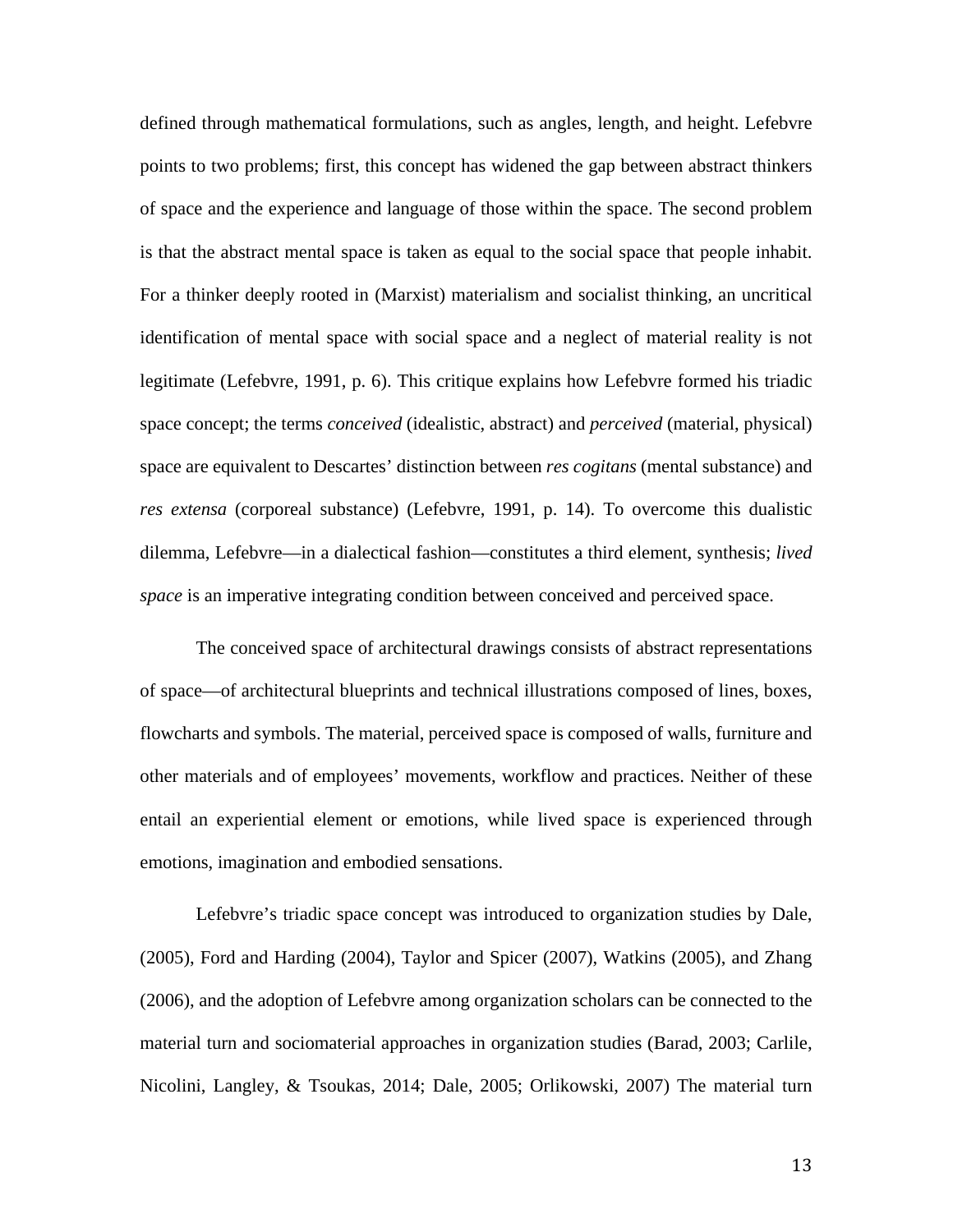argues that material objects—such as water coolers (Fayard & Weeks, 2007), copy machines (Humphries & Smith, 2014) and smart phones (Orlikowski, 2007), material spaces and the built environment influence social actions (Clegg  $&$  Kornberger, 2006; Dale, 2005; Dale & Burrell, 2008; De Vaujany & Mitev, 2013; Taylor & Spicer, 2007; Van Marrewijk & Yanow, 2010; Zhang, 2006). In leadership research, (socio)materiality has also been linked with leadership and particularly with spaces (Collinge, Gibney, & Mabey, 2011; Hawkins, 2015; Oborn et al., 2013; Sergi, 2016; Ropo et al., 2013, 2015; Zhang & Spicer, 2014). However, following Lefebvre's triadic model, the influence of space is not a mechanical causal relation; there is no physical or mental structure that would 'produce a space with a perfectly clear understanding of cause and effect, motive and implication' (Lefebvre, 1991, p. 37). This idea is important in terms of leadership; although physical materiality influences social action, the lived experience cannot be 'managed' or manipulated for particular ends.

The noteworthy, even paradigmatic difference compared to the previous heroic leadership theories is that the (socio)materially inspired studies on leadership extend the definition of human–human relations to include human–material relations. But how exactly the connection between the social and the material should be conceptualized continues to be a subject of debate; the social and material are seen as intrinsically entangled (Barad, 2003; Orlikowski, 2007); intertwined (Jones, 2013); intertwined and mutually enacted (Dale, 2005); constitutively entangled (Orlikowski & Scott, 2008) or mutually constitutive (De Vaujany & Vaast, 2013; Hernes et al., 2006; Van Marrewijk & Yanow, 2010). As Clegg and Kornberger (2006) describe it: 'we constitute space through the countless practices of everyday life as much as we are constituted through them' (144). In Lefebvre's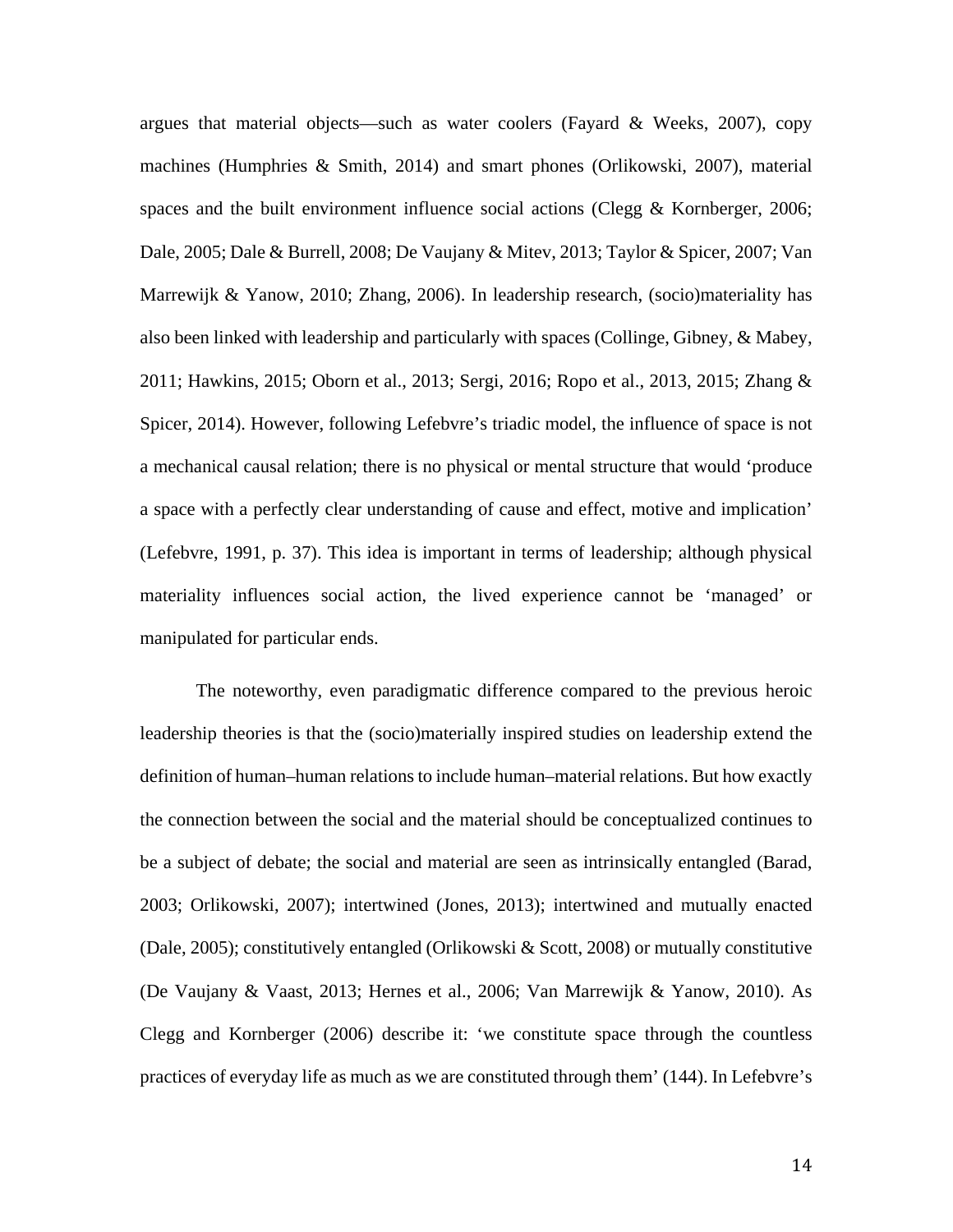terminology, the perceived space constitutes a lived experience, which in turn affects our practices (perceived space).

This mutual constitution shows in everyday work practices, where work is intimately linked to materials that give direction, guidance and meaning to work, for example, copy machine repair technicians being guided by the machine (Orr, 1995) or electricians working in a 200-year old building or a shipbuilder working with wooden materials (Salovaara, 2014). Material spaces also guide human action in a very mundane fashion; we follow corridors, take stairs and cannot walk through the walls; but we can listen to the walls talk (De Vaujany & Vaast, 2013), read the ruins (Dale & Burrell, 2011) and give voice to space (Yanow, 2010). As Hawkins (2015) states, British Naval practices on the ground were very much shaped by the forms and functions of actual ship spaces. Given the deeply-rooted leader-centric views, these instances are not considered as leadership in the first place.

However, conceptualizing space through human experience the way Lefebvre does gives us a reason to view leadership as a sociomaterial phenomenon. What Lefebvre also brings to understanding leadership and space is the accounting of time. While noting that 'with the advent of modernity, time has vanished from social space', Lefebvre (1991, p. 95) observes that the social fabric in rural societies was greatly influenced by the rhythms of nature. Whereas spatiality can be accounted for visually, time needs to be grasped in terms of its historicity. It includes something that is not right now present but observable as an experience of the past. Time is accounted for through the horizon that connects the present with the past and the future. To borrow Shotter's (2006) distinction, this is no longer space in terms of 'aboutness thinking' but space approached from within and in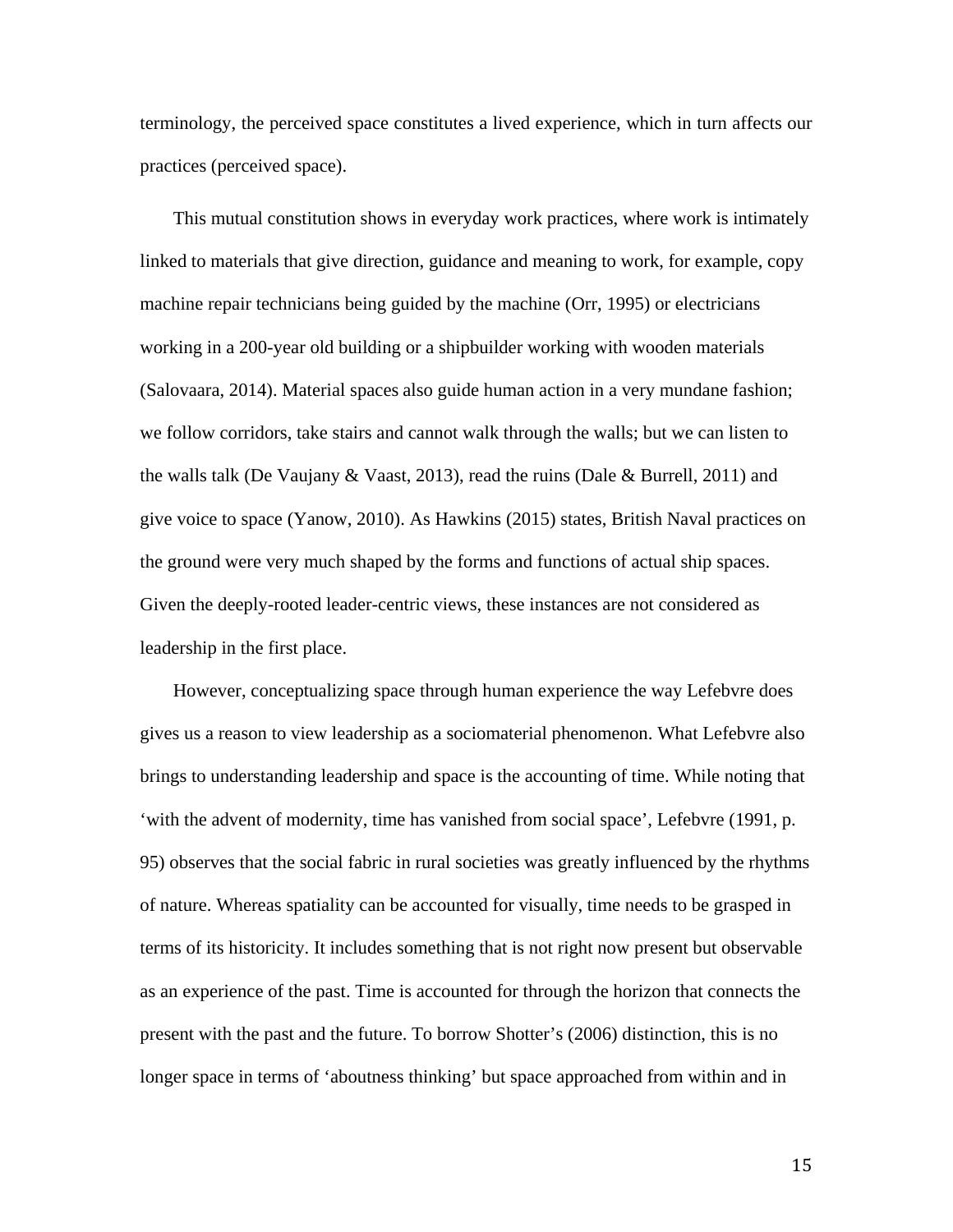terms of 'withness thinking'. A human experience from within, being a participant within the space, means to live in the space at the moment of its unfolding; it literally is a lived space. This take on space emphasizes its emergent, processual nature. Even the physical character of the space can change in a matter of minutes by adjusting existing furniture (as our illustration below will show). This dynamic nature of space we associate with the quality of space as 'performing' (Beyes & Steyaert, 2012); space is a carrier and enabler of various incidents and moments.

Conceptualizing space this way has prompted us to use the term 'spacing leadership': the experience of materiality at the moment of its unfolding makes space an active but not independent partner in that interaction. The material and processual nature of space are here linked with the 'new school' of thinking of plural leadership; human– material relations contribute to leadership in a complex network of interactions where events are emerging and constantly becoming (Crevani et al., 2010; Denis et al., 2012; Simpson, 2015; Wood, 2005).

When arguing for 'leadership in spaces and places' (Ropo et al., 2015; Salovaara, 2014), most people take this to mean that spaces can be designed to guide human action in an objective, mechanistic fashion, as if certain spatial configurations would lead to particular predictable social behaviours and organizational outcomes. However, according to Lefebvre, 'understanding of space ... must begin with the lived and the body, that is, from a space occupied by an organic, living, and thinking being' (Lefebvre, 1991, p. 229; Simonsen, 2005). According to embodied and aesthetic notions, space is not an abstract, dead container, because the lived space is experienced through emotions, imagination and embodied sensations. As these experiences are personal, whatever the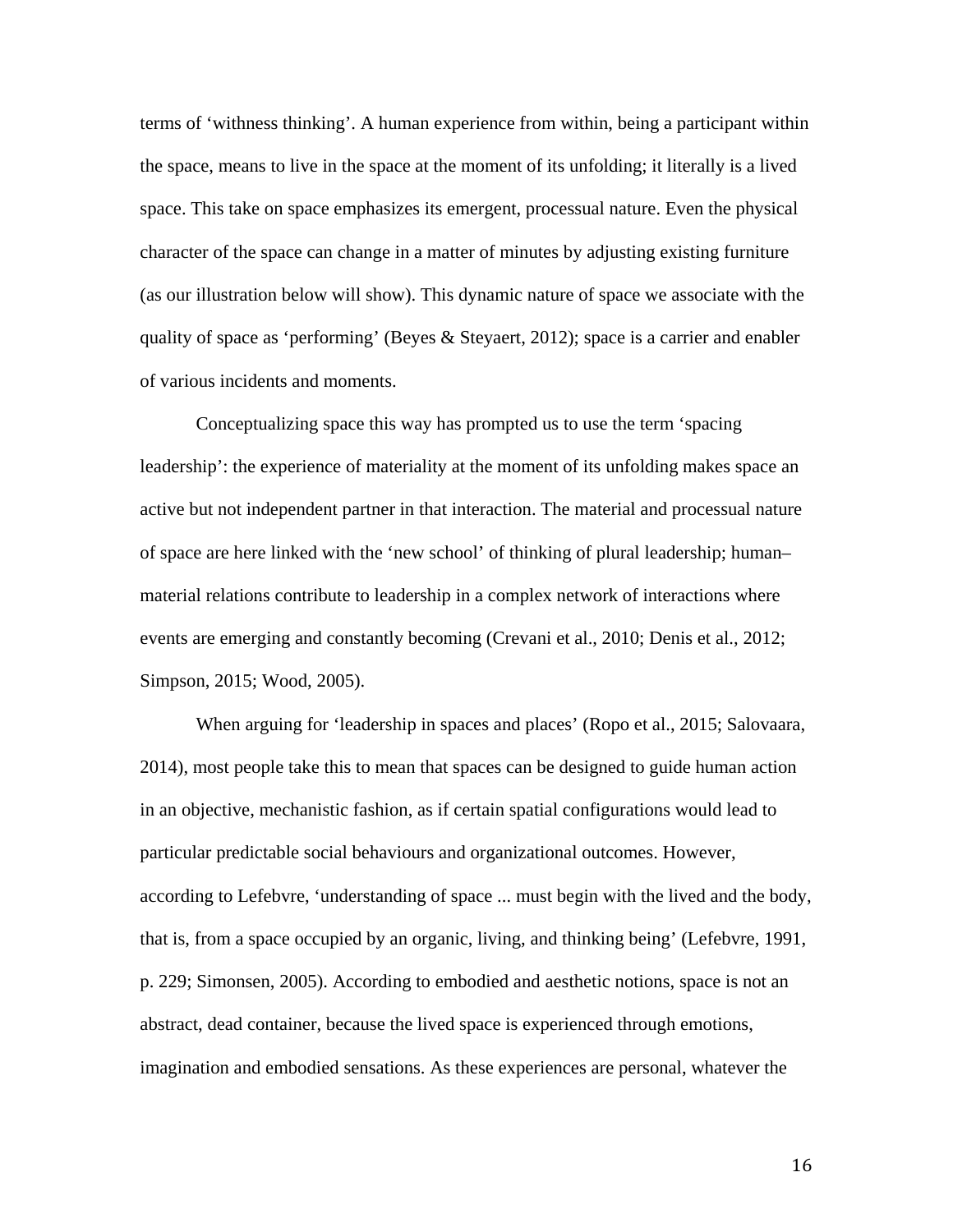leadership influence of space as materiality is, it is an indirect one. Therefore, the same space can produce different and unintended consequences (Balogun & Johnson, 2005; Elsbach & Pratt, 2007). In leadership studies, the body was earlier considered an 'unwanted and unwelcome guest' (Ropo, Parviainen, & Koivunen, 2002, p. 22), and Lefebvre identifies a similar rejection of the body throughout the history of space, the 'decorporealization of space'. He describes this lack as a shift from 'the space of the body to body-in-space, from opacity (warm) to translucency (cold)' (Lefebvre, 1991, p. 201).

Lefebvre's lived space as an embodied experience resembles what recent leadership literature has called 'aesthetic' or 'felt sense' (Ladkin, 2008; Hansen, Ropo, & Sauer, 2007; Ropo et al., 2002) parallel to the development of the literature on the aesthetics of organizations (Strati, 1999; Linstead & Höpfl, 2000 Wasserman & Frenkel, 2011, 2015). This resemblance is epistemological, as both Lefebvre and aesthetic epistemology define knowledge not only as something perceived 'out there' but as something understood primarily from within, as everyday experience. The relation between space and leadership is based on personal embodied, lived experience.

Lefebvre's triadic concept of social space and the material and spatial turns in organization studies provide an ample basis for developing a novel sociomaterial conception of leadership—spacing leadership. Spacing leadership is a material and embodied conception of leadership that connects the past with the present and even with the future. For example, in the office renovation process that we will illustrate next, one contemplates the past while engaging in packing things and tossing things away and at the same time anticipating what it might be like in the new office setting. Thus, spacing emphasizes the processual nature of lived space.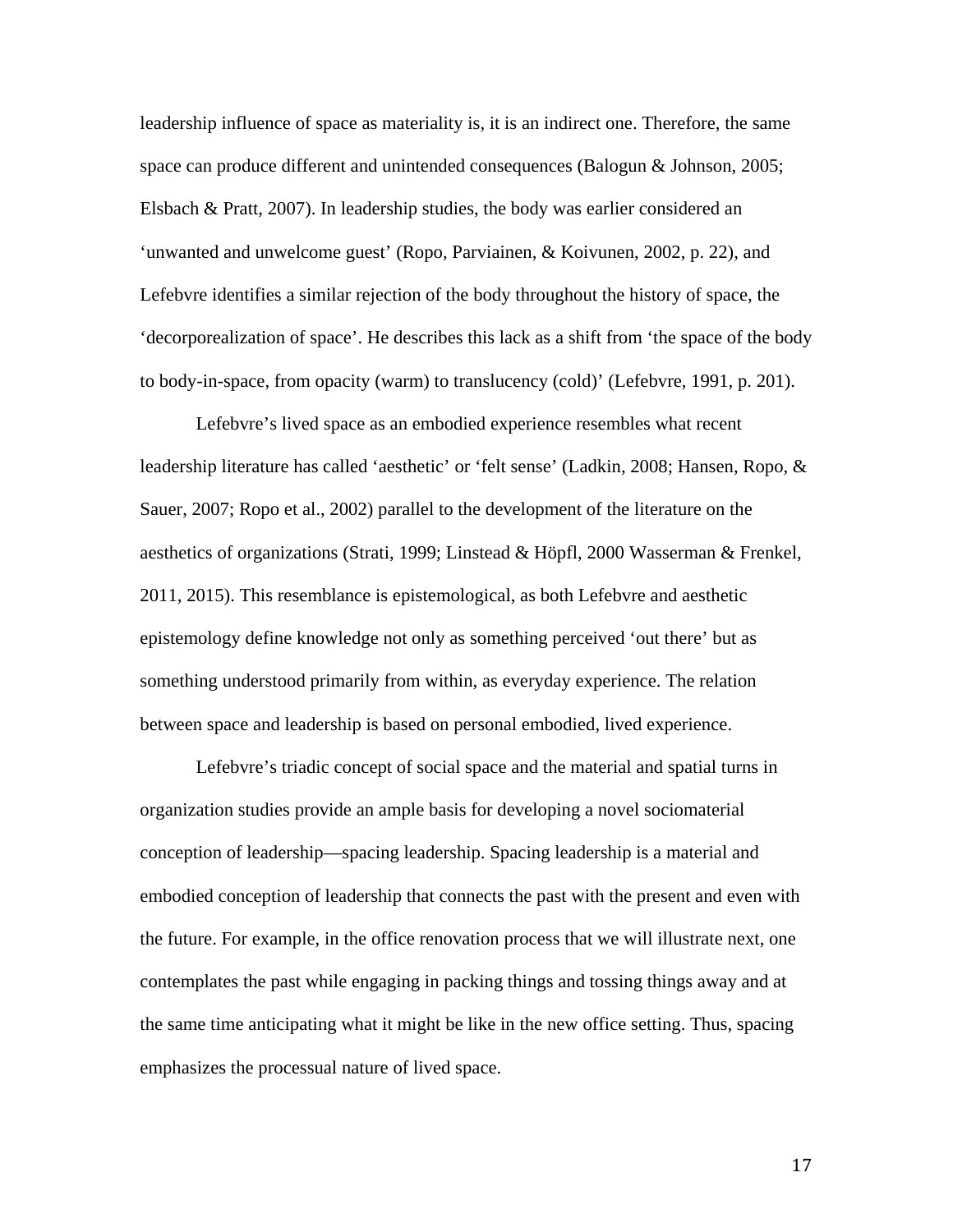In summary, work life in Lefebvre's and Follett's time was characterized by the great shift from agriculture to industrial work followed by various dualisms that reflect hierarchical asymmetries—worker/manager, blue collar/white collar, shop floor/top floor, low level supervisor/middle management/top management, among others. Here, we have introduced a sociomaterial notion of leadership that Lefebvre's triadic conceptualization of space greatly contributes to. The current work life and corporate situation have fundamentally changed since the industrial age and even from Lefebvre's time. Forms of work and forms of organizing are interdependent, and the changes in one impact the other (Barley & Kunda, 2001). Follett described plural leadership as 'collective creativeness' based on a 'circular theory of power' where employees, employers and other stakeholders collaborate and influence each other (Follett, 1918). Collective ways, also through material space, of leading and organizing have been increasingly developed and adopted both in theory and practice. Next, we will turn to an illustration of how this collaborative, human–material and emerging 'spacing leadership' might take place in today's modern office renovation.

### **Illustration: Spacing leadership in action**

While it may seem farfetched to link Lefebvre's rural communities to today's academic knowledge workers in their offices, we argue that the need to create more (knowledge) collectives and enhance cooperation in previously siloed university office spaces has made Lefebvre's thinking relevant in the current context. We wish to exemplify this by an illustration of a spatial renovation in a university building in Finland.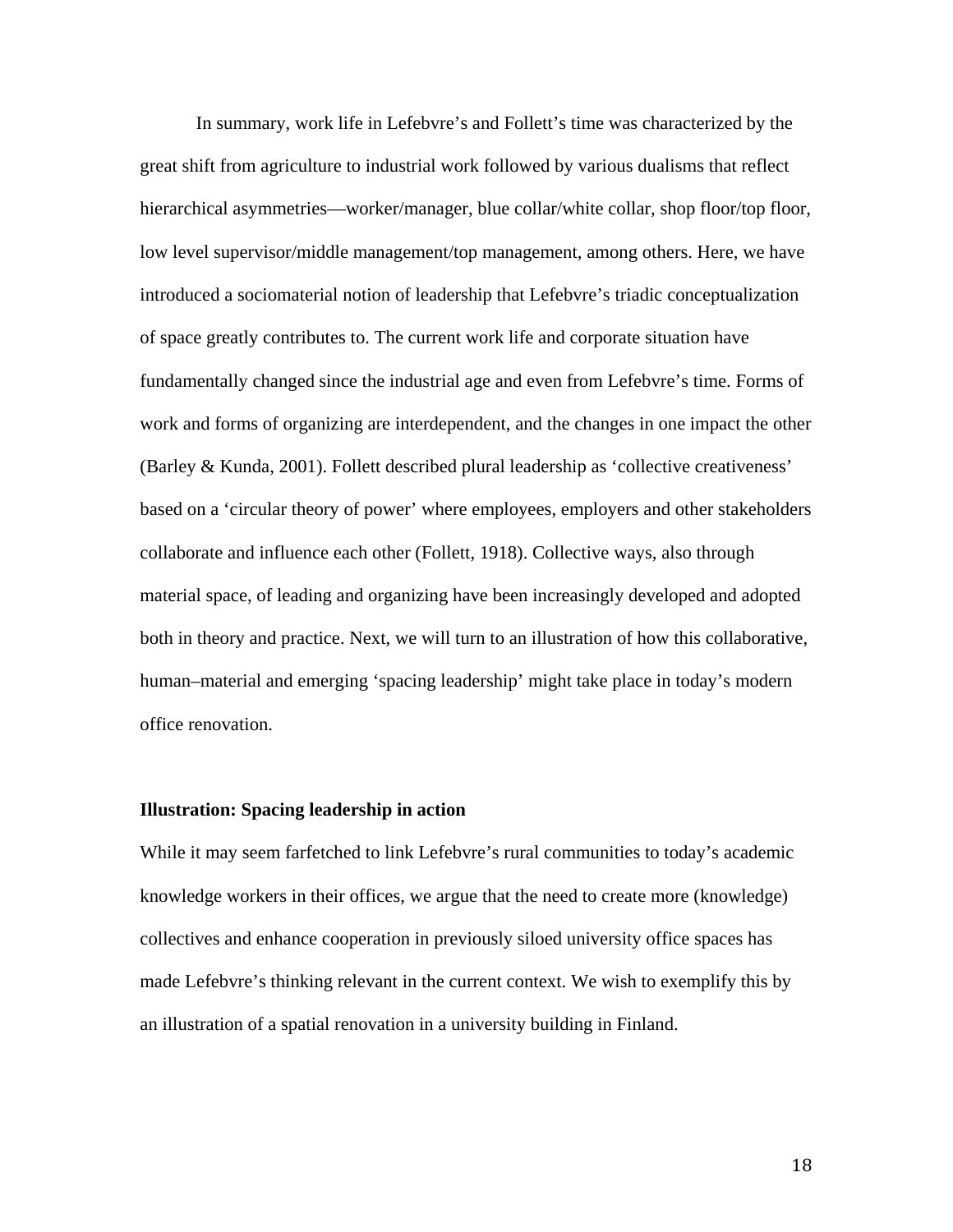The materials were collected during a 12-month period in 2016–2017 from an actual renovation project, where the co-authors functioned as facilitators of the project workshops and aided architectural planning by including end users' lived experience on the agenda. Two other researchers were involved in the material collection. The materials comprise interviews of all the space users (27 altogether), mapping of their spatial practices, videotapes of four workshops, a survey at the end of the project and other official documents. As one of the authors worked in the space during the project and therefore interacted with the end users, the construction company and the administration, participant and auto-ethnographic observations were also collected during the 12-month period. The objective of the following illustration is to 'explain our arguments rather than offer evidence for them' (Puranam, Alexy, & Reitzig, 2014, p. 163). Instead of an empirical validation, the illustration primarily helps to create conceptual clarity.

Today, university buildings are increasingly redesigned to 'better meet the needs of academic work, such as teaching, research and community building' (a common discourse among the building owners and university administration). Fostering collaboration, creativity and a better sense of community and allowing chance encounters were often mentioned in the interviews when discussing why the renovation was needed. As one of the interviewees said: *"These spaces support quite well the traditional view of doing research alone in social science. Doing things together they do not support."* And another continued: *"It would be a start to get to know people better."* At the same time, more efficient use of the space was sought after by the university administration. It is no coincidence that universities provide ample instances for applying the above Lefebvrian terminology; the buildings are typically based on atomization and industrialization of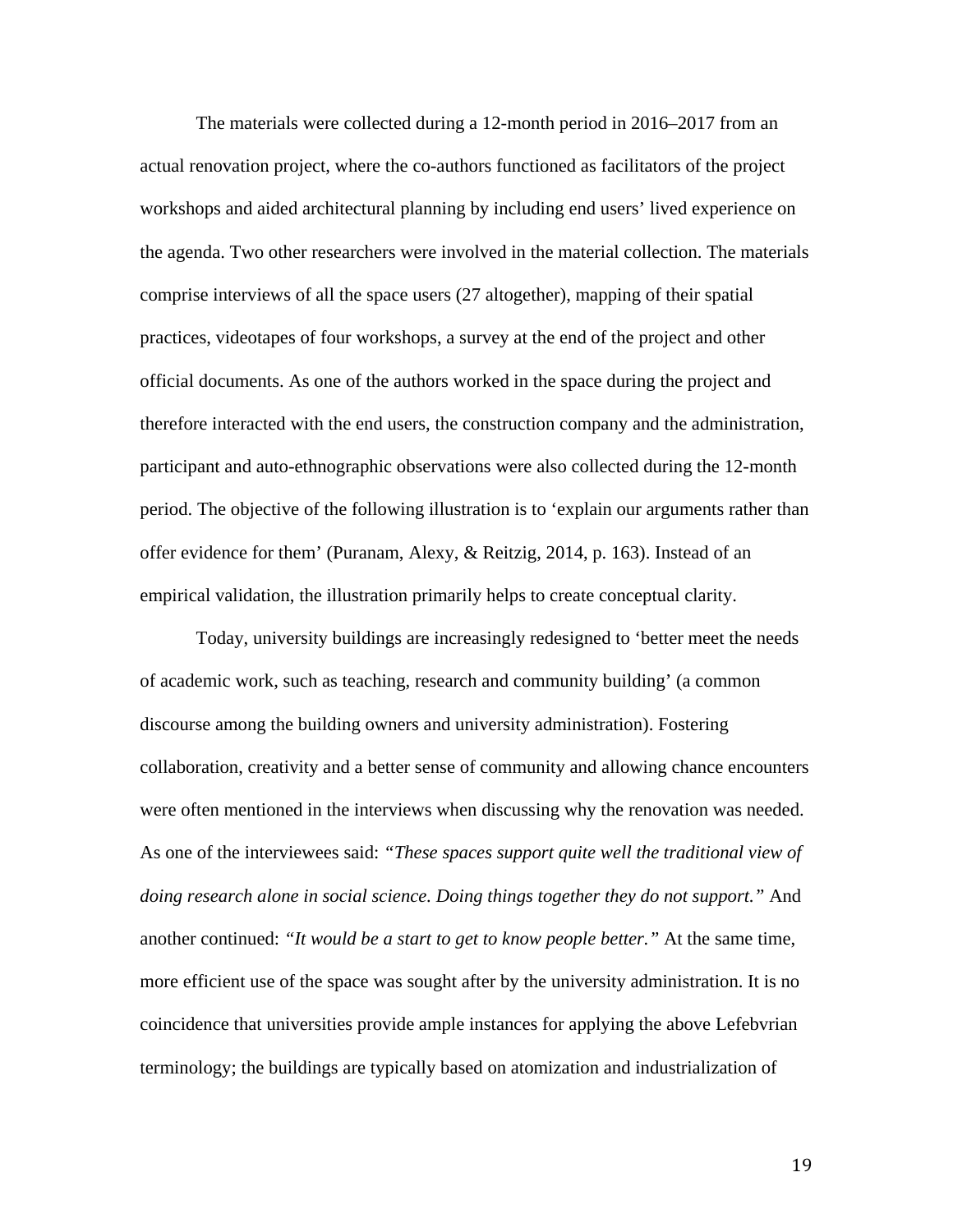work experience, and within this architectural design natural forms are replaced by rational reasoning that takes less account of the embodied experience aspects. These aspects became something the end users wanted to be changed. An often-heard characterization of the space was that *"it looked like a hospital, clinical, sterile, bureaucratic."*

Architect Antti Katajamäki, who has an established reputation in public building architecture in Finland, planned the School of Management building at the University of Tampere in Finland in the early 1990s. Novel at the time, the construction is of steel and concrete, and following the trend, the building has shiny metal surfaces and plenty of glass to give an airy atmosphere. The building is white outside and has a curvy shape (Picture 1).

### *Picture 1 about here*

The inside architecture includes nature-like elements resembling trees (green pillars), curvy paths in the forest (corridors that are not straight) and cloud formations on the ceiling, over the windows and by the office doors, all made of concrete or painted metal. The building reflects the views of the time (late1980s, early 1990s) of a university as a bureaucratic public organization, where the researchers work in individual offices.

*Picture 2 about here*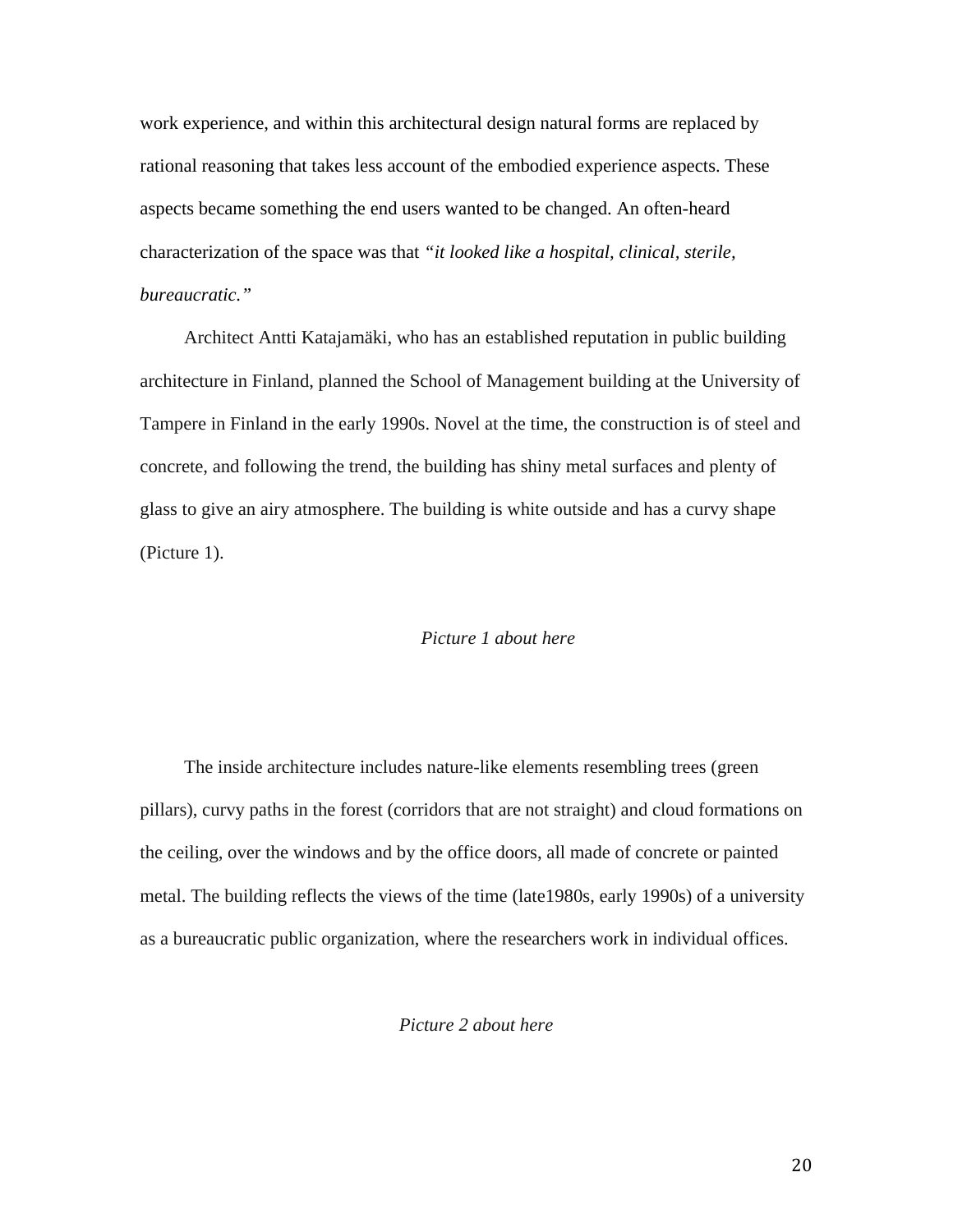Despite the strong architectural symbolism, the interpretations of which were not shared or even recognized among most of the users, the layout follows a traditional cubicle structure and long corridors where people sit in their private offices with glass doors half dimmed (Picture 3).

## *Pictures 3 and 4 about here*

There are hardly any common spaces for spontaneous encounters. The coffee room is located in the middle of the office corridors, separated with a curvy glass wall (Picure 4, often covered with heavy curtains), and the toilets, separate for men and women (although majority of the people working there were women), are 'for staff only'. The spaces are made to last and offer hardly any flexibility. The building and the office spaces were not found to support communication, collaboration, knowledge sharing or community building, but for conducting independent work (alone) and seemingly to foster academic hierarchies as vividly described by an informant (Salovaara, 2014, 12:03). In addition, different sized offices were experienced to promote inequality and hierarchies among colleagues (professors and some lecturers having the biggest offices); walls and doors discourage socializing and corridors direct one to walk quickly past the offices, without stopping by to talk (Ropo & Höykinpuro, 2017). The offices are actively used for approximately 30% of the work time, while the administration struggles to assign workspaces to new recruits at the same time.

The DEMO project initiated by the project management team (including the authors) and the owner of the building (University Properties Finland UPF) had three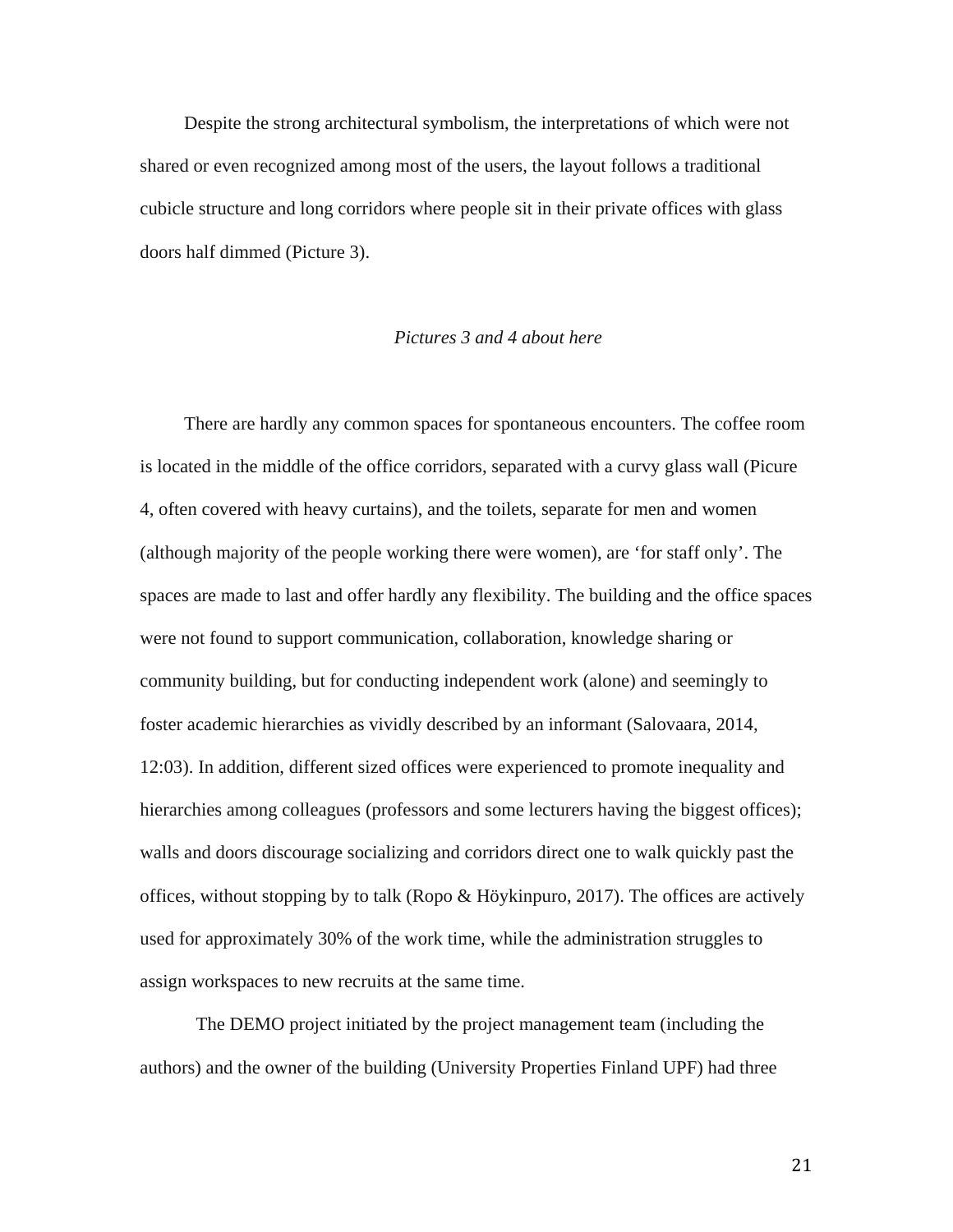objectives: 1) to make the space more transparent and democratic, and to provide spaces for collaboration, informal socializing, and private work; 2) to improve collaboration, communication and community building and 3) to involve the users of the space, faculty and students in the planning process. This user-centric approach and engaging the end users to co-design the spaces throughout the process is quite unusual in projects (Stingl  $\&$ Geraldi, 2017), although participation is a key issue in terms of employee satisfaction and achieving higher efficiency in organizations (Liverpool, 1990). However, he summarizes that even in organizational initiatives where participation is expected to take place, it does not necessarily happen due to the lack of integration of participatory practices in other organizational processes. As Pallasmaa (2014) observes, recognizing lived experience is not part of architectural processes. Therefore, it is highly likely that even in cases where participatory practices are used, the input these provides is not necessarily substantial, which leads to an 'illusion of participation'. Based on Lefebvre's distinction (and interrelation) between the three spaces, we distinguish the 'illusion of participation' and 'engagement'. Engagement, as defined here, is based on embodied lived experience. Here, we join Shotter (2006), who draws a line between 'aboutness thinking' and 'withness thinking', the former representing a distanced, purely intellectual relation to the observed phenomenon and the latter describing 'our relations with living forms when we enter into dialogically structured relations with them' (Shotter, 2006, p. 585).

The renovation project was built on the Lefebvrian idea that space is a dynamic and evolving process that keeps changing as it is practiced and experienced over time. This, we think, is close to Shotter's description of dialogical relations in 'withness thinking'. In practice, the end users of the space had a key role in planning and designing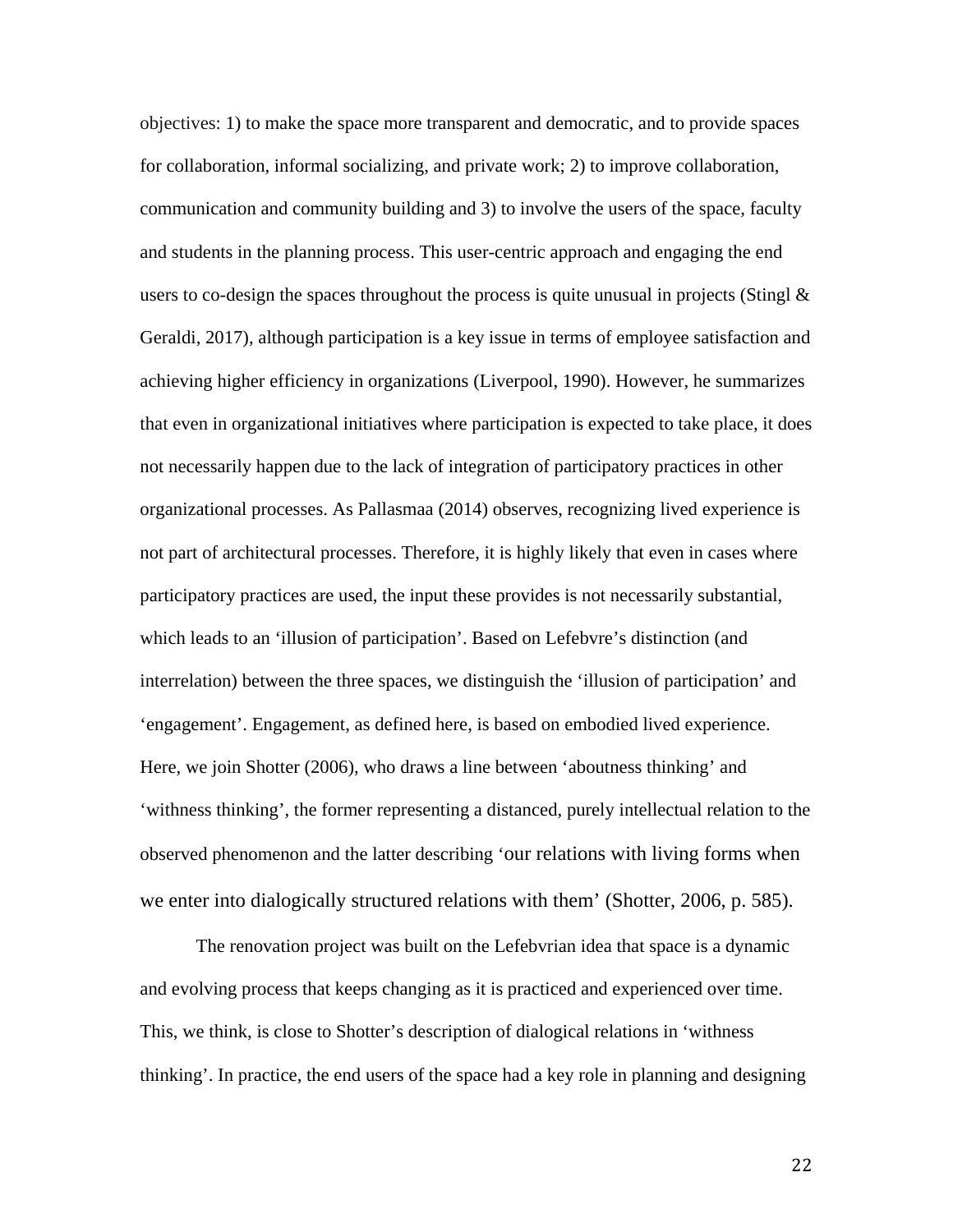the spaces in workshops, theme groups and feed-back sessions (Table 1). They adjusted their activities and interactions to the physical (changing) office design as the process unfolded over time.

### *Table 1 about here*

This dialogical unfolding we term 'spacing leadership'; it does not describe the human relation to a momentary form of built environment but a process during which both parties change and evolve. This is how the process evolved:

- The process started in January 2016 with preliminary interviews of the faculty and the first workshops. As an inspiration, examples of office re-design projects from around the globe were presented and discussed, followed by the participants crafting their own models of office layout using materials such as clay, small wooden bricks, paper, cardboard and Legos. The architect was present at the workshops, but his role was to carefully listen and observe rather than participate in the discussion.
- After the first workshops, there was an interim task in which the end users formed theme groups that concentrated on selected aspects of the design. In the theme groups, the participants reflected on their professional needs and then imagined future spaces based on these needs.
- In May 2016, a second set of workshops was organized to further discuss the ideas. Here, through their design suggestions, the end users functioned as 'layarchitects' when they adopted the conceived space perspective and also imagined the future uses (First workshop: "Crafting models" in Table 1).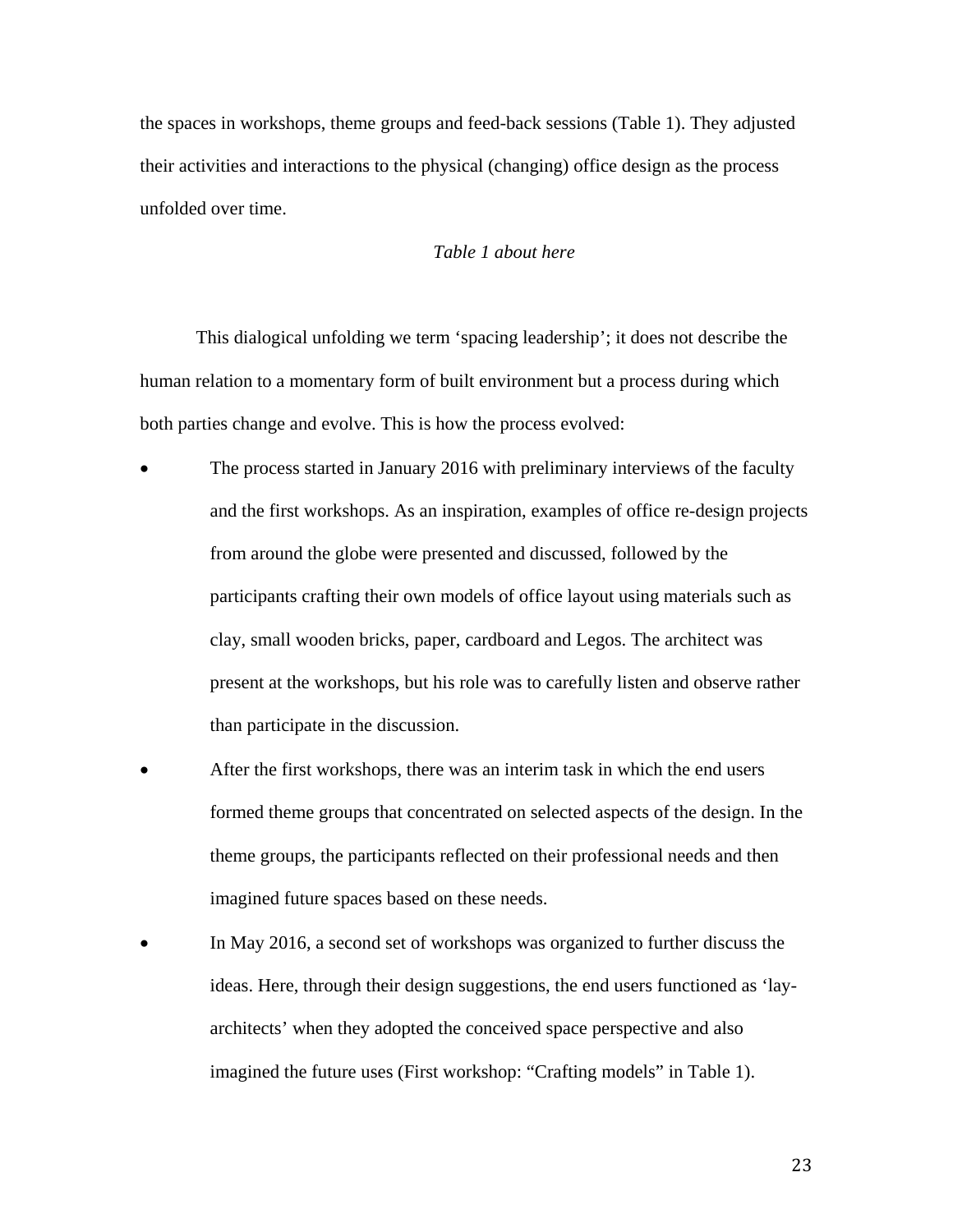- Only after these workshops and the theme groups' outcomes was the architect asked to draft his first sketches. This was the project's first deviation to adopting the abstract and geometrical thinking of space as conceived/planned (Lefebvre, 1991; Taylor & Spicer, 2007). The architect's drafts were then discussed, after which he created the next versions.
- The actual construction work took place during the summer, and in August 2016 the end users returned to the newly designed space. Table 1 describes the activities during the first phase of the project in relation to Lefebvre's triadic concept of space.

The next phase started in August 2016 when people tried to get settled in the new spaces, especially in the two open office spaces (where 13 out of 27 faculty members volunteered to move) and the new large communal space that was opened between the corridors by tearing down the walls of some offices. The following architectural sketches illustrate the situation before and after the renovation.

# *Figure 1 about here (old layout) Figure 2 about here (new layout)*

During this phase, the furniture was moved back and forth several times within a few intensive weeks, and the spaces were shaped and reshaped constantly. As in Dale & Burrell (2015), the occupants of the open spaces took the initiative to physically reorganize the furniture by experimenting with different ideas, living with the arrangements for a few days or a week and then reorganizing things anew. This phase highlights Lefebvre's triadic and processual understanding of space. Conceived/planned,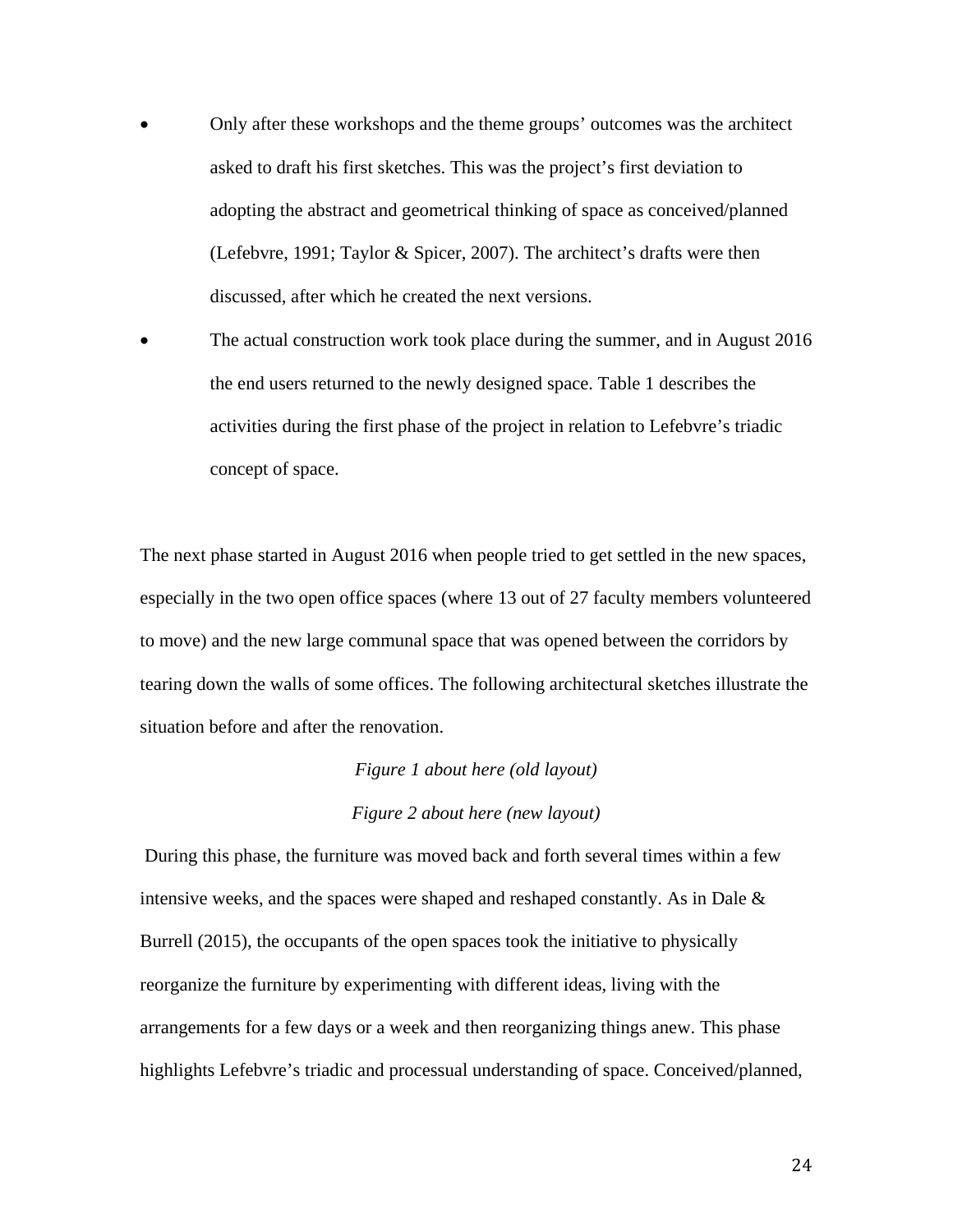perceived/practiced and lived /experienced spaces (Taylor & Spicer, 2007) were in a very practical sense intermingled and simultaneously present. Following is an example of how it happened.

Old furniture (from university storage and leftovers from other renovations) was used in the newly built spaces. Based on the architect's understanding of the users' needs, the furniture was carried to the space after the construction phase, but people felt it was too cramped and congested, which nobody felt comfortable with. As a result, on the first day back in the office most of the tall closets were carried away. Desks were changed for smaller ones and moved to different locations. Instead of closets dividing the space, partitions of different types and heights were tried out. This first contact with the new spaces was intense and literally embodied. It describes how people's everyday lives and work were keenly entangled with the spatial arrangements, how their (un)usability was perceived and how the new spaces made people feel (Hansen et al., 2007; Yanow, 2010). On the day of commissioning the open space areas, the administration insisted on receiving exact information on the location of individual desks, even though people were still negotiating and playing with ideas of how to locate themselves. This was seen as trying to exert power over (as was the case earlier when the administration assigned the workspaces). A clear uneasiness and frustration was sensed in the administration. *"We need to know where everyone sits. It cannot be that people move around between spaces",* one administrator lamented. Obviously, this process orientation was (and still is) at odds with the administration's purposes, thus being an example of the clash between the conceived space of the administration (they would like to see it as a planned entity, captured by numbers and measures) and the perceived, practiced, and experienced space.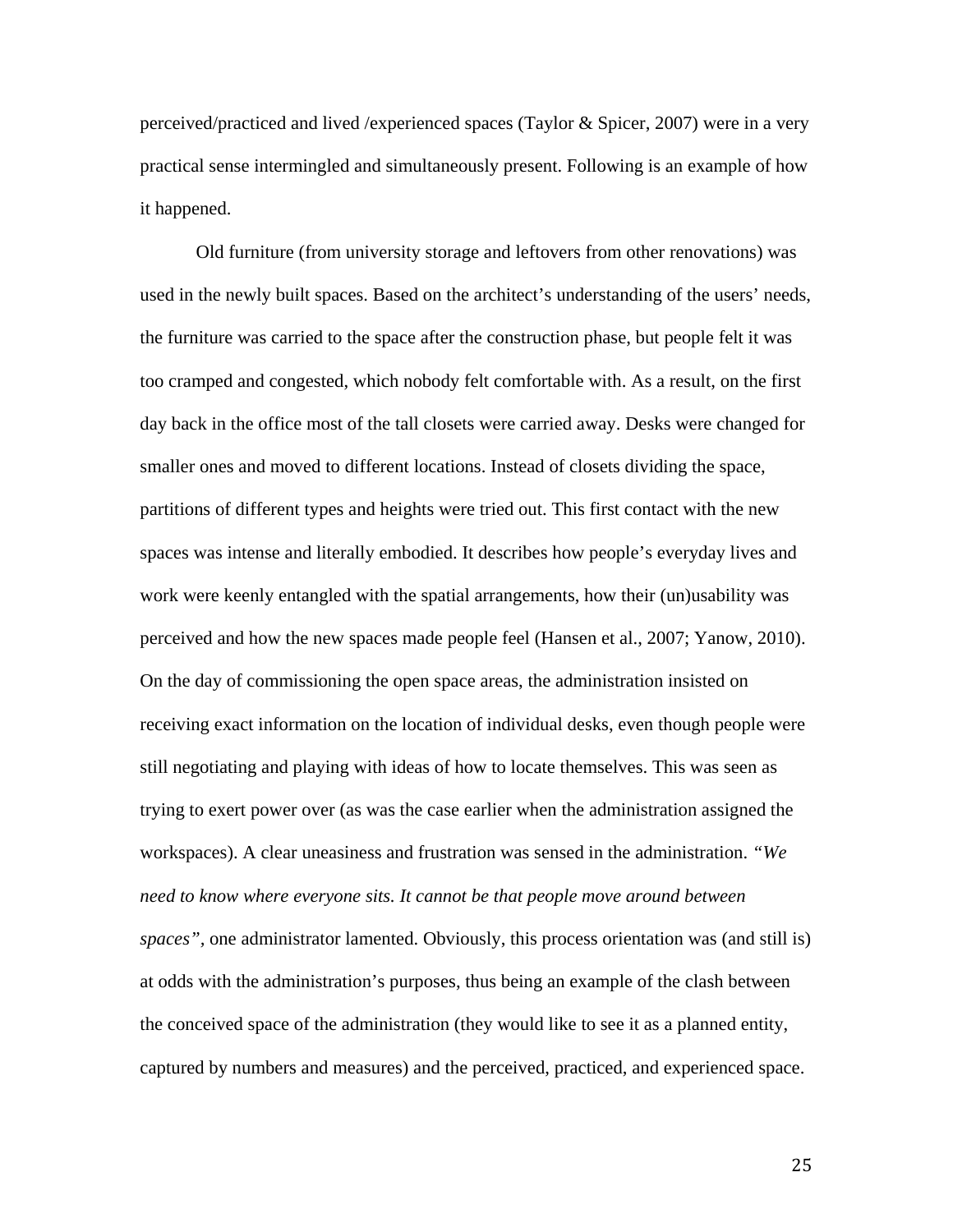A week passed, and sofas found new places and drawers and closets were moved back and forth after experiencing what felt good and visually attractive. A former office newly designed as a living room style for smaller meetings and the communal space were decorated with pillows, throws, playful soft balls, plants (not officially approved) and candles (knowing that they could not be lit for safety reasons) after a spontaneous shopping spree at IKEA. This is how the workspaces were domesticated (Dale & Burrell, 2015; Wasserman & Frenkel, 2015, p. 1496, 1500). The occupants of the open spaces did all this by themselves, occasionally with the help of the university facility management if hammering was needed or heavy objects moved. The architect was not involved in this phase at all.

### *Picture 5 about here*

Picture 5 depicts how the new areas looked after the renovation; the area for communal space was increased but is now suitable for breaks, meetings and working. After the renovated space was handed over to the users in August 2016, a three-month period of observation, evaluation and experimentation followed to see how this and other areas would work. During this phase, the space was in a state of constant becoming as an open-ended, emerging outcome (Beyes & Steyart, 2012). People engaged in working in the new spaces tried out different spaces for different activities and realized how important and enjoyable it was to actually see and meet people in the common areas, even if only walking through. This sentiment was shared by many in the feed-back after the first round of renovation: *"I really like the setup and light. Every time I come to have lunch, there is someone to talk to or share lunch break with."* Or: *"I often work by the*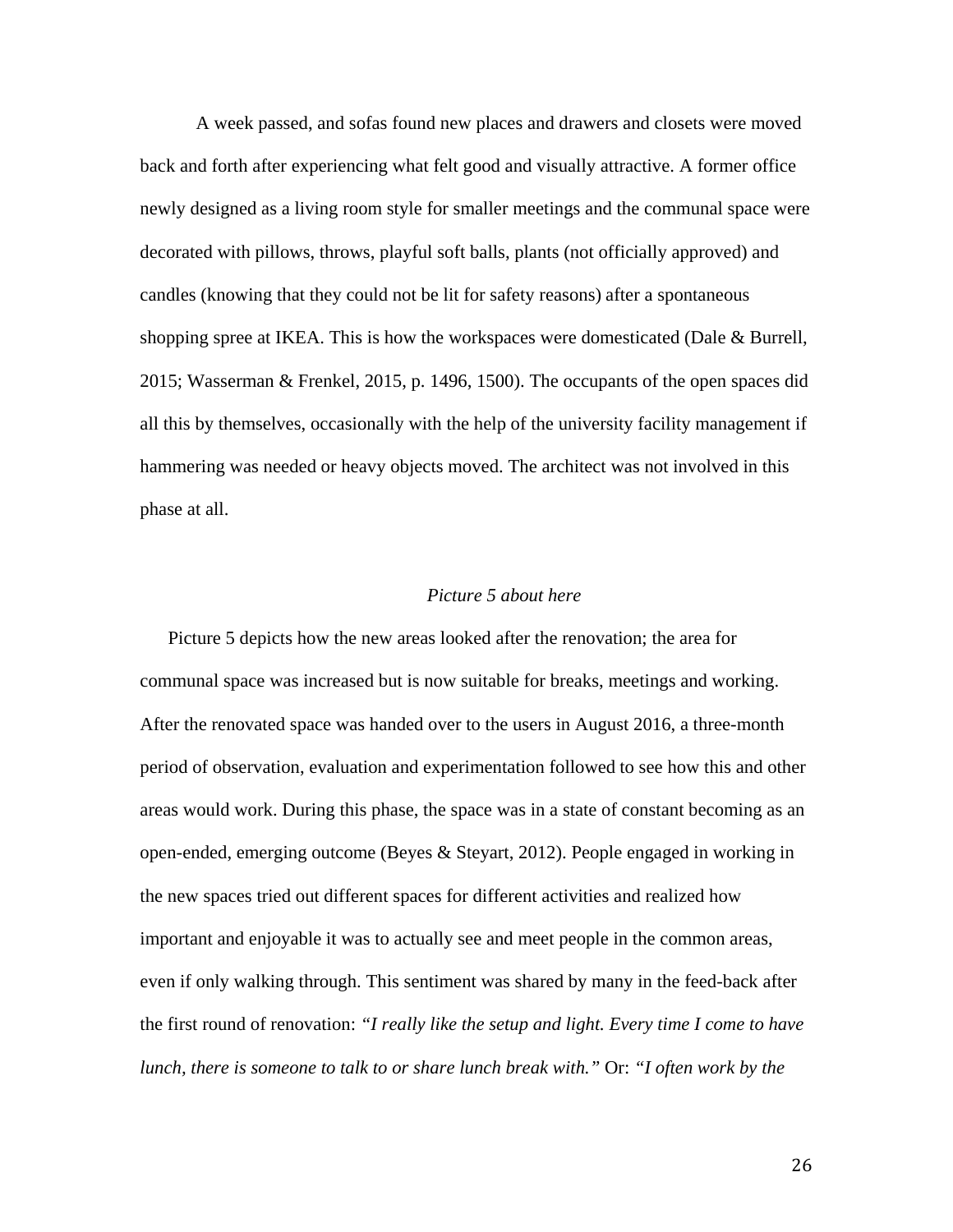*stand-up table there since I like to see other people coming and going."* Colleagues from the other floors started to find their way to the new spaces *("We have moved our research group meetings to this space. It feels good to work here.")*. Also students had found the new spaces to do their teamwork or quiet reading. After the first few months in the renovated spaces, workshops were organized where the project's outcomes were evaluated and new ideas gathered. Based on user experiences, the floor carpet area was broadened, the copy machine was relocated to a specially designed noise-absorbing booth, separate phone booths were ordered and better lightning was installed.

## *Picture 6 about here*

After a new 'conversational furniture unit' was delivered, some tables and chairs were carried away and old sofas found new spaces, all in the spirit of experimentation: *"Let's try this out for now and we'll see how this works".* People started to spend more time with each other, have coffee and lunch together, and even work around the communal table or on the cosy sofas and the 'Fatboy' beanbag seats (see Picture 7). Whereas the previous space prevented seeing anybody work, now people are more visible: *"I like to see people working here. It makes the whole floor feel more dynamic and alive."*

## *Picture 7 about here*

### **DISCUSSION**

->Lived experience of the spaces make the difference between the pictures (before/after)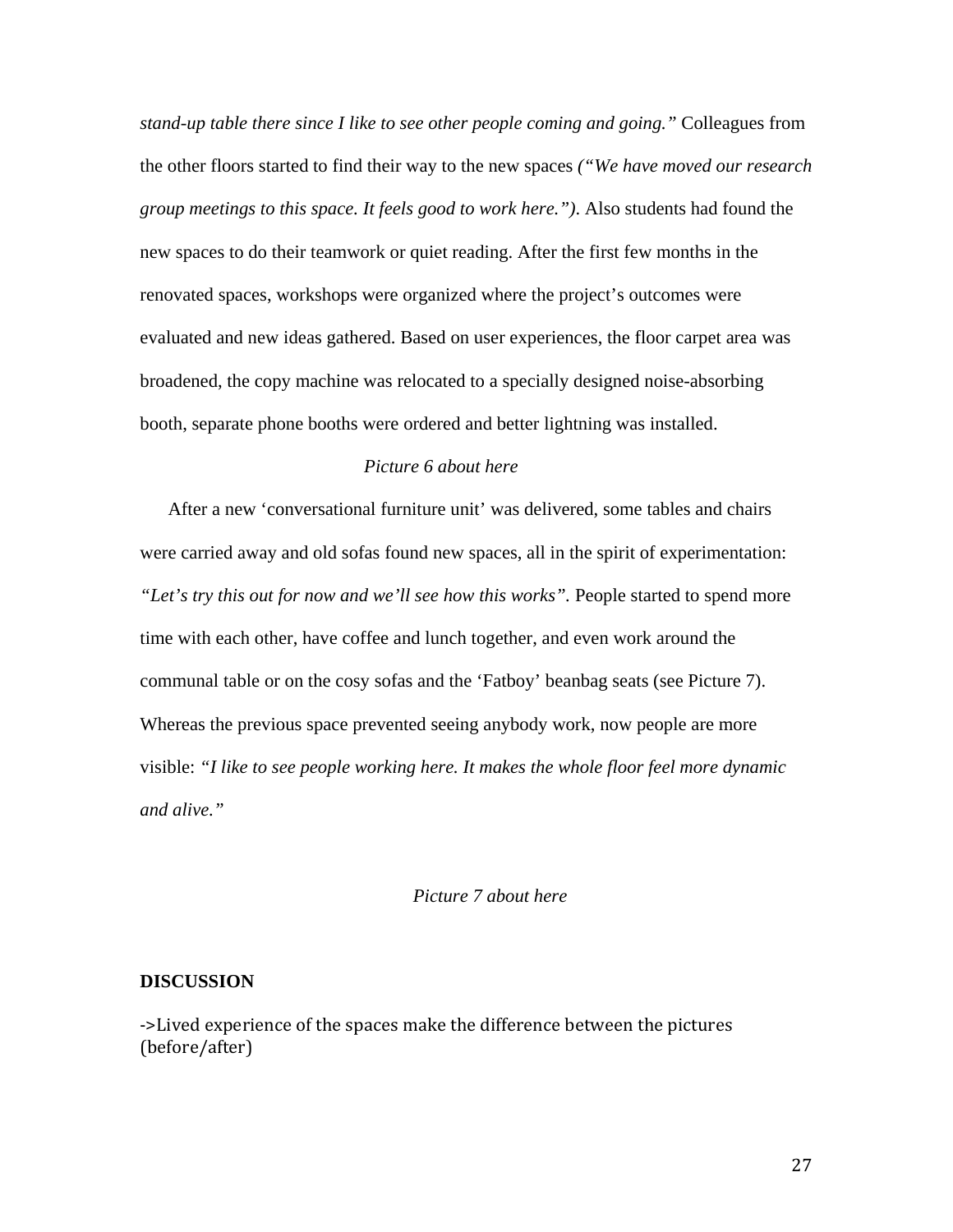An interesting feature of the project was that, as the reader can see in the pictures, the end result itself is not that different from any modern office design. Part of the office space now has an open space design, updated furniture and contemporary functionalities such as phone booths and small meeting spaces. Looking on the surface, one might ask 'So what? Why is it relevant?' That is the key give-away of the paper: the point is not the physical space, but the process of co-creation where humans and materiality influence each other. In Lefebvre's terms, the difference between the abstract plans (conceived space) does not explain the changes in the work environment and atmosphere. The pictures –as sort of 'still life' – need to be appreciated in their broader context in order to depict the feel and the atmosphere in the space. The space was developed in relation to history and the earlier experiences in the old space, and it was just as much the human community that changed as the physical space. The space changed also for those who remained in private offices: they were not anymore part of the earlier context of corridors, but anytime they open the door or pass the 'coffice', the relations between people are changed as all are now more visible.

Therefore, to refer to space as pure materiality is to misunderstand the concept of 'spacing' in the first place. To highlight how physical space can be considered as dynamic and active *spacing*, we will now discuss three key features of the process—the power with approach, collective leadership and the role of embodied knowledge.

*Power with approach.* The power with approach in this project meant that the hierarchical power structures (university administration, space owner, architect, construction company) were balanced by introducing a new perspective to the space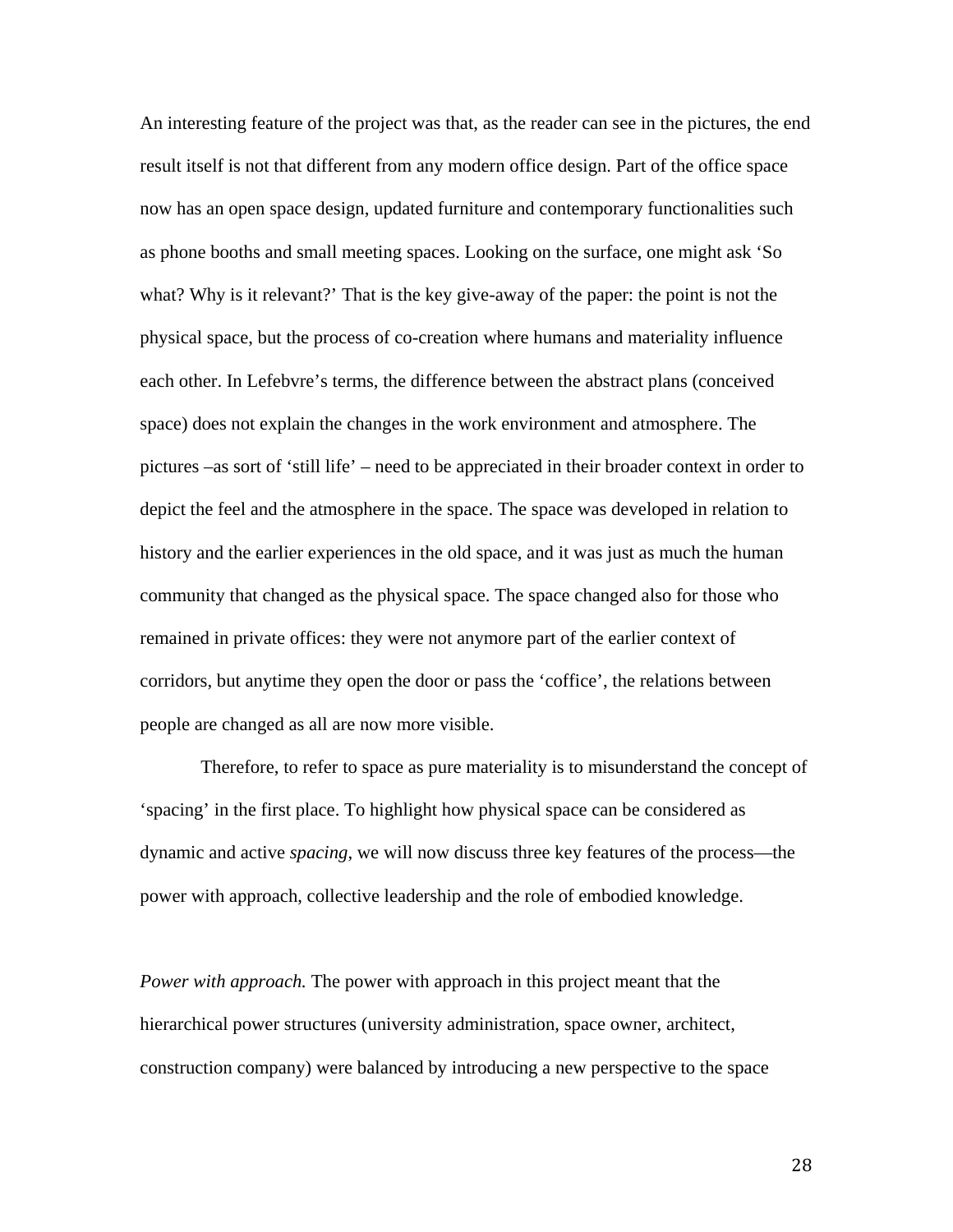design—the rhythm of life of the end users. This aspect is akin to Lefebvre's (2004) rhythmanalysis and draws attention to the geographical and historical limits of space (1964, 2000); the users interacted with each other and the space, and the new design was based on this lived experience. The main purpose of the participative, engaging design was to enable the renovated space to function more as a 'generative building' that, 'instead of being a merely passive container for actions happening in it contributes positively towards an organization's capacities' (Kornberger & Clegg, 2004, p. 1095). An office design that supports an organization's capacities would greatly benefit from engagement and withness thinking by those who act out the capacities, that is, the end users of the space.

Figure 2 depicts the difference between being informed, participating in the process and being bodily engaged in the co-design. We argue that the more fully the end users are engaged in the project as co-designers, the better they understand and accept the project and the more it becomes their own. Being able to do so, their relationship with the space becomes an activity and process, and not a passive reception of something given from outside (cf. Shotter's (2016) withness thinking vs. aboutness thinking).

### *Figure 2 about here*

*Knowledge* that architects, designers or consultants, for example, possess and share can provide the end users with some understanding and acceptance of the new space design (aboutness thinking, conceived space). Based on our materials and observations of the university illustration, we conceptualize in Figure 2 that being able to *participate* more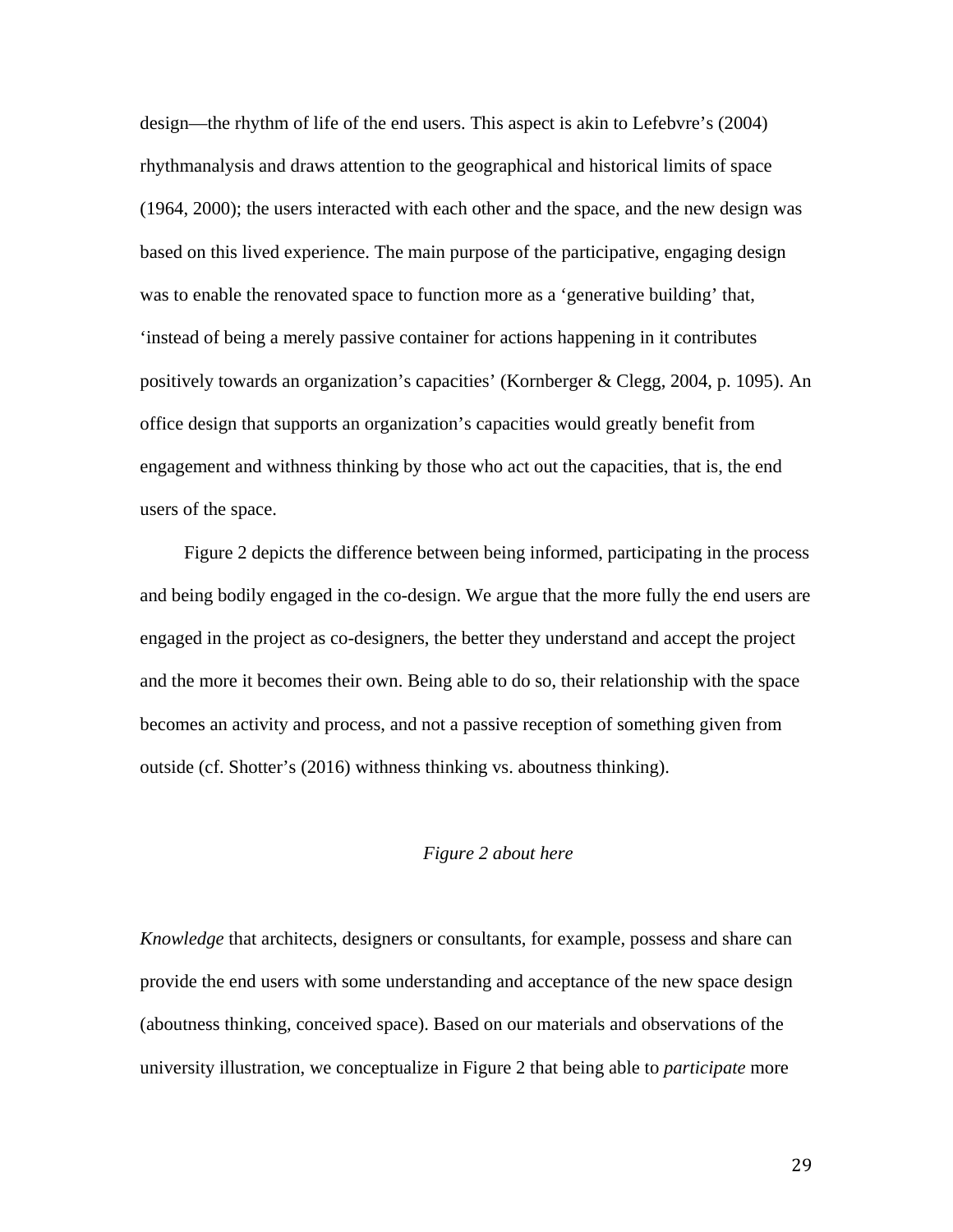concretely and develop ideas produces more understanding, acceptance and commitment. We conclude that if participants can become *engaged* in the project as co-designers, they will voice their issues, problems and solutions in a more practical fashion than when reacting to ready-made solutions by professionals. Having co-created the new design, they accept it, and there is much less 'change resistance', which can be attributed to the fact that they were change agents themselves (Ford, Ford & D'Amelio, 2008). In Ryle's (1946) terms, there is a big difference between 'knowing that' and being able to implement one's know-how into the process (cf. Ropo et al., 2013). In summary, not only the space in itself but also the way the whole process was designed suggests a shift in the practice of power from power over relations towards power with relations.

*Collective leadership*. There was an ideological undercurrent in this project; the original physical layout of the spaces was experienced as hierarchical among the users, and the new spatial design implies a change towards more collective ways of cooperation. However, it would be a mistake to consider space—whether divided into closed offices or open—doing anything by itself. Spacing, as pointed out earlier, is not a deterministic procedure but takes place through minor impacts, affects and mutual constitution (Beyes & Steyaert, 2012) and is fuelled by personal embodied experiences. A space cannot be designed to assert an ideology—hierarchical, collective or other—, because it does not do anything by itself. Yet one should be reminded of the mutual constitution of space and people; neither takes over the agency on its own. At the core of the project is the process through which the space is moulded. The lived experience needed to be taken into account. Therefore, the process is more important than the outcome, as the process itself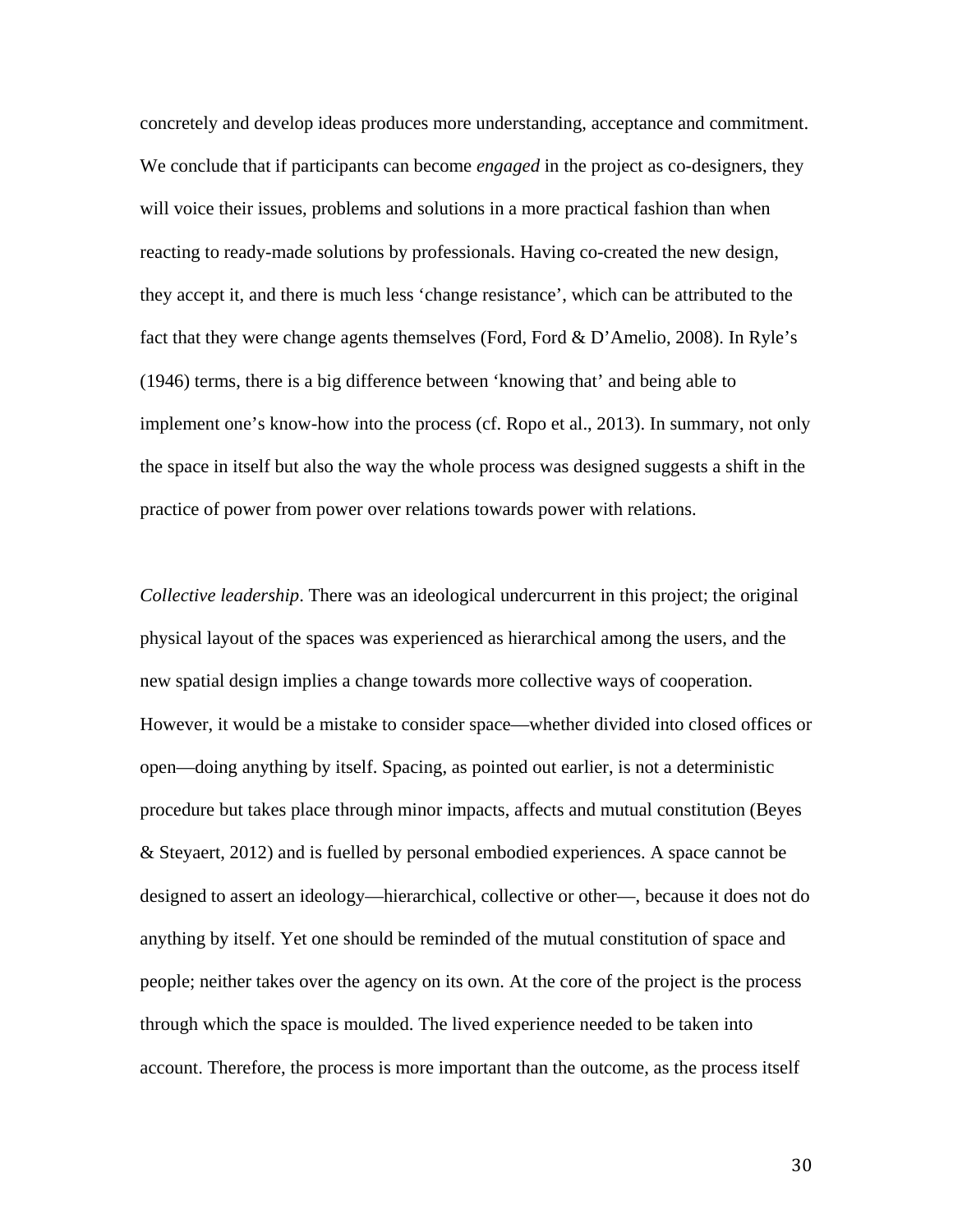also changed people's interactions and activities. The material space is still 'just' a workplace, but the shared process and new ways of working changed the culture *("I like the atmosphere in the open office. I can see the others when turning my head and hear them working. People maintain a quiet, respectful conduct in the shared office")*. The end users seem to show more ownership of the space now. Although the space is still formally owned by the UPF and managed by the university administration, the users experienced an empowering process where the space became what they wanted; it became 'their own'. For example, they take more responsibility for keeping the kitchen and table surfaces clean and organized. Furthermore, people who participated in the process are now used to adjusting the space, for example, by moving the furniture. [3](#page-30-0) The process of re-design and its impact on attitudes and new ways of being in the space we associated with spacing leadership. We argued that spacing is fundamentally an embodied relation, and to conceptualize it thus requires the Lefebvrian concept of lived space that includes emotions, experiences and embodied relations to space.

In networks and leaderless organizations leadership is not based on formal hierarchies or centralized command, but on collaboration that can emerge in an organic, improvised, needs-based fashion, as examples from informal organizing in social movements illustrate (Eslen-Ziya and Erhart, 2015; Sutherland, 2015) The same applies in our case; the spatial redesign was an outcome of constant reconfiguration and acting with the space. We suggest calling this form of plural power with organizing 'massdriven', which indicates a collective of people formulating and following shared ideals.

<span id="page-30-0"></span> $3$  However, as the space has started to be used by other than the occupants of the floor, these people do not know about this possibility.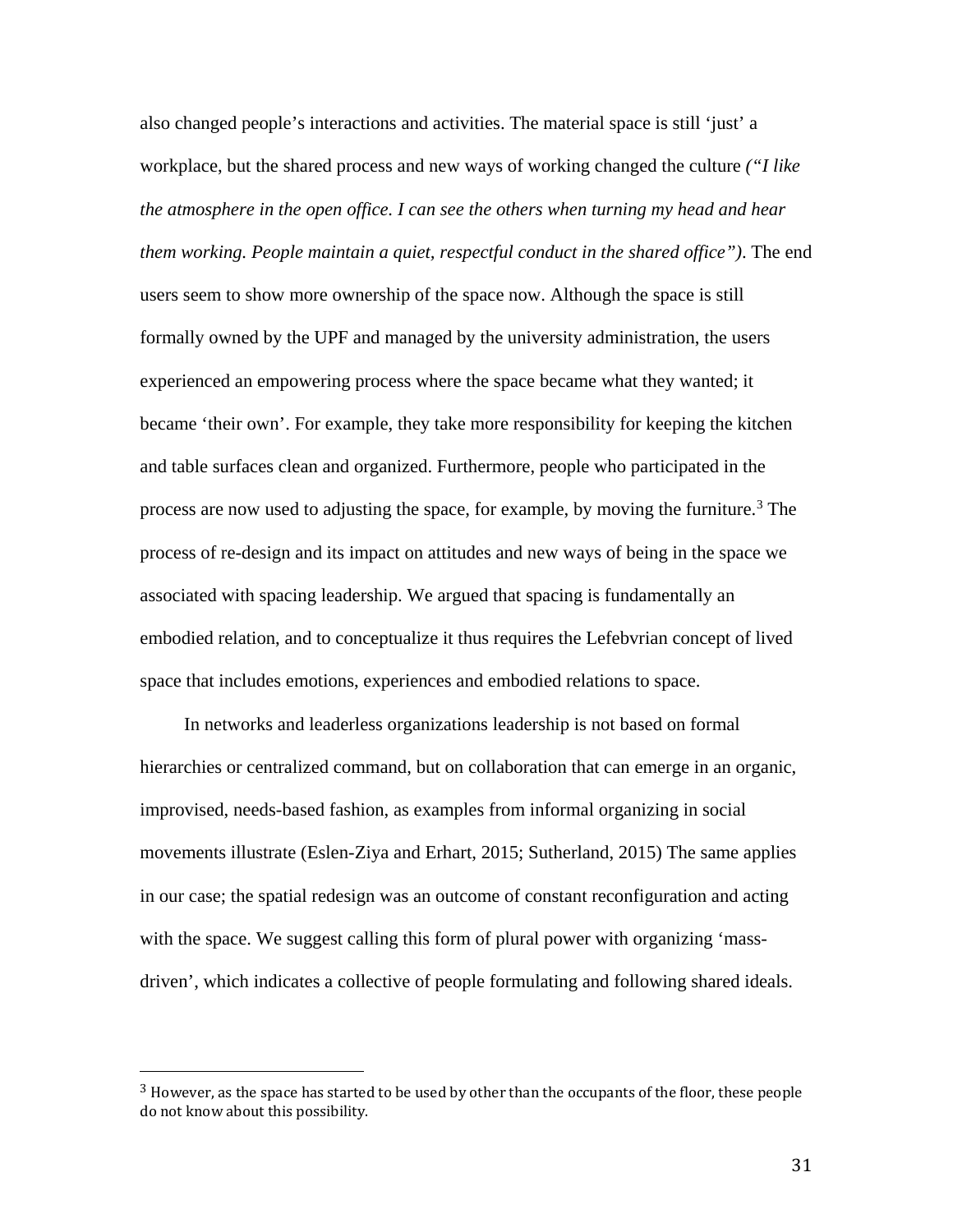This does not necessarily happen in a traditionally organized, controlled fashion but when undefined and unpredicted impulses porously enter the leadership process.

*Embodied knowledge.* Once the physical construction work was finished, the embodied experiences, felt sense of the end users were at the core of the process. When they entered the space, there were piles of boxes around the place and the furniture needed to be removed. To make sense of the totally changed space and the misplaced furniture, people relied on their aesthetic sensitivities, that is, their senses and feelings (Hansen et al., 2007; Ropo & Parviainen, 2001): What kind of emotions, feelings and atmosphere does this space convey? Where do I want to sit and why? How should the furniture in the common space be arranged? How do we make the place look more attractive and feel good? Moving obstacles created a concrete physical–material touch to objects and furniture. This enhanced sensitivity towards the material objects, which had a direct impact on how the space 'became'. This was literally a first-hand experience, an experience from within the process in contrast to thinking about the space through architectural plans and miniature models (conceived space). The way perceptions through various senses advanced the project meant that spacing was based on sensible knowledge (Strati, 2007). The embodied experiences played a key role in defining how the space became designed and in the change process in general.

End user engagement here implies that their perceptions of space and lived experience provided the primary guidelines for the re-design. They knew what works and what does not, which emphasizes a practice perspective on leadership (Sergi, 2016). This co-design allowed spatiality and human experience to influence each other in a more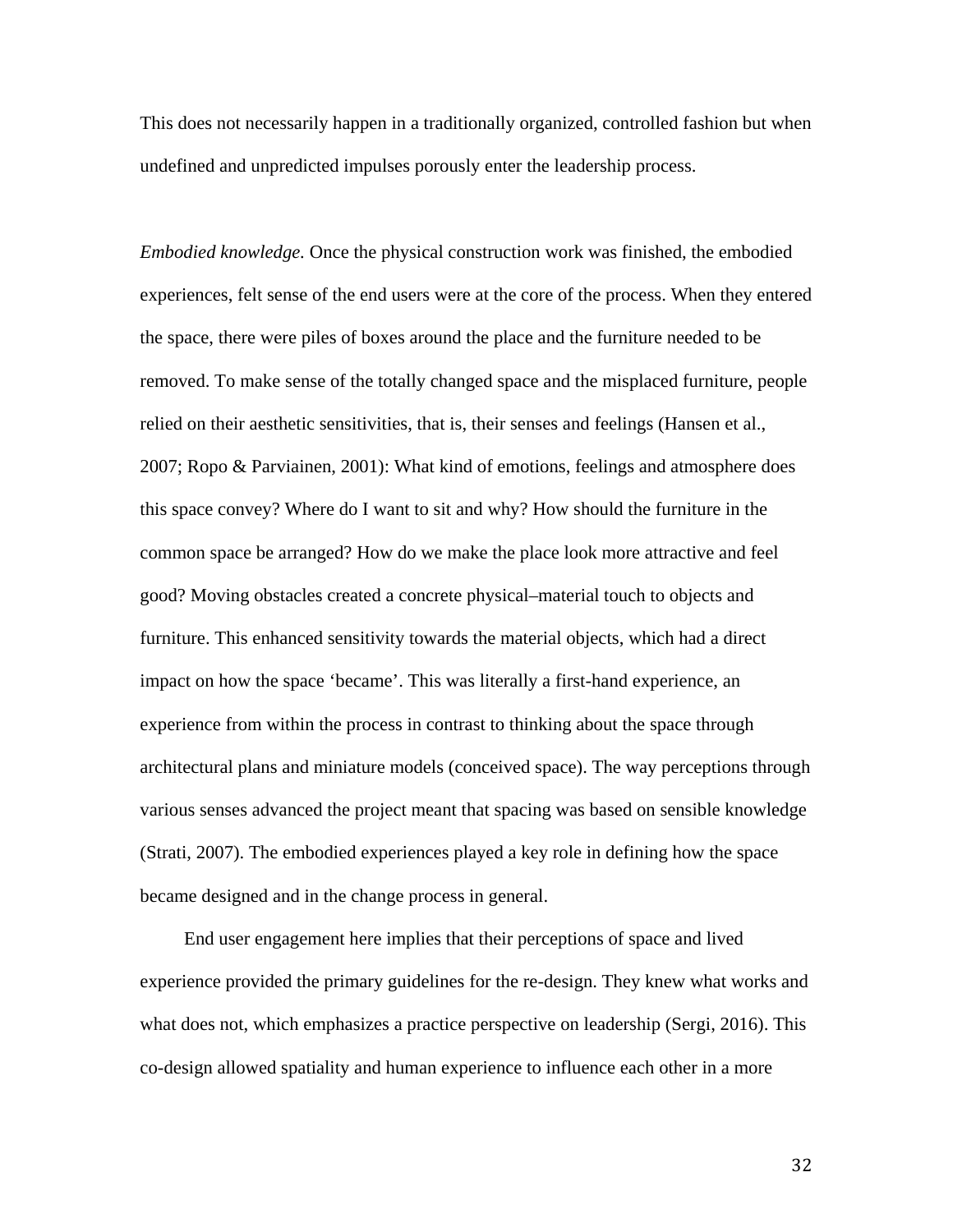organic fashion. An organic relation to environment does not create a dualism between the human and material, but it reflects the same phenomenon Lefebvre's observed: how rural peasantry followed and was guided, even physically driven by the flows, rhythms and limits of their environment. They do not function in an architecturally designed space, but relate to the process in nature. Spacing leadership is meant as a reminder of this constant fluidity that in Beyes & Steyaert's (2012) terms can be defined as performative action. A similar approach was introduced in the renovation project: the end users were encouraged to explore and investigate how they move around in the space, use it and relate to space and each other. As the illustration shows, this 'natural' fluidity was infiltrated into the spatial design.

In this respect, the project discussed was an exercise in relating to the work environment and developing new practices. Increased openness and visibility prompted socializing and led people to do things together and pay more attention to the overall atmosphere of the workplace. They learned to use the new communal space and new meeting rooms *("The renovation of the seminar room, 'the terrible one', had unexpected outcomes: Now it is in high demand. I did not think it would be possible."*) The process of trying out the new spaces and coming up with new ideas and implementing them continued; spaces construct leadership (give direction, guidance and support) not as dead materiality but through peoples' practices and experiences.

As noted above, prioritizing end user experience is rather untypical in the mainstream project management world, and this is also seen in the Project Management Book of Knowledge (PMBOK, 2013) according to which the norm is that the architect plans, the constructor makes the physical changes and the end users are given a ready-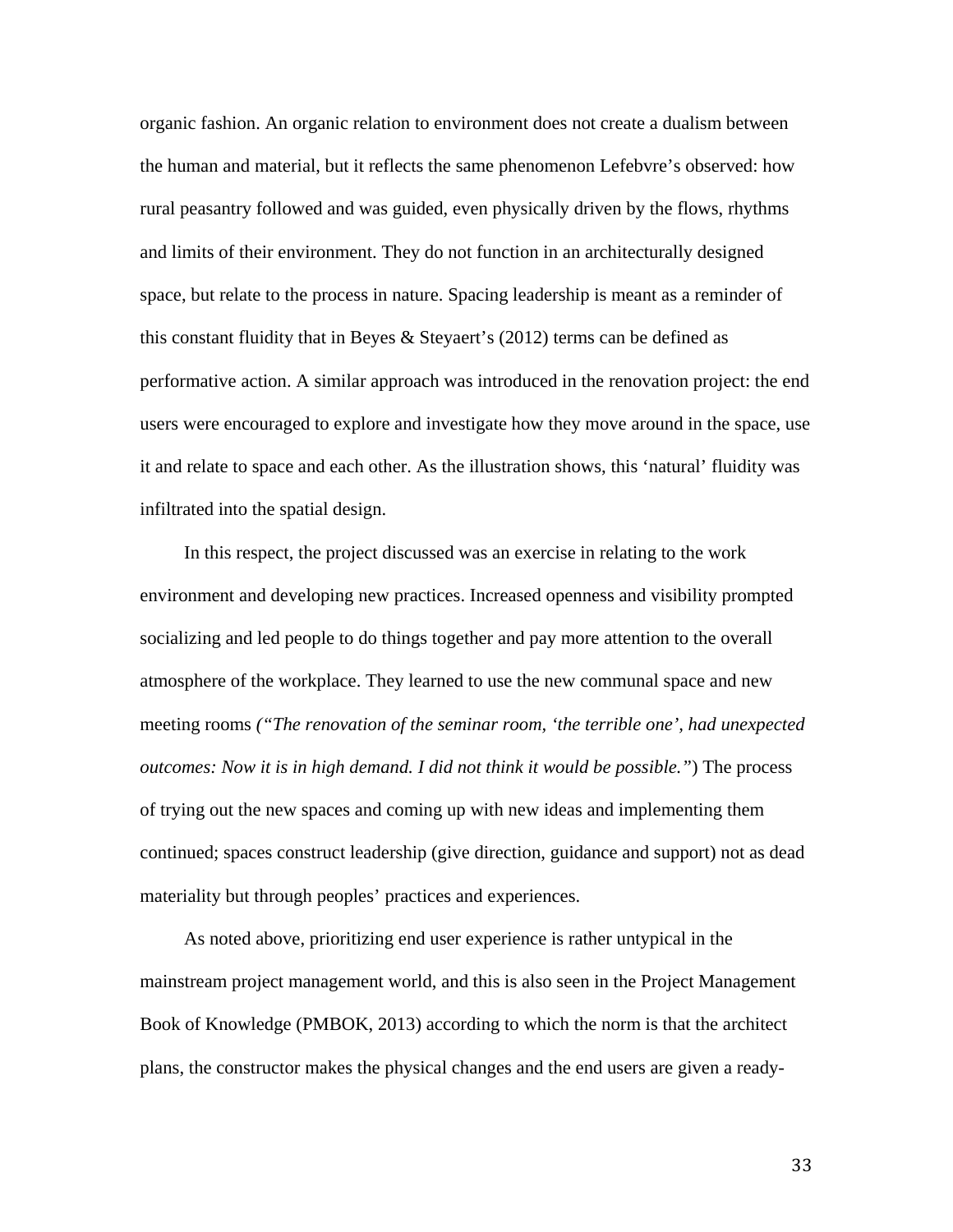made space. In that pattern, the end users of the space are clearly dominated by the power of other actors over them and the space. In contrast to this, our illustration shows that a space renovation process can be empowering to the end-users. We suggest that this is particularly the case if "the complexity and mutual dependencies of situated work activities" (Boell et al., 2016: 128) is integrated into the planning process. When this happens, the end-users and their relations with the space construct new work patterns and lead to new configurations and assemblages. This we consider as spacing leadership.

But just like getting to know a person takes time, so does getting to know a space. The space becomes known during a span of time, which means that the end users began to get accustomed to it, while they also introduced further changes to it. The relation to space becomes dynamic and active, and from a theoretical perspective the relation to space turns into spacing. This shows in many ways. The new space brought a new meeting and discussion culture and even affected who one meets. For example, the big communal table turned into a meeting place for people from other floors and even for students. The interview quotes above indicate that the sense of community and togetherness has changed. The former stable, walled and siloed space is reformed into a more open and multiple purpose space that allows more connections to various directions and activities than before. Because of this multiplicity Beyes & Steyaert (2012, p. 48) call it 'and' space.

### **Concluding remarks**

In this chapter, we have exercised a rather unorthodox reading of reading Lefebvre through the leadership lens. Leadership research has advanced from Taylorist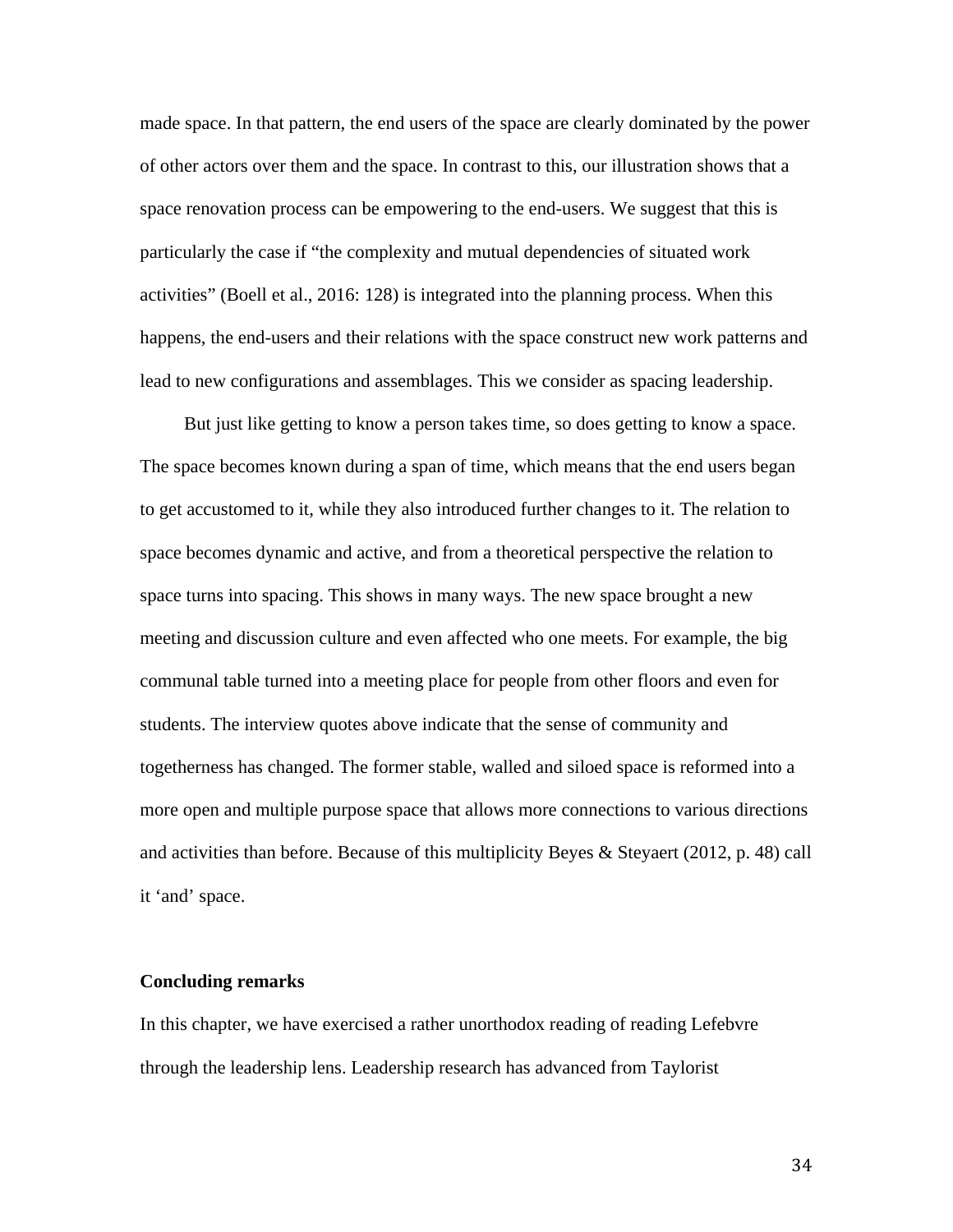managerialism and leader-centric approaches toward today's plural and sociomaterial theories. (Grint, 2011; Sergi, 2016) Confirming that, there is a trend in today's society and work life that organizing for a common goal can occur through collectives and mass movements that have no dedicated leaders. (Aaltonen & Lanzara, 2015; Denis et al., 2012; Eslan-Ziya & Erhart, 2015; Margetts et al., 2013). Also large-scale organizations have been shown to function successfully through flat hierarchies, and by relying on selfmanagement and informal organizing. (Getz, 2009; Hamel, 2007; Laloux, 2014; Salovaara & Bathurst, 2016) To conceptualize leadership in the current contexts calls for the inclusion of human-material relations, as well. Materiality is permeable in society in its various forms of technology, material artefacts, and physical spaces.

These new forms of organizing call for conceptualizing leadership in new ways, and it is in this context that Lefebvre's work on rural communities and space becomes relevant again. As he described it, during the process of industrialization also reification of nature took place. Reasoning that used to be based on communal history, culture, and nature and its rhythms became replaced by rationalism and capitalist market logics.

At universities, the researchers' autonomy was in the  $20<sup>th</sup>$  century preserved centrally by providing the same standard for all: individual offices. But according to Scotto (2014) the original intent of university campus was the construction of collective life. In our case illustration, the researchers begun to doubt the usefulness of the conceptual planning that increases separation. At the same time, with the advent of knowledge work and new ways of working, alternative office designs that emphasize lived experience have emerged. Compared to individual offices the advantage of these alternative spaces is that they provide more room for interaction with others, and more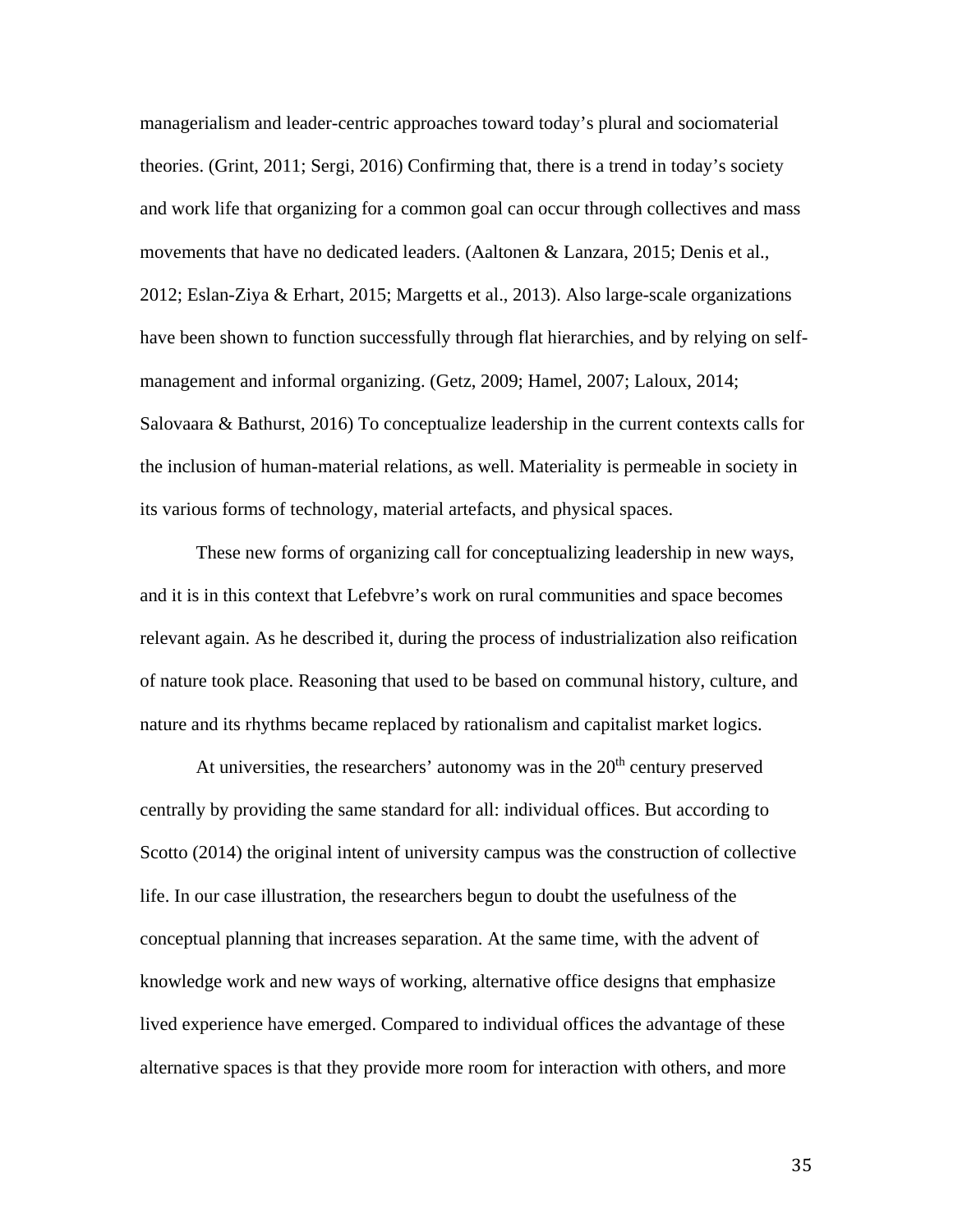chances for open communication and information sharing. The re-designed space of the management faculty now offers more common space that can be used for formal and informal meetings. As the space provides the chance for the construction of collective life, the whole lived experience of the space has changed.

Furthermore, there is an increasing awareness in the Western societies of the ethical responsibility to conserve and preserve the environment (material surroundings) for the future, as was the case in Lefebvre's rural examples. Being in touch and in sync with one's physical environment and co-workers is what Lefebvre observed in the rural Pyrenees. Taking care of work environment and the spaces we live in is a central feature of spacing leadership, and in the university case, this relation was created by the communal planning process. This long-term relation of mutual influence, constitution and respect between human and material surroundings we call spacing leadership.

### **References**

- Aaltonen, A., & Lanzara, G. V. (2015). Building governance capability in online social production: Insights from Wikipedia. *Organization Studies, 36*(12), 1649–1673.
- Alvesson, M., & Sveningsson, S. (2003). The great disappearing act: Difficulties in doing leadership research. *The Leadership Quarterly, 14*, 359–81.
- Balogun, J., & Johnson, G. (2005). From intended strategies to unintended outcomes: The impact of change recipient sensemaking. *Organization Studies, 26*(11), 1573–1601.
- Barad, K. (2003). Posthumanist performativity: Toward an understanding of how matter comes to matter. *Signs: Journal of Women in Culture and Society, 28*(3), 801–831.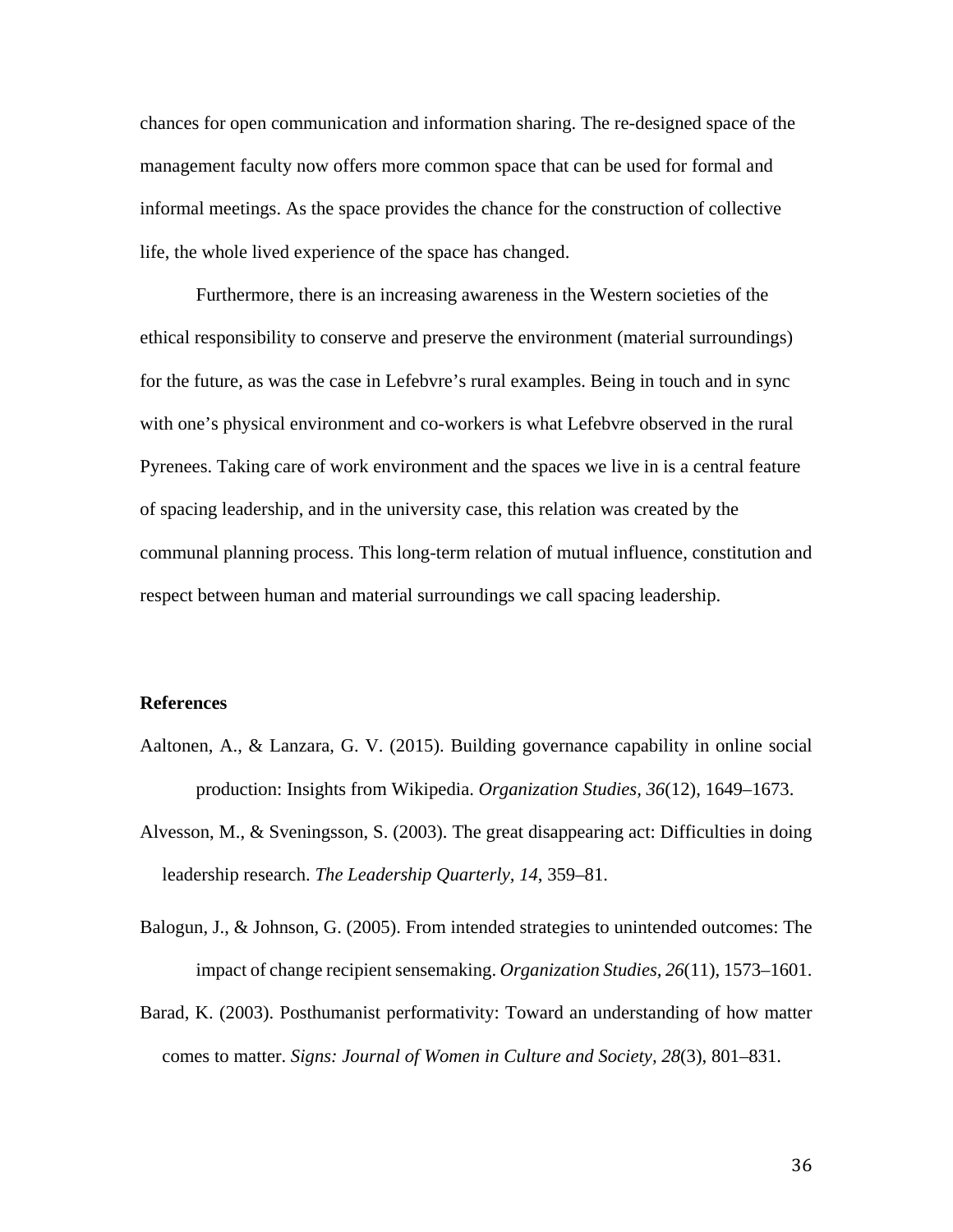- Barley, S. R., & Kunda, G. (2001). Bringing work back in. *Organization Science, 12*(1), 76–95.
- Beyes, T., & Steyaert, C. (2012). Spacing organization: Non-representational theory and performing organizational space. *Organization, 19*(1), 45–61.
- Brenner, N. & Elden, S. (2009). Henri Lefebvre on state, space, territory. *International Political Sociology*, 3, 353-377.
- Butler, C. (2012). *Henri Lefebvre. Spatial politics, everyday life and the right to the city.* New York: Routledge.
- Carlile, P., Nicolini, D., Langley, A., & Tsoukas. H. (Eds.) (2013). *How matter matters: Objects, artifacts and materiality in organization studies.* Oxford: Oxford University Press.
- Carroll, B., Levy, L., & Richmond, D. (2008). Leadership as practice: Challenging the competency paradigm. *Leadership, 4*, 363–79.
- Clegg, S., & Kornberger, M. (2006). Organising space. In S. Clegg & M. Kornberger. (Eds.), *Space, Organizations and Management Theory* (pp. 143–162). Copenhagen: Liber and Copenhagen Business School Press.
- Collinson, D. (2005). Dialectics of leadership. *Human Relations, 58*(11), 1419–42.
- Crevani, L., Lindgren, M., & Packendorff, J. (2007). Shared leadership: A postheroic perspective on leadership as a collective construction. *International Journal of Leadership Studies, 3*(1), 40–67.
- Crevani, L., Lindgren, M., & Packendorff, J. (2010). Leadership not leaders: On the study of leadership as practices and interactions. *Scandinavian Journal of Management, 26*(1), 77–86.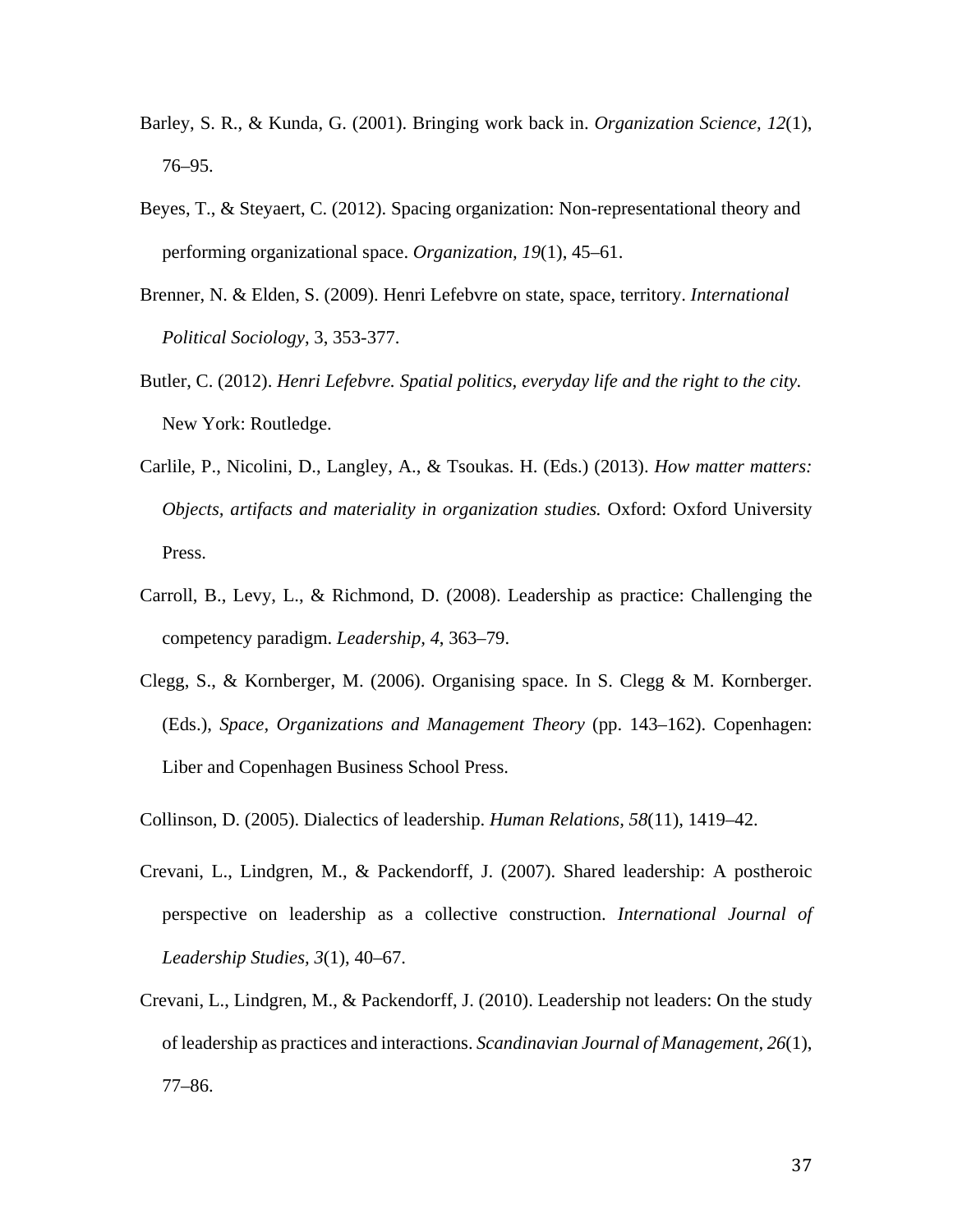- Collinge, C., Gibney, J., & Mabey, C. (Eds.) (2011). *Leadership and place*. New York: Routledge.
- Dale, K. (2005). Building a social materiality: Spatial and embodied politics in organizational control. *Organization, 12*, 649–678.
- Dale, K., & Burrell, G. (2011). Disturbing structure: Reading the ruins. *Culture and Organization, 17*(2), 107–121.
- Dale, K., & Burrell, G. (2008). *Spaces of organization and the organization of space.*  Basingstoke, UK: Palgrave Macmillan.
- Dale, K., & Burrell, G. (2015). Leadership and space in 3D: Distance, dissent and disembodiment in the case of a new academic building. In A. Ropo, P. Salovaara, E. Sauer, & D. De Paoli (Eds.) *Leadership in spaces and places* (pp. 217–41)*.* Cheltenham, UK and Northampton, MA, USA: Edward Elgar,.
- Denis, J.-L., Langley, A., & Sergi, V. (2012). Leadership in the plural. *The Academy of Management Annals, 6*(1), 211–283.
- De Paoli, D., Sauer, E., & Ropo, A. (2017). The spatial context of organizations: A critique of 'creative workspaces'. Accepted by *Journal of Management & Organization*.
- De Vaujany, F.-X., & Mitev, N. (Eds.) (2013). *Materiality and space. Organizations, artefacts and practices*. New York: Palgrave.
- De Vaujany, F.-X., & Vaast, E. (2013). If these walls could talk: The mutual construction of organizational space and legitimacy. *Organization Science, 25*(3), 713–731.
- Edwards, G. (2015a). *Community as leadership*. Cheltenham, UK: Edward Elgar.
- Edwards, G. (2015b). Anthropological accounts of leadership: Historical and geographical interpretations from indigenous cultures. *Leadership, 11*(3), 335–350.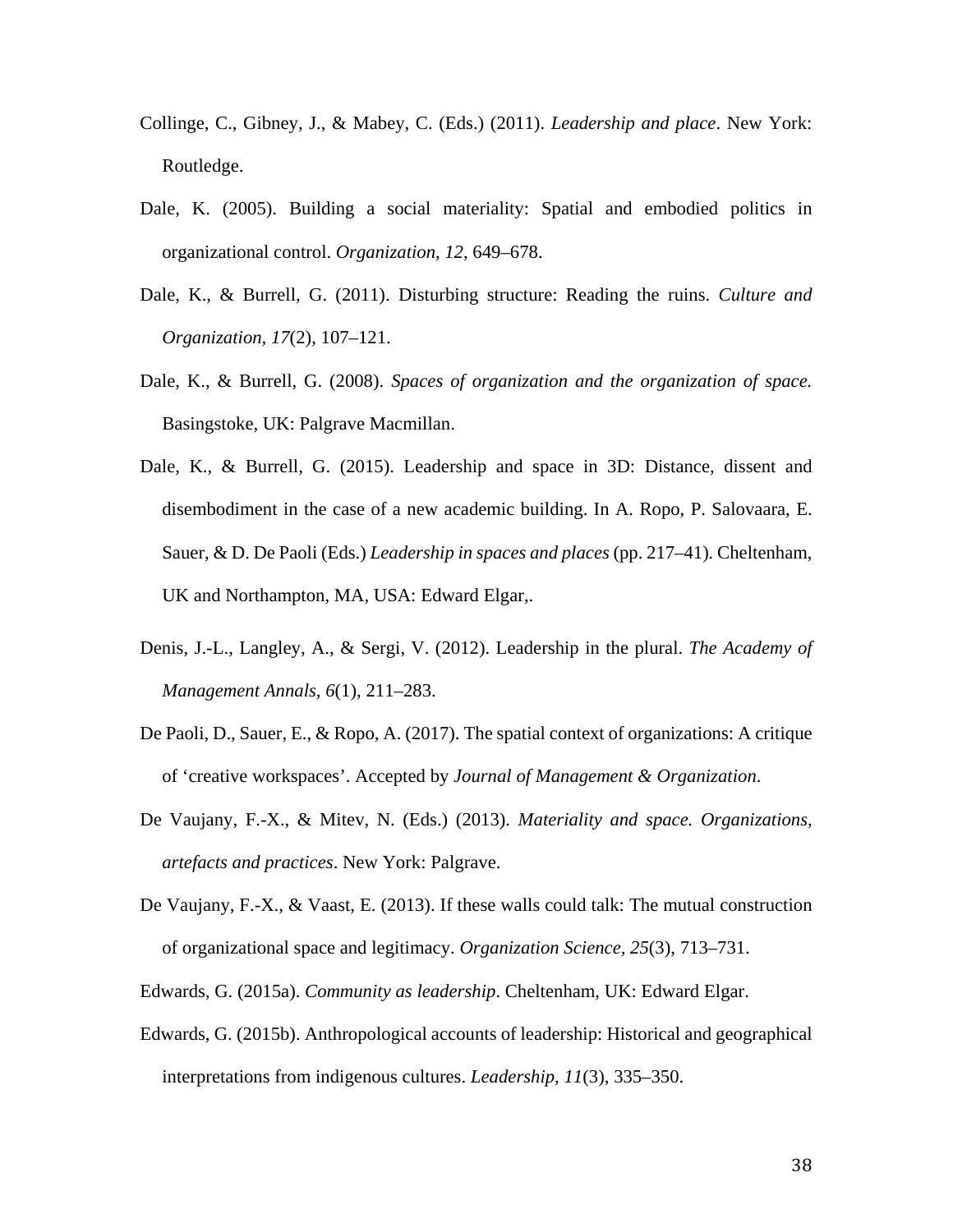- Elden, S. (2004). *Understanding Henri Lefebvre: Theory and the possible.* London & New York: Continuum.
- Elden, S. (2008). Mondialisation before globalization. In: K. Goonewardena, S. Kipfer, R. Milgrom, & C. Schmid (Eds.), *Space, difference, everyday life: Reading Henri Lefebvre* (pp. 80–93). New York & London: Routledge.
- Elsbach, K. D., & Pratt, M. G. (2007). The physical environment in organizations. *The Academy of Management Annals*, *1*(1), 181–224.
- Entrikin, J.N. & Berdoulay, V. (2005). The Pyrenees as place: Henri Lefebvre as guide. *Progress in Human Geography*, 29(2), 129-147.
- Eslen-Ziya, H., & Erhart, I. (2015). Toward post-heroic leadership: A case study of Gezi's collaborating multiple leaders. *Leadership, 11*(4), 471–488.
- Fairhurst, G. (2007). *Discursive leadership: In conversation with leadership psychology*. Thousand Oaks, CA: Sage.
- Fayard, A. L., & Weeks, J. (2007). Photocopiers and water-coolers: The affordances of informal interaction. *Organization Studies, 28*(5), 605–634.
- Ford, J., & Harding, N. (2004). We went looking for an organization but could find only the metaphysics of its presence, *Sociology*, *38*(4), 815–30.
- Follett, M. P. (1918). *The new state: Group organization the solution of popular government*. New York, NY: Longmans, Green and Co.
- Follett, M. P. (1924). *Creative experience*. New York, NY: Longmans, Green and Co.
- Follett, M. P. (1949/1987b). Coordination. In L. Urwick (Ed.). *Freedom and coordination: Lectures in business organization* (pp. 61–76). New York, NY: Garland Publishing.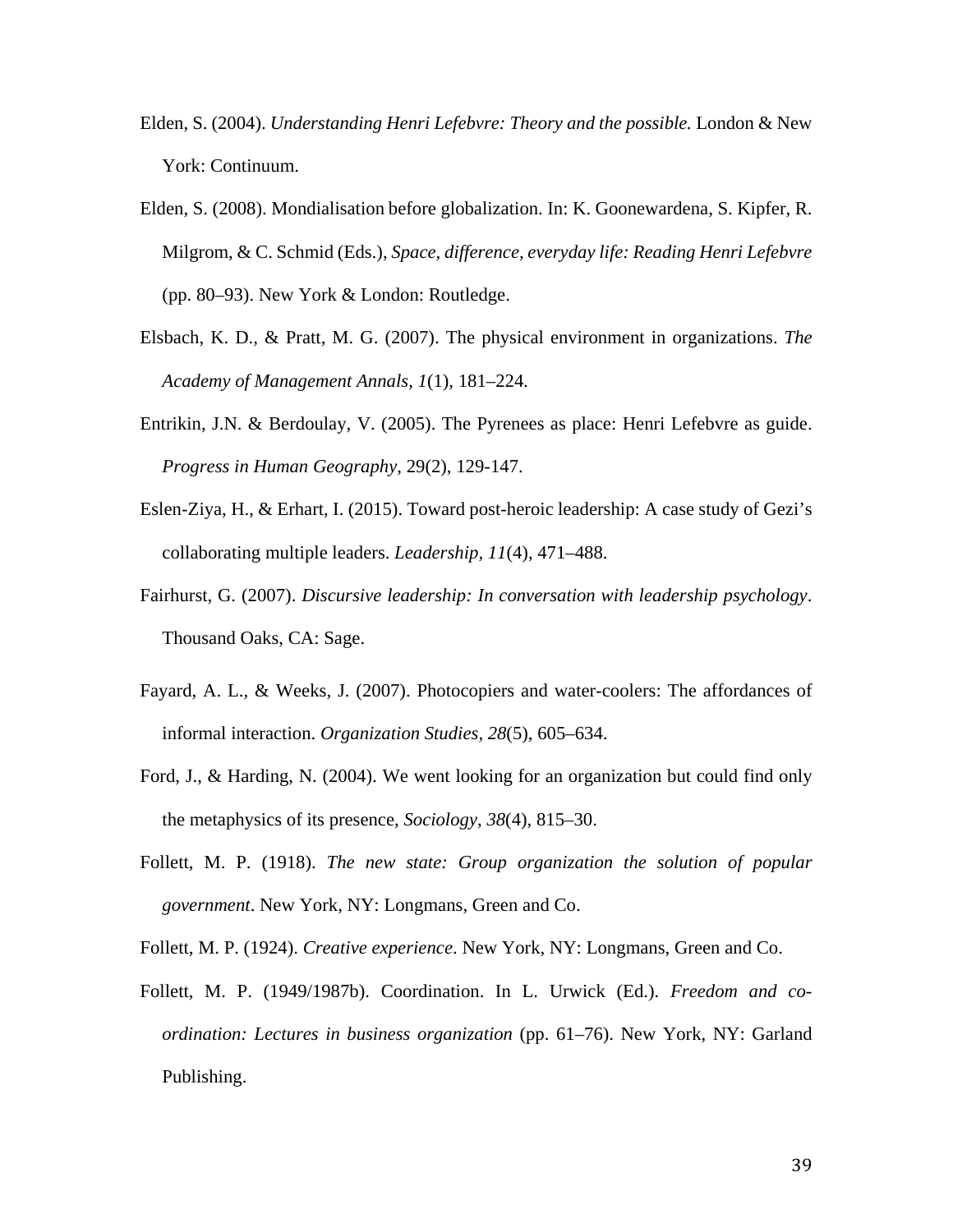- Ford, J. D., Ford, L. W. & D'Amelio, A. (2008). Resistance to change: the rest of the story. *Academy of Management Review*, 33(2), 362-377.
- Ford, J., & Harding, N. (2007). Mover over management: We are all leaders now? *Management Learning, 38*(5), 475–93.
- Getz, I. (2009). Liberating leadership: How the initiative-freeing radical organizational form has been successfully adopted. *California Management Review*, *51*(4), 32–58.
- Grint, K. (2010). The sacred in leadership: Separation, sacrifice and silence. *Organization Studies, 31*(1), 89–107.
- Grint, K. (2011). A history of leadership. In A. Bryman, D. Collinson, K. Grint et al. (Eds.) *The SAGE handbook of leadership* (pp. 3–14). Thousand Oaks, CA: Sage.
- Hamel, G. (2007). *The future of management*. With Bill Breen. Boston, MA: Harvard Business School Press.
- Hansen, H., Ropo, A., & Sauer, E. (2007). Aesthetic leadership. *Leadership Quarterly, 18*, 544–60.
- Harding, N., Lee, H., Ford, J., & Learmonth, M. (2011). Leadership and charisma: A desire that cannot speak its name? *Human Relations, 64*(7), 927–49.
- Hatch, M. J., & Cunliffe, A. (2006). *Organization theory: Modern, symbolic and postmodern perspectives.* Oxford: Oxford University Press.
- Hawkins, B. (2015). Ship-shape: Materializing leadership in the British Royal Navy. *Human Relations, 68*(6), 951–71.
- Hegel, G. W. F. (1986). *Phänomenologie des Geistes*. Werke 3. Frankfurt, a.M.: Suhrkamp.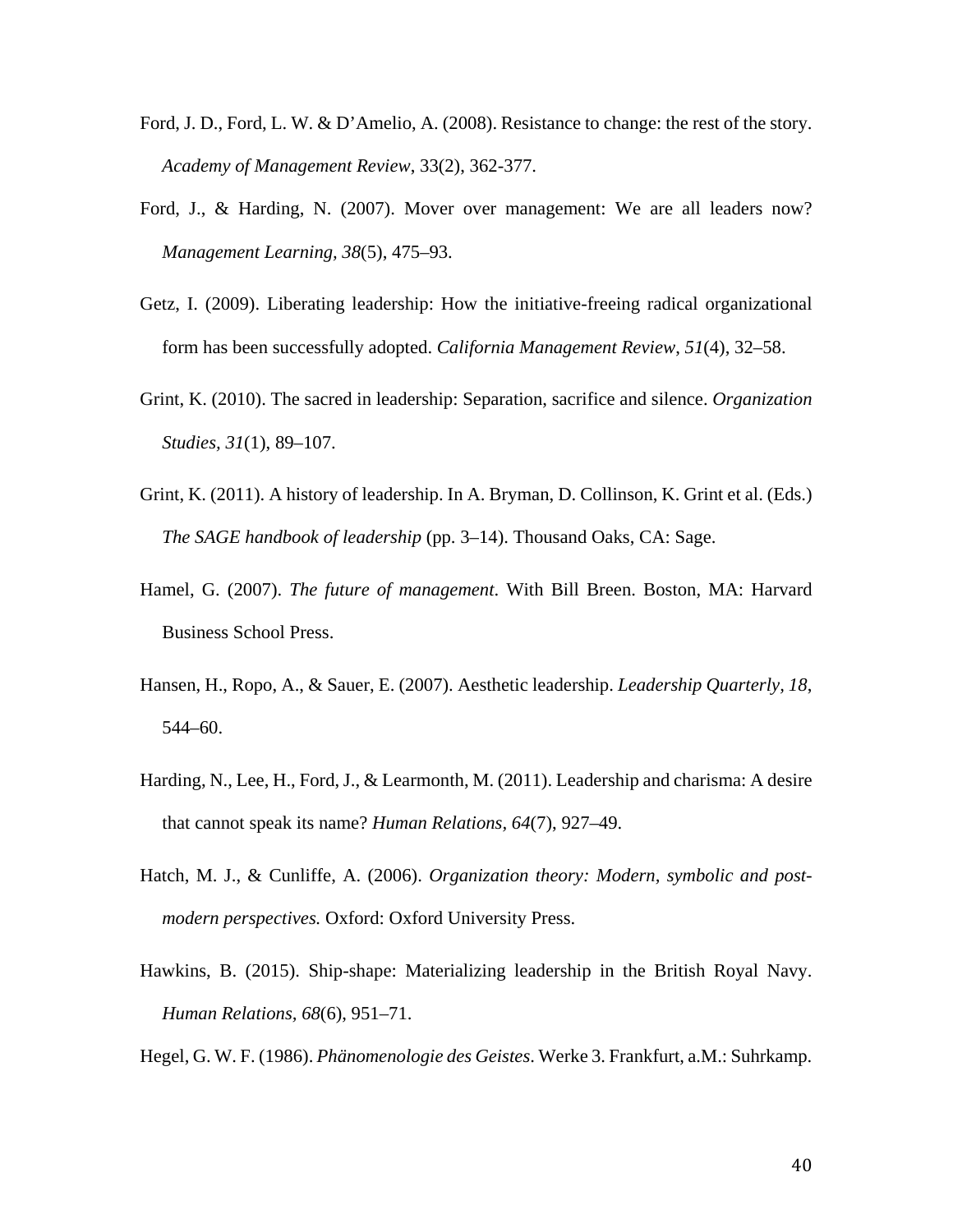- Hernes, T. (2006). *The spatial construction of organization*. John Benjamins Publishing Company.
- Humphries, C., & Smith, A.C.T. (2014). Talking objects: Towards a post-social research framework for exploring object narratives. *Organization, 21*(4), 477–494.
- Jones, M. (2013). Untangling sociomateriality. In P.R. Carlile, D. Nicolini, A. Langley, & H. Tsoukas (Eds.), *How matter matters. Objects, artifacts, and materiality in organization studies* (pp. 197–226). Oxford: Oxford University Press.

Kelly, S. (2008). Leadership: A categorical mistake? *Human Relations, 61*(6), 763–82.

- Kornberger, M., & Clegg, S. R. (2004). Bringing space back in: Organizing the generative building. *Organization Studies, 25*(7), 1095–1114.
- Kuronen, T., & Huhtinen, A.-M. (2016). Organizing conflict: The rhizome of Jihad. *Journal of Management Inquiry*. DOI: [10.1177/1056492616665172](http://dx.doi.org/10.1177/1056492616665172)
- Ladkin, D. (2008). Leading beautifully: How mastery, congruence and purpose create the aesthetic of embodied leadership practice. *Leadership Quarterly, 19*, 31–41.
- Laloux, F. (2014). *Reinventing organizations*. Brussels: Nelson Parker.
- Lefebvre, H. (1963). *La vallée de Campan, études de sociologie rurale*. Paris: Presses Universitaires de France.
- Lefebvre, H. (1971). *Everyday life in the modern world*. London: The Penguin Press.
- Lefebvre, H. (1991). *The production of space.* Oxford: Blackwell.
- Lefebvre, H. (2000). *Pyrénées*. Pau: Cairn.
- Lefebvre, H. (2003). The country and the city. In S. Elden, E. Lebas, & E. Kofman (Eds.). *Henri Lefebvre: Key writings*. London: Continuum.

Lefebvre, H. (2004). *Rhythmanalysis. Space, time and everyday life*. London: Continuum.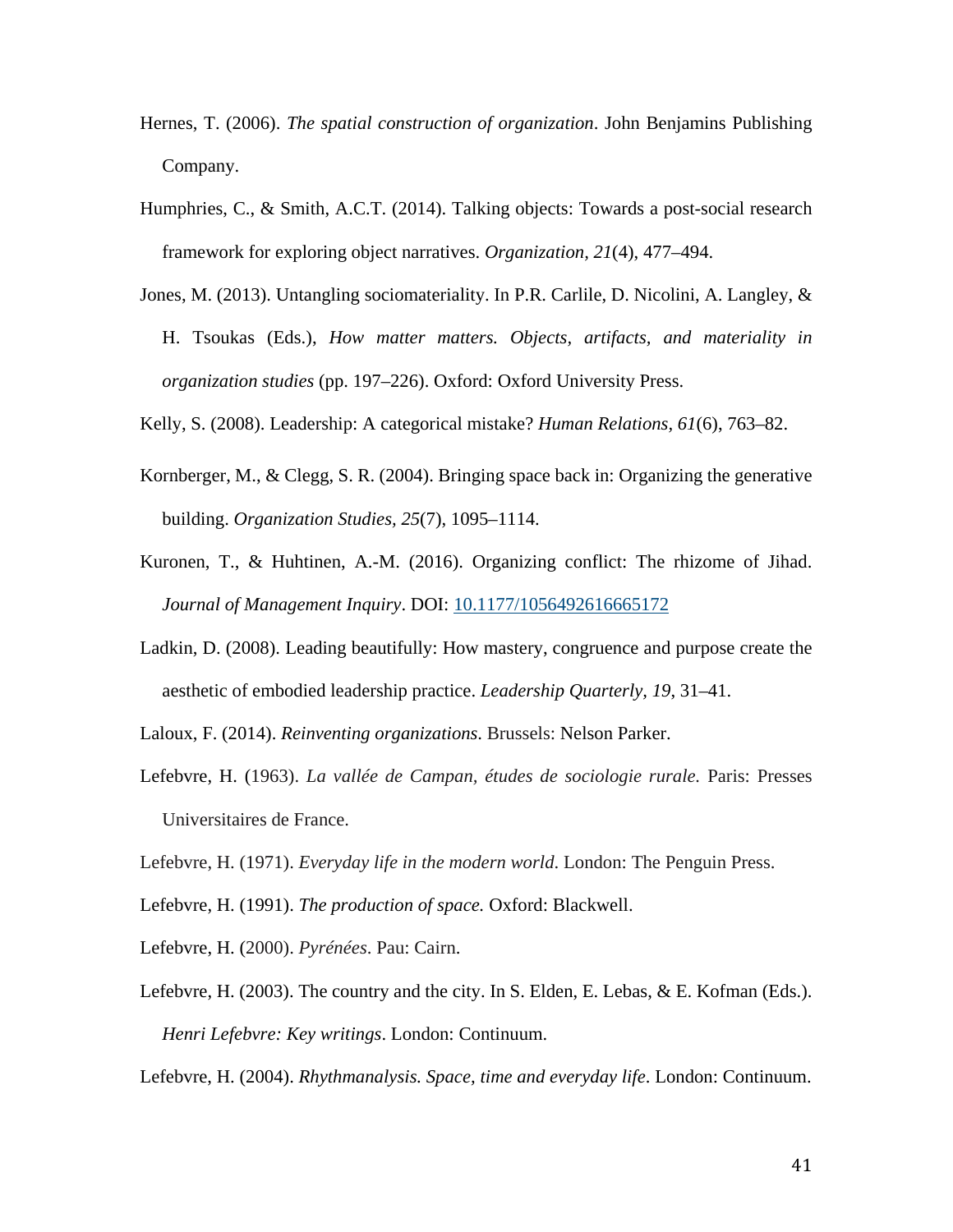Linstead, S., & Höpfl, H. (2000). *The aesthetics of organization*. London: Sage.

- Liverpool, P. R. (1990). Employee participation in decision-making: An analysis of the perceptions of members and non-members of quality circles. *Journal of Business and Psychology*, 4(4), 411-422.
- Margetts, H., John, P., Hale, S. & Reissfelder, S. (2013). Leadership without leaders? Starters and followers in online collective action. *Political Studies*, 63(2), 278-299.
- Matzler, K., Strobl, A., & Bailom, F. (2016). Leadership and the wisdom of crowds: How to tap into the collective intelligence of an organization. *Strategy & Leadership*, *44*(1), 30–35.
- Merrifield, A. (2006). *Henri Lefebvre. A critical introduction*. New York: Routledge.
- Morgan, G. (2006). *Images of organization*. Thousand Oaks, CA: Sage.
- Oborn, E., Barrett, M., & Dawson, S. (2013). Distributed leadership in policy formulation: A sociomaterial perspective. *Organization Studies, 34*(2), 253–276.
- Orlikowski, W. J. (2007). Sociomaterial practices: Exploring technology at work. *Organization Studies, 28*, 1435–1448.
- Orlikowski, W. & Scott, S. (2008). Sociomateriality: challenging the separation of technology, work and organization. *The Academy of Management Annals*, 2(1), 433- 474.
- Orr, J. (1995), *Talking about Machines*. *An Ethnography of a Modern Job.* Ithaca: Cornell University Press.
- Pallasmaa, J. (2014). Space, place, and atmosphere: Peripheral perception in existential experience. In C. Borch (Ed.), *Architectural atmospheres: On the experience and politics of architecture* (pp. 18–41). Basel, Switzerland: Birkhäuser.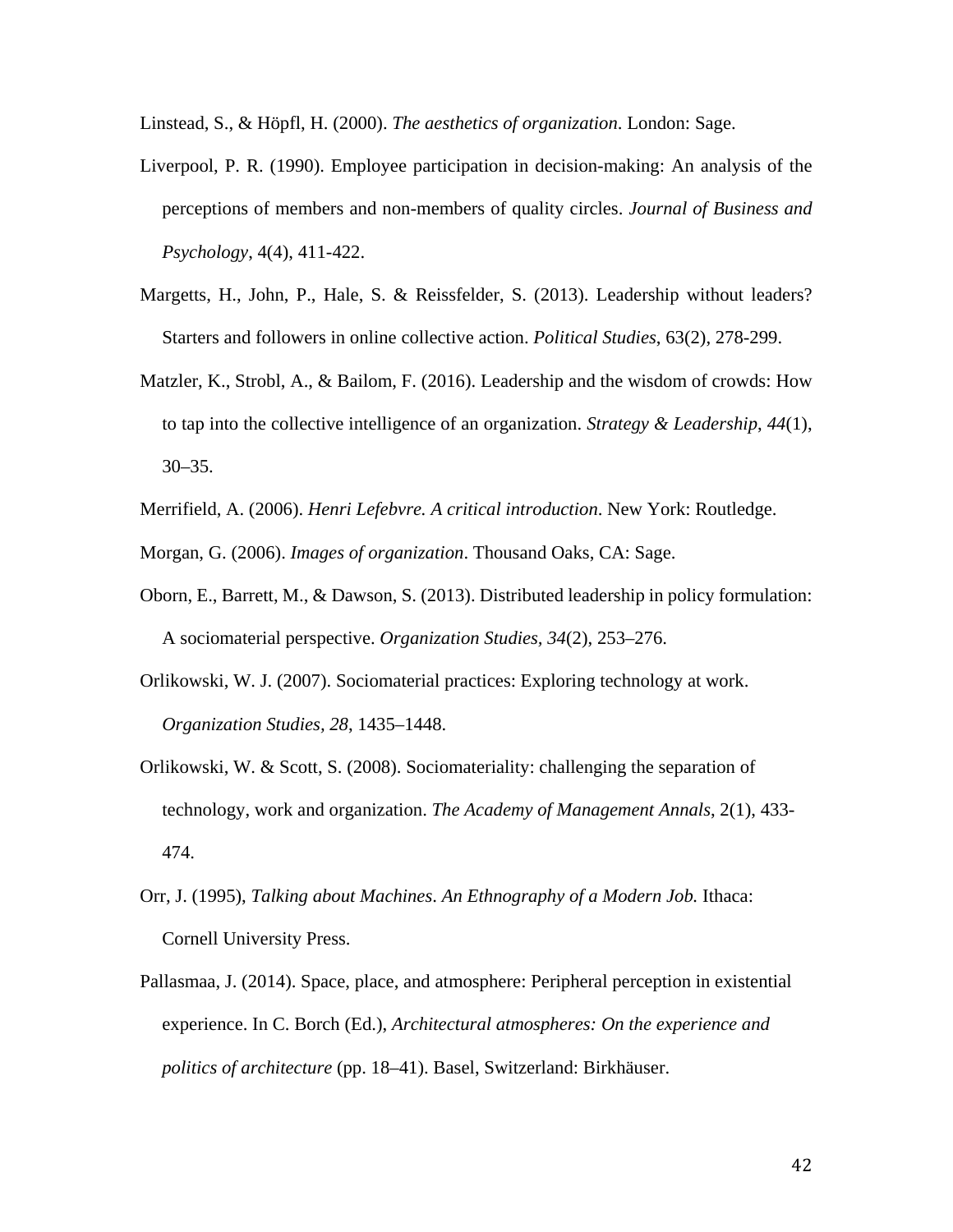- PMBOK (2013*). A Guide to project management body of knowledge*. Newtown Square, PA: Project Management Institute.
- Pullen, A., & Vacchani, S. (2013). The materiality of leadership. *Leadership, 9*(3), 315– 319.
- Puranam, P., Alexy, O., & Reitzig, M. (2014). What's "new" about new forms of organizing? *Academy of Management Review*, *39*(2), 162–180.
- Raelin, J. (2005). We the leaders: In order to form a leaderful organization. *Journal of Leadership and Organizational Studies, 12*(2), 18–29.
- Raelin, J. (2011). From leadership-as-practice to leaderful practice. *Leadership*, *7*(2), 195– 211.
- Raelin, J. (Ed.) (2016). *Leadership-as-practice. Theory and application*. New York and London: Routledge.
- Robertson, B. J. (2015). *Holacracy. The new management system for a rapidly changing world.* New York: Henry Holt and Company, LLC.
- Ropo, A., & Höykinpuro, R. (2017). Narrating organizational spaces. *Journal of Organizational Change Management*, *30*(3), 357–366.
- Ropo, A., & Parviainen, J. (2001). Leadership and bodily knowledge in expert organizations: Epistemological rethinking. *Scandinavian Journal of Management*, *17*(1), 1−18.
- Ropo, A., Parviainen, J., & Koivunen, N. (2002). Aesthetics in leadership. From absent bodies to social bodily presence. In J. Meindl & K. Parry (Eds.) *Grounding leadership theory and research: Issues and perspectives* (pp. 21–38). Greenwich CT: Information Age Publishing.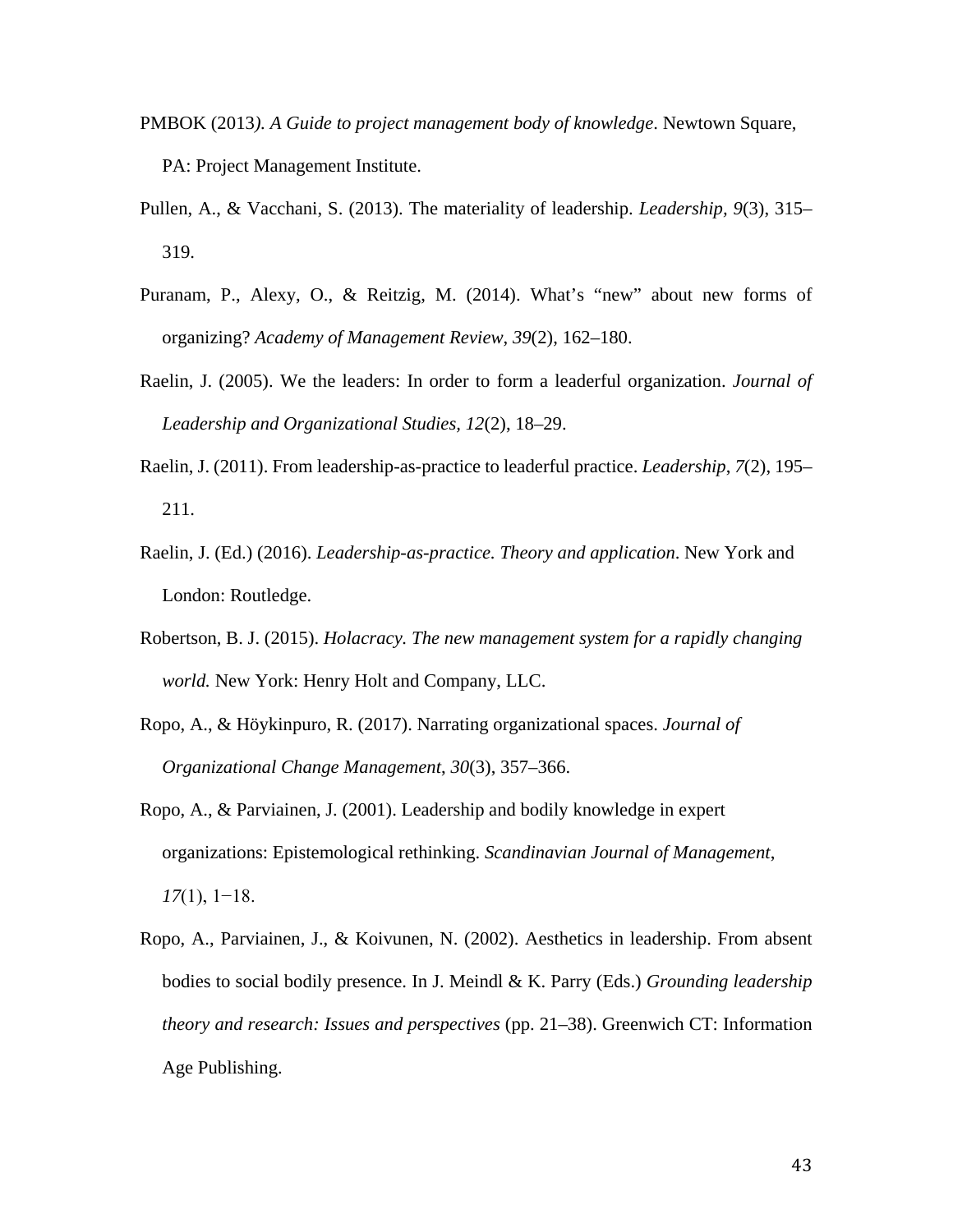- Ropo, A., Salovaara, P., Sauer, E., & De Paoli, D. (Eds.) (2015). *Leadership in spaces and places*. Cheltenham, UK and Northampton, MA, USA: Edward Elgar.
- Ropo, A., Sauer, E., & Salovaara P. (2013). Embodiment of leadership through material place. *Leadership, 9*(3), 378–395.
- Ryle, G. (1946). Knowing how and knowing that. *Proceedings of the Aristotelian Society, New Series*, *46*, 1–16.
- Salovaara, P. (2014). Video: Leadership in spaces and places. *Organizational Aesthetics, 3*(1),79–79*.* Retrieved from <http://digitalcommons.wpi.edu/oa/vol3/iss1/8/>
- Salovaara, P., & Bathurst, R. (2016). Power-with leadership practices: An unfinished business. *Leadership*. [doi.org/10.1177/1742715016652932](https://doi.org/10.1177/1742715016652932)
- Scotto, C. (2014). The principles of campus conception: A spatial and organizational genealogy. What knowledge can we use from a historical study in order to analyse the design processes of a new campus? In Francois-Xavier de Vaujany, N. Mitev, P. Laniryi & E. Vaast (Eds.) Materiality and time. Historical perspectives on organizations, artefacts and practices. Basingstoke: Palgrave Macmillan.
- Sennett, R. (1998). *The corrosion of character. The personal consequences of work in the new capitalism.* New York: W.W. Norton & Co.
- Sergi, V. (2016). Who's leading the way? Investigating the contributions of materiality to the study of leadership-as-practice. In J. Raelin (Ed.) *Leadership-as-practice: Theory and applications* (pp. 110–131). London: Routledge.
- Shotter, J. (2006). Understanding process from within: An argument for "withness" thinking. *Organization Studies,* 27, 585–604.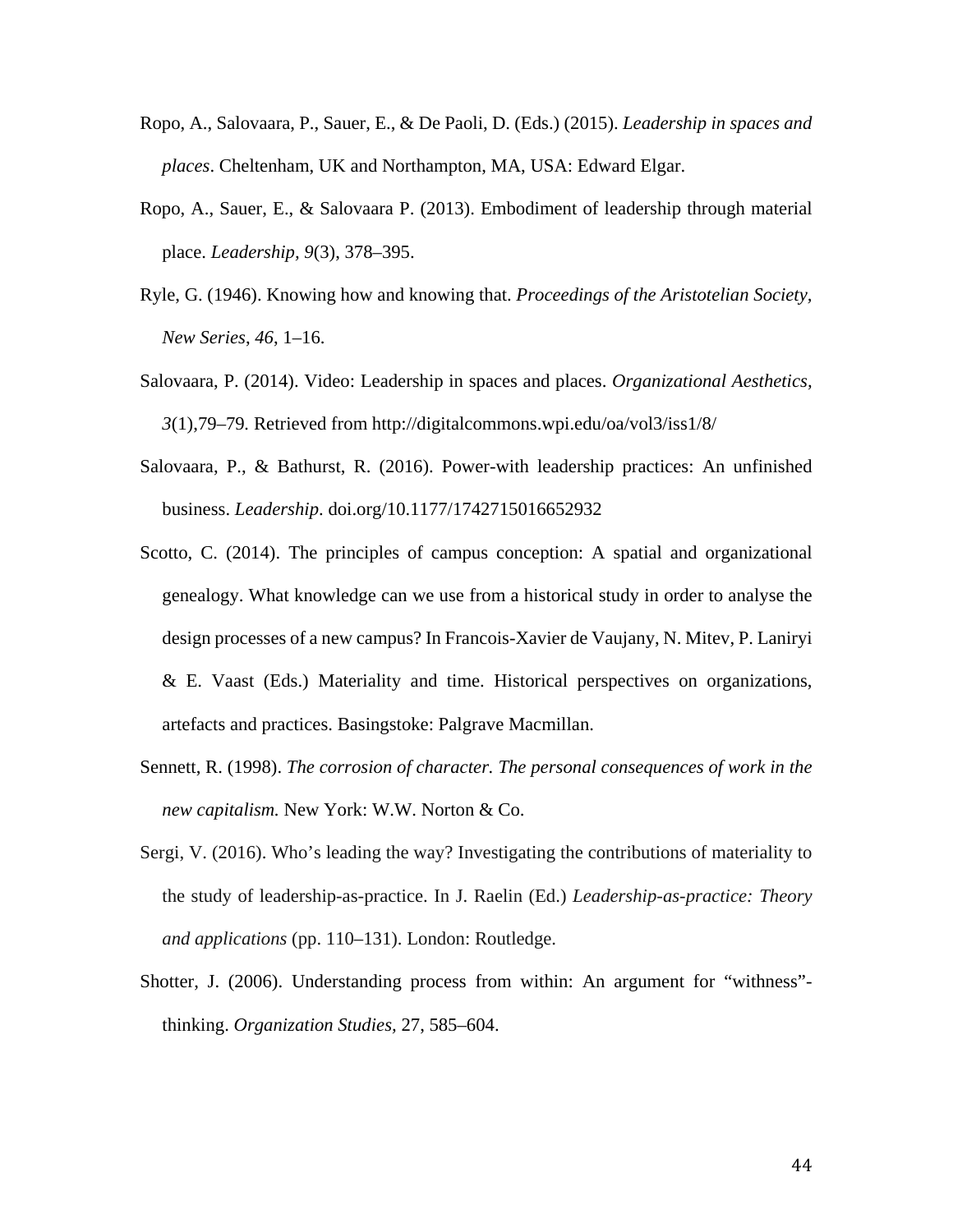- Simonsen, K. (2005). Bodies, sensations, space and time: The contribution from Henri Lefebvre. *Geografiska Annaler: Series B, Human Geography, 87*(1), 1–14.
- Simpson, B. (2015). Where's the agency in leadership-as-practice? In J. Raelin (Ed.) *Leadership-as-practice. Theory and application* (pp. 159–177). New York, USA: Routledge.
- Stingl, V., & Geraldi, J. (2017). Errors, lies and misunderstandings: Systematic review on behavioural decision making in projects. *International Journal of Project Management, 35*(2), 121–35.
- Strati, A. (1999). *Organization and aesthetics.* London: Sage.
- Strati, A. (2007). Sensible knowledge and practice-based learning. *Management Learning*, *38*(1), 61–77.
- Sutherland, N. (2015). Leadership without leaders: Understanding anarchist organising through the lens of critical leadership studies. In B. Carroll, J. Ford, & S. Taylor (Eds.) *Leadership: Contemporary critical perspectives* (pp. 212–232). London: Sage.
- Sutherland, N., Land, C., & Böhm, S. (2014). Anti-leader(ship) in social movement organizations: The case of autonomous grassroots groups. *Organization, 21*, 759–781.
- Sveiby, K.-E. (2011). Collective leadership with power symmetry: Lessons from Aboriginal prehistory. *Leadership, 7*(4), 385–414.
- Taylor, S., & Spicer, A. (2007). Time for space: A narrative review of research on organizational spaces. *International Journal of Management Reviews, 9*(4), 325–46.
- Van Marrewijk, A., & Yanow, D. (Eds.) (2010). *Organizational spaces. Rematerializing the workaday world*. Cheltenham, UK: Edward Elgar.

Wasserman, V., & Frenkel, M. (2011). Organizational aesthetics: Caught between